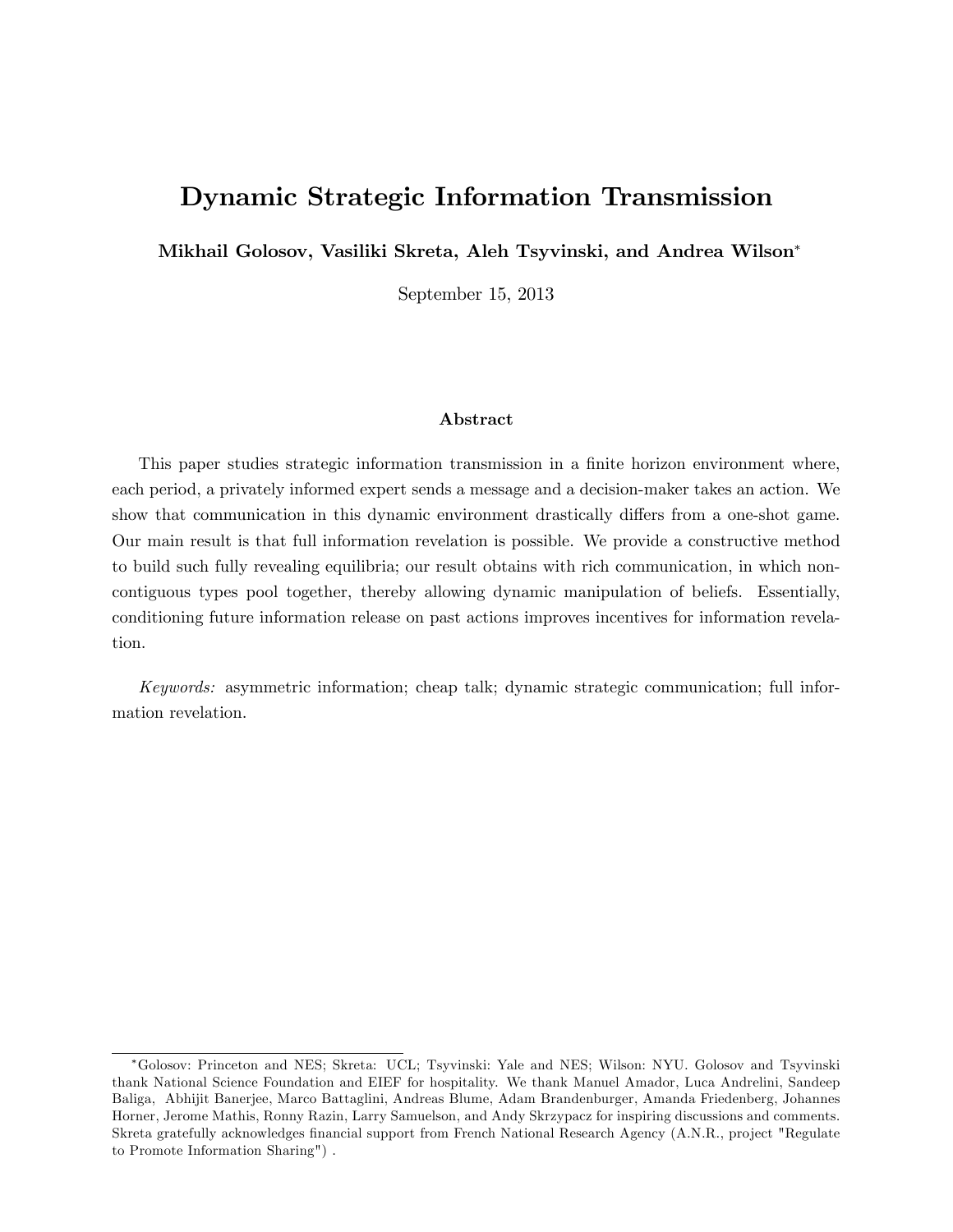## 1 Introduction

That biased experts impede information transmission often has serious consequences: Worse projects are financed, beneficial reforms are blocked, and firms may fail to reward the most productive employees. The seminal analysis of strategic information transmission by Crawford and Sobel (1982) has seen applications ranging from economics and political science to philosophy and biology.<sup>1</sup> They assume that a biased and privately informed expert and a decision-maker interact only once. The conflict of interest results in coarse information revelation, and in some cases, no information revelation at all. There are, however, many environments in which the expert and receiver interact repeatedly and information transmission is dynamic. This paper explores sequential choice contexts in which the decision-maker seeks the expert's advice prior to each decision.

We study a dynamic, finite-horizon extension of the strategic information transmission of Crawford and Sobel (1982). In each period, an expert sends a message and a decision-maker takes an action. Only the expert knows the state of the world, which remains constant throughout the game. We maintain all other features of the Crawford and Sobel environment, and in particular, the conflict of interest between the expert and decision-maker. Our goal is to investigate the extent to which conflicts of interest limit information transmission in multi-period interactions.

In our most surprising and difficult-to-prove result, Theorem 1 finds that full information revelation is possible. This result obtains in a finite horizon environment where the two players are equally patient. The construction of the fully revealing equilibrium relies on two key features. The first is the use of what we call "separable groups": the expert employs a signaling rule in which far-apart types pool together initially, but eventually find it optimal to separate and reveal the truth. The second feature is to make advice contingent on actions: the expert promises to reveal the truth later, but only if the decision-maker follows his advice now; this initial advice, in turn, is designed to reward the expert for revealing information. In a nutshell, communication in a multiperiod interaction is facilitated via an initial signaling rule that manipulates posteriors (in a way that enables precise information release in the future), initial actions which reward the expert for employing this signaling rule, and trigger strategies which reward the decision-maker for choosing these initial actions.

More broadly, our equilibrium construction combines mechanism design techniques with insights and ideas from the repeated games literature. On the expert's side, we characterize the sorts of payoff functions that would incentivize information revelation in a direct mechanism, and then determine the action sequences (ending with the action that a fully informed decision-maker will choose) that give rise to these payoff functions. On the decision-maker's side, we use folk-theoremtype arguments to ensure that he will comply with the desired equilibrium action sequences.

<sup>&</sup>lt;sup>1</sup>For a survey with applications across disciplines, see Sobel  $(2009)$ .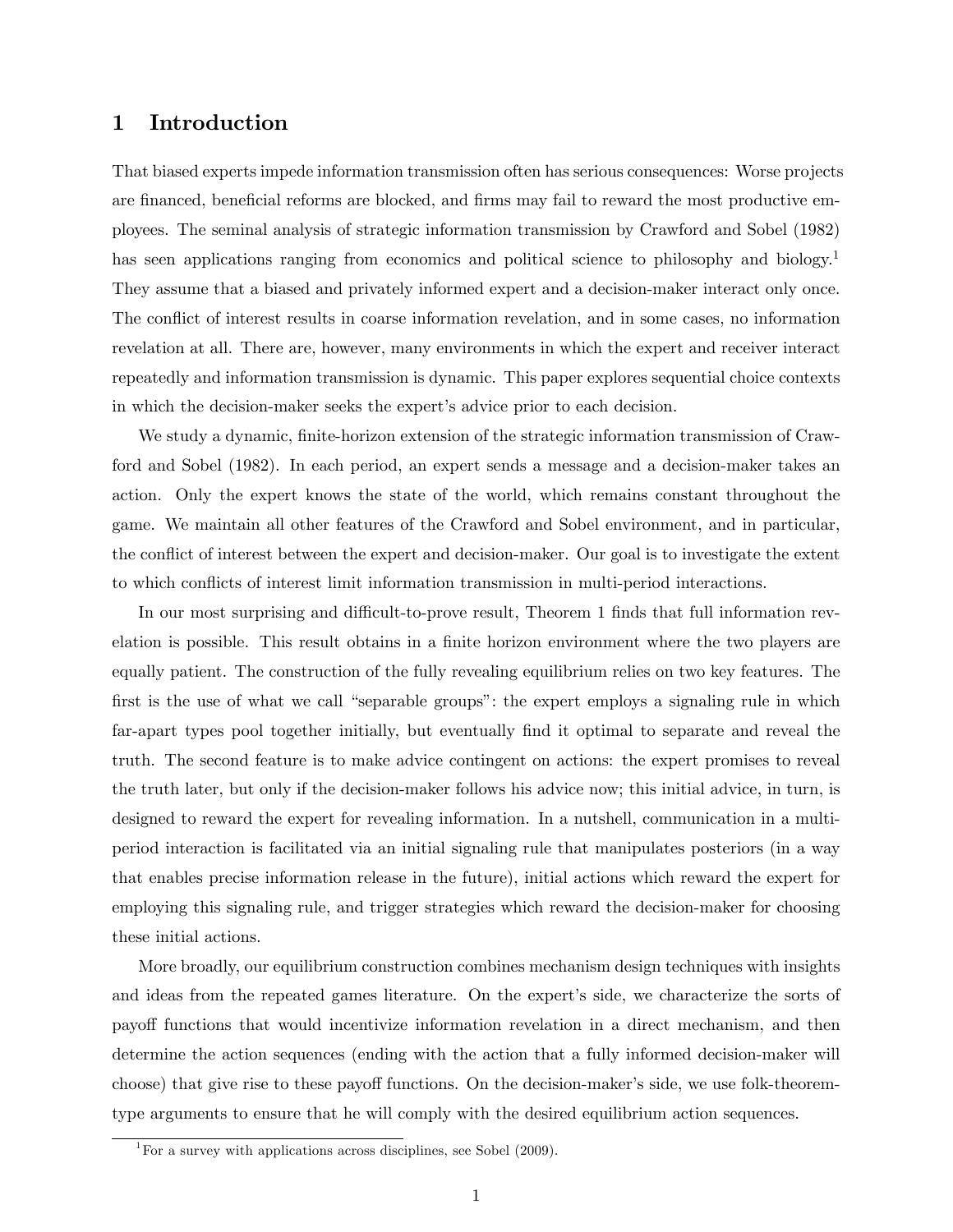We now explain in more detail our construction of a fully revealing equilibrium. We first show that it is possible to divide all states into separable groups. A separable group is a finite set of states (types) which are sufficiently far apart that each type would rather reveal the truth, than mimic any other type in his group. The expert's initial signaling rule reveals the separable group containing the truth; therefore, this creates histories after which it is common knowledge that the decision-maker puts probability one on a particular separable group, at which point the types in this group will find it optimal to separate. The idea of initially pooling together far-away types, who will then later have an incentive to separate, was first proposed in Krishna and Morgan (2004). They demonstrated how this could increase information revelation in dynamic games, and we have pushed the idea further to demonstrate that if the initial groups are Önite and chosen in the right way, it is possible for the decision-maker to extract all information from a biased expert.

The division of all types into separable groups is quite delicate, because, given that there is a continuum of types, we need to form a continuum of such groups. The expert anticipates that once he joins a separable group, he will forgo his informational advantage. For the expert to join the separable group containing his true type, we have to make sure that he does not want to mimic a nearby type by joining some other separable group. This is done via our choice of initial actions, which ensure that any future gain to the expert from mimicking some other type is offset by the initial cost. These expert-incentivizing actions are not myopically optimal for the decision-maker, so we employ trigger strategies: the expert (credibly) threatens to babble in the future if the decision-maker fails to choose the actions that he recommends at the beginning. The final part of the proof then shows that we can design the separable groups and initial actions such that the decision-maker would rather follow the expert's initial advice, knowing that he will then eventually learn the exact truth, than choose the myopically optimal action in the initial periods, knowing that he will then never learn more than the separable group containing the truth.

We emphasize several additional differences between dynamic and static communication games. First, fully revealing equilibria exist and cannot have the monotonic partitional structure from Crawford and Sobel (1982): if attention is restricted to monotonic partition equilibria, learning quickly stops. Second, we argue that non-monotonic equilibria can be strictly welfare-superior to all dynamic monotonic equilibria. Welfare properties of equilibria also differ in a dynamic setup. Crawford and Sobel (1982) show that, ex ante, both the expert and the decision-maker will (under typical assumptions) prefer equilibria with more partitions. We provide an example that shows that it is not necessarily the case for dynamic equilibria.<sup>2</sup> We also present an example in which dynamic monotonic partition equilibria can strictly welfare-dominate the best static equilibrium, and an example showing that non-monotonic equilibria can strictly welfare dominate the best dynamic

 $2A$  similar phenomenon occurs when communication is noisy, as shown in an example of the working paper version of Chen, Kartik, and Sobel (2007). In their example, a two-step partition welfare dominates a three-step partition.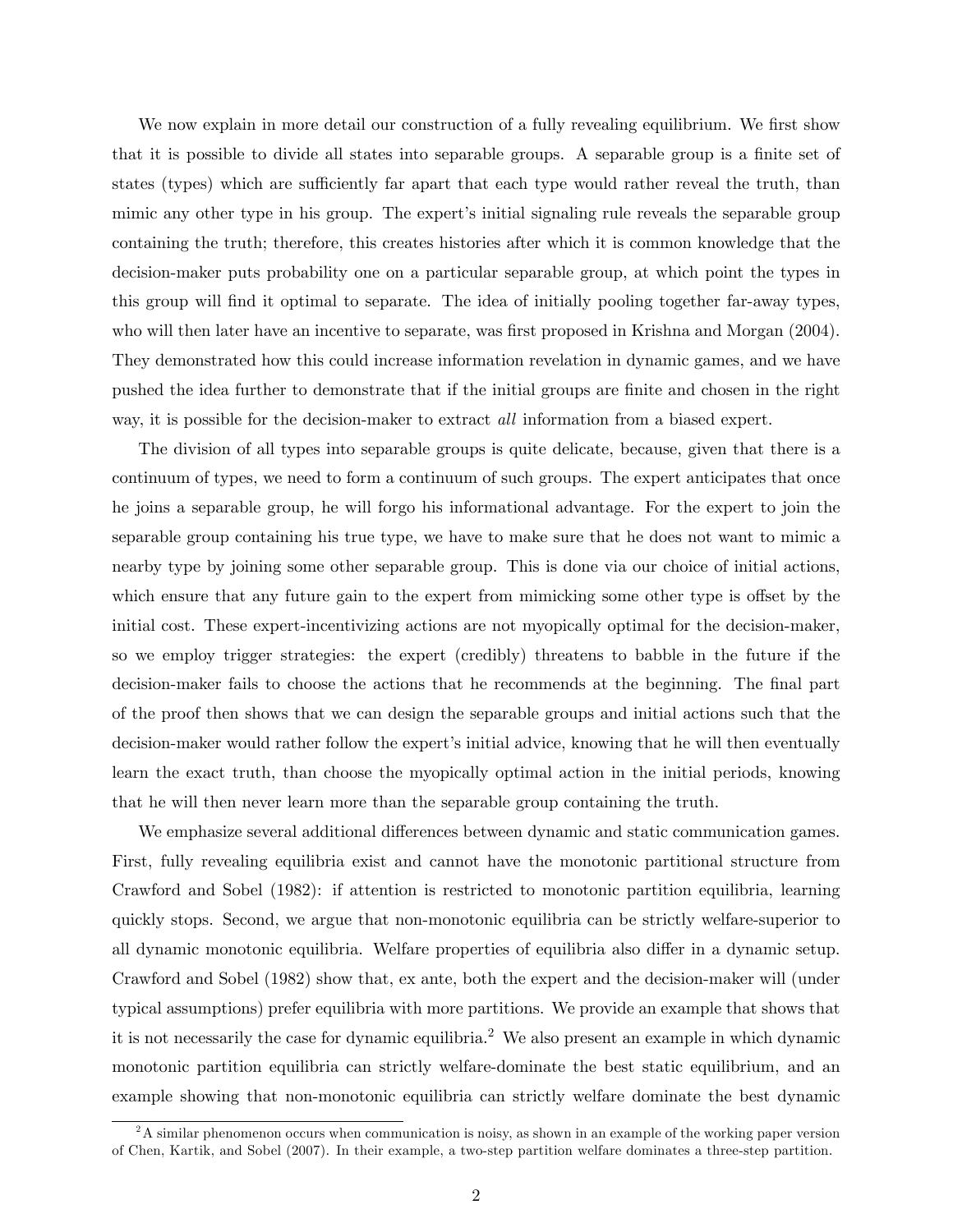monotonic equilibrium.

Our work shows that the nature of dynamic strategic communication is quite distinct from its static counterpart. In the static case, because of the conflict of interest between the decisionmaker and the expert, nearby expert types have an incentive to pool together, precluding full information revelation. The single-crossing property also implies that at equilibrium, the action is a monotonic step function of the state. These two forces make complex signaling (even though possible) irrelevant. In the dynamic setup, the key difference is that today's communication sets the stage for tomorrowís communication. Complex signaling helps in the dynamic setup, because it can generate posteriors that put positive probability only on expert types who are so far apart, they have no incentive to mimic each other. This is what enables fully revealing equilibria.

#### Related Literature

Crawford and Sobel (1982) is the seminal contribution on strategic information transmission. That paper has inspired an enormous amount of theoretical work and myriads of applications. Here we study a dynamic extension. Much of the previous work on dynamic communication has focused on the role of reputation; see, for example, Sobel (1985), Morris (2001), and Ottaviani and Sorensen (2006a, 2006b). Some other dynamic studies allow for multi-round communication protocols, but with a single round of action(s). Aumann and Hart (2003) characterize geometrically the set of equilibrium payoffs when a long conversation is possible. In that paper, two players one informed and one uninformed-play a finite simultaneous-move game. The state of the world is finite, and players engage in direct (no mediator) communications, with a potentially infinitely long exchange of messages, before simultaneously choosing costly actions. In contrast, in our model, only the informed party sends messages, the uninformed party chooses actions, and the state space is infinite.

Krishna and Morgan (2004) add a long communication protocol to Crawford and Sobel (1982)'s game, and Goltsman, Hörner, Pavlov and Squintani (2009) characterize such optimal protocols.<sup>3</sup> Forges and Koessler (2008a, 2008b) allow for a long protocol in a setup where messages can be certifiable. In all those papers, once the communication phase is over, the decision-maker chooses one action. In our paper, there are multiple rounds of communication and actions (each expertís message is followed by an action of the decision-maker). The multiple actions correlate incentives in a way that was not possible in these earlier works: the expert is able to condition his advice on the decision-maker's past behavior, and additionally, the decision-maker is able to choose actions which

<sup>&</sup>lt;sup>3</sup>They examine the optimal use of a third party, such as a mediator or negotiator, to relay messages. For the expert, this model is strategically equivalent to ours: his expected payoff is the same whether he induces a sequence of actions; or a probability distribution over these actions. Therefore, our results and analysis for the expert can be replicated in a one-shot model with a mediator. For the decision-maker, our model makes things easier in some ways (our expert can condition future advice on the DM's past actions), and more difficult in some ways (in our model, the decision-maker knows for sure that the initial actions heís asked to choose are nowhere near the true state).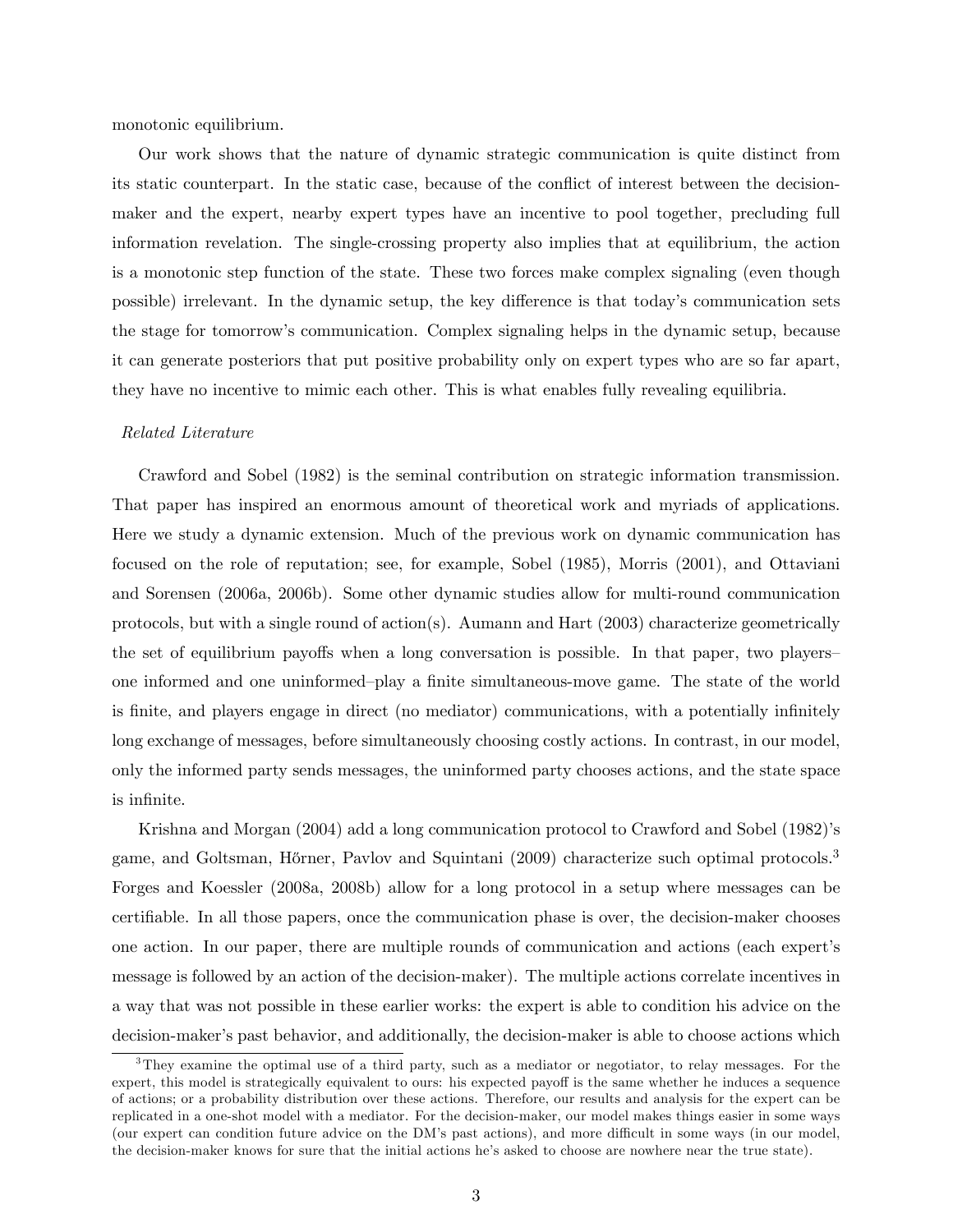reward the expert appropriately for following a path of advice that ultimately leads to revelation of the true state.

In our setup, the dynamic nature of communication enables full information revelation. In contrast, full information revelation is not possible in the dynamic setup of Anderlini, Gerardi, and Lagunoff  $(2012)$ , who consider dynamic strategic communication in a dynastic game, and show that if preferences are not fully aligned, "full learning" equilibria do not exist.<sup>4</sup> Renault, Solan, and Vielle (2011) examine dynamic sender-receiver games, and characterize equilibrium payoffs (for quite general preferences) in an infinite-horizon model with a finite state space, and a state that evolves according to a stationary Markov process. In contrast, we assume a continuous state space with persistent information, and our focus is on the possibility of full information revelation in finite time. $5$ 

Our model bears some similarities to models of static strategic communication with multiple receivers. In those models the expert cares also about a sequence of actions, but in contrast to our model, those actions are chosen by different individuals. An important difference is that in our model, the receiver cares about the entire vector of actions chosen; in those models, each receiver cares only about his own action. This enables our use of trigger strategies, which we find is a necessary feature of equilibria with eventual full information revelation. Still, some of the properties of the equilibria that we obtain also appear in the models with multiple receivers. For example, our non-monotonic example presented in Section 4.2 resembles Example 2 of Goltsman and Pavlov (2008). It is also similar to Example 2 in Krishna and Morgan (2004), whereas the example we discuss in Appendix B is similar to example 1 in Krishna and Morgan  $(2004)^6$ 

Conceptually, our result relates to a large literature on repeated games with incomplete information. The expert knows that if he reveals the state, then he loses any ability to influence the decision-maker's subsequent action choices; due to a conflict of interest between players, this creates an incentive to conceal some information. At the same time, a completely uninformed decision-maker will choose actions which are bad for both players. The question is then, how much information should the expert reveal. This has the flavor of Aumann-Maschler's (1966) result: They analyzed optimal information revelation policies in infinitely repeated games which are zero-sum

<sup>&</sup>lt;sup>4</sup>In their model, the state space is finite (0 or 1), and there is no perfectly informed player: each receiver gets a signal about the state and a message from his predecessor, and then becomes the imperfectly informed advisor to the next player.

<sup>&</sup>lt;sup>5</sup>Ivanov (2011) allows for a dynamic communication protocol in a setup where the expert is also initially uninformed, and the decision-maker controls the quality of information available to the expert. He employs separable groups, but in a much different informational setting: His decision-maker has a device that initially reveals (to the expert only) the separable group containing the truth, and contains a built-in threat to only reveal the exact state if the expert reports this information truthfully. Compared to our model, this eliminates all incentive requirements for the decision-maker, and imposes an additional cost on the expert (namely, he will fail to learn the truth himself) if he fails to follow the prescribed strategy, thus weakening the required incentive constraints.

 $6E$  Equilibria can be non-monotonic also in environments where the decision-maker consults two experts as in Krishna and Morgan (2001).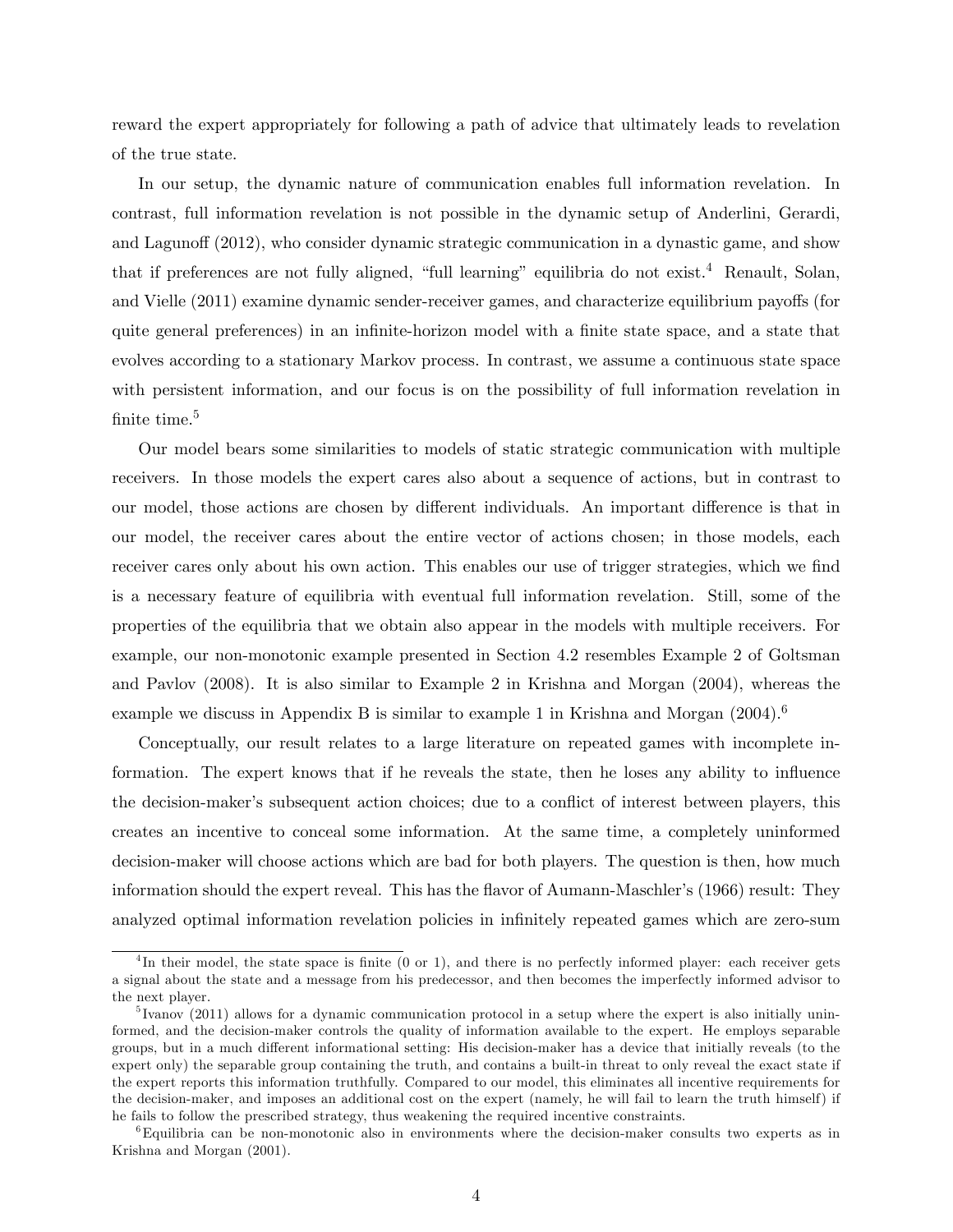(so there is a strong conflict of interest over outcomes), but where preferences over the uninformed player's actions in each state might nonetheless be partially aligned (so that from the expert's perspective, a completely uninformed decision-maker will choose poorly). They found that the extent of this alignment determined the amount of information that should be revealed, just as we Önd that full information revelation is possible only if the conflict of interest is sufficiently small.

However, the literature on repeated games with incomplete information (see Aumann and Maschler (1995) for a survey) deals almost exclusively with a finite (usually binary) state space, whereas our state space is a continuum. Therefore, existing results cannot say very much about the extent to which information revelation is possible in our game. Most of the fully revealing equilibrium results have been in the  $known\text{-}payoffs$  case (see, for example, Athey and Bagwell  $(2008)$  and Peski  $(2008)$ , where each player's payoff depends only on his own private type; in contrast, we assume that both players' payoffs depend on the state. Lastly, most existing results are for an infinite horizon, whereas our horizon is finite. We actually find that some aspects of our construction become more difficult as the horizon grows longer (an insight that is well-known in the reputation literature): so long as preferences are not perfectly aligned, a longer future creates a stronger incentive for the informed player to preserve his informational advantage.

Summarizing, we study a finite-horizon setting in which both players' payoffs depend on a common state variable, about which only one player is informed. Preferences are partially aligned, but with a conflict of interest, as in Crawford and Sobel (1982). For this setting, fully revealing equilibria have proved difficult, and have previously been found only for the following modifications of the model: if the expert consults two experts as in Battaglini (2002), Eso and Fong (2008), and Ambrus and Lu  $(2010)$ ; when information is completely or partially certifiable, as in Mathis (2008); and when there are lying costs and the state is unbounded as in Kartik, Ottaviani, and Squintani (2007). In the case of multiple experts, playing one against the other is the main force that supports truthful revelation. In the case of an unbounded state, lying costs become large and support the truth. In the case of certifiable information, one can exploit the fact that messages are state-contingent to induce truth-telling. All these forces are very different from the forces behind our fully revealing construction, which exploits the correlation of incentives that arise in a dynamic setting when both players' payoffs depending on a common state variable.

### 2 Motivating Example: An Impatient Financial Advisor

One of the striking results of the static strategic communication game is that no full information revelation equilibrium exists. Although the state can take a continuum of values, all equilibrium communication is equivalent to one where the expert sends at most Önitely distinct many signals to the decision-maker. That is, a substantial amount of information is not transmitted.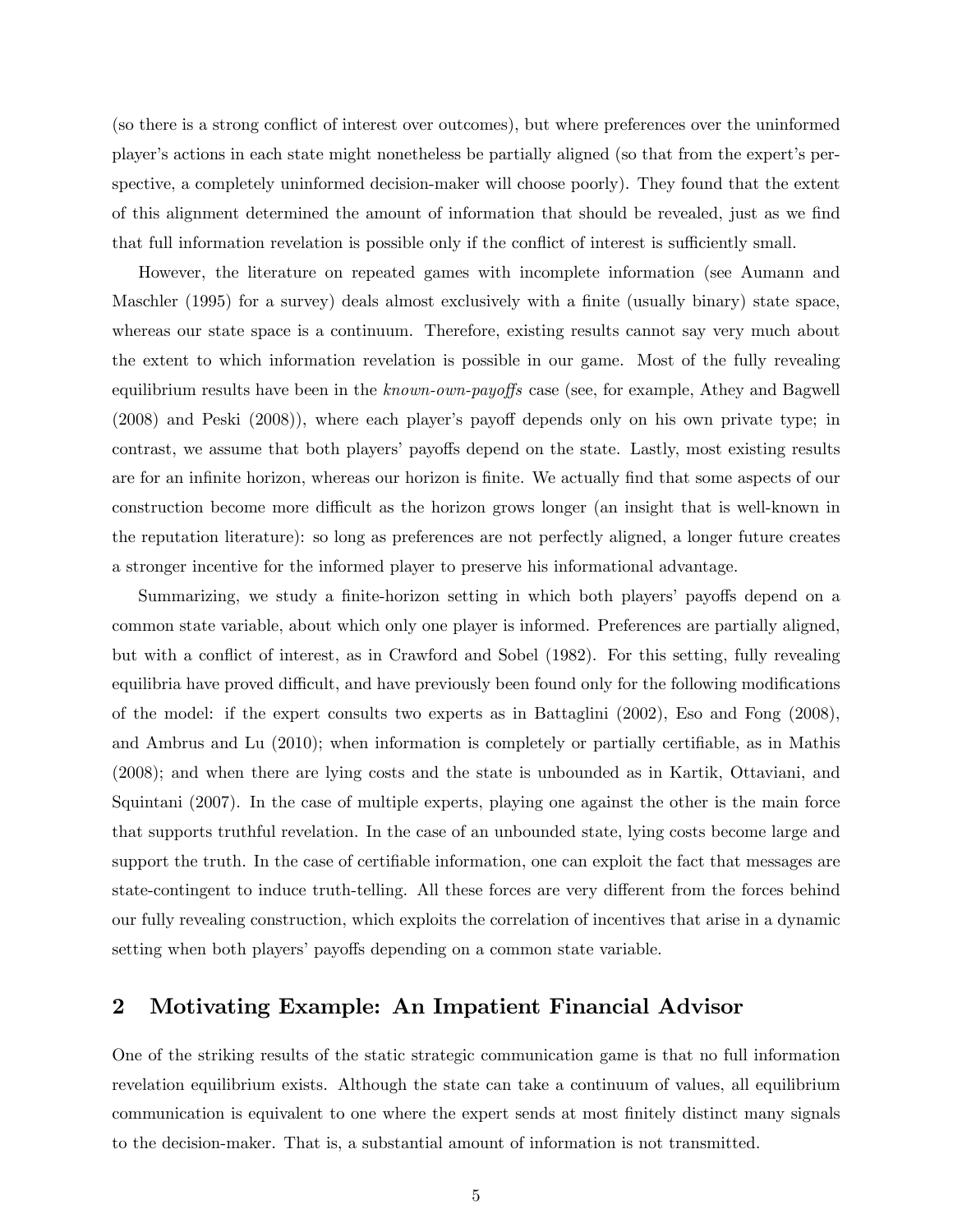In this example, we show how to construct a fully revealing perfect Bayesian equilibrium when the expert is myopic, using just two stages. There are two essential ingredients of this example. First, the set of types that pool together in the first period are far enough apart that they can be separated in the second period: that is, each possible first-period message is sent by a separable group of types. Second, each separable group induces the same optimal (for the decision-maker) first-period action. This implies that the expert does not care which group he joins (since a myopic expert cares only about the 1st-period action, which is constant across groups).

EXAMPLE 1 Fully revealing equilibrium with impatient experts  $(\delta^{E} = 0)$ : Suppose there is an expert  $E$  (financial advisor) and a decision-maker DM (an employee). The expert knows the true state of the world  $\theta$ , which is drawn from a uniform distribution on [0, 1] and remains constant over time. The players' payoffs in period  $t \in \{1, 2\}$  depend on both the state,  $\theta$ , and on the action chosen by the decision-maker,  $y_t$ . More precisely, payoffs in period  $t$  are given by

$$
u_t^E(y_t, \theta, b) = -(y_t - \theta - b)^2 \text{ and } u_t^{DM}(y, \theta) = -(y_t - \theta)^2.
$$
 (1)

where  $b > 0$  is the expert's "bias". The expert is myopic, with  $\delta^{E} = 0$ ; the construction works for any discount factor for the decision-maker.

The expert employs the following signaling rule. In period 1, expert types  $\{\frac{1}{8} - \varepsilon, \frac{3}{8} + \varepsilon, \frac{4}{8} + \varepsilon, 1 - \varepsilon\}$ pool together and send message  $m_{\varepsilon}$ , for all  $\varepsilon \in (0, \frac{1}{8})$  $\frac{1}{8}$ ). For all type pairs  $\{\frac{1}{8} + \tilde{\varepsilon}, \frac{7}{8} - \tilde{\varepsilon}\}\$  with  $\tilde{\varepsilon} \in [0, \frac{1}{4}]$  $\frac{1}{4}$ , the expert sends a message  $m_{\tilde{\varepsilon}}$ . Expert types  $\{0, \frac{4}{8}\}$  $\frac{4}{8}$ , 1} send message  $m_b$ . That is, we have two families of separable groups indexed by  $\varepsilon$  and  $\tilde{\varepsilon}$  that cover the entire interval except the types  $\{0, \frac{4}{8}\}$  $\frac{4}{8}$ , 1, and 1 additional separable group consisting of these remaining states. Noting that the expected type in each of these information set is  $\frac{1}{2}$ , it follows that the DM's best response in period 1 is to choose the action  $y_1(m_\varepsilon) = y_1(m_{\tilde{\varepsilon}}) = y_1(m_b) = \frac{1}{2}$ , for all equilibrium messages  $m_\varepsilon$ ,  $m_{\tilde{\varepsilon}}$ , and  $m_b$ . In period 2, the expert reveals the truth, and so the DM chooses an action equal to the true state. After any out-of-equilibrium initial message, the DM assigns equal probability to all states, leading to action  $y_1^{out} = 0.5$ . After any out-of-equilibrium second-period message, the DM assigns probability 1 to the lowest type in his information set (prior to the off-path message), and accordingly chooses an action equal to this type.

We now argue that this is an equilibrium for any  $b \leq \frac{1}{16}$ : First, notice that all messages (even out-of-equilibrium ones) induce the same action in period 1. Hence, the expert is indifferent between all possible Örst-period messages if he puts zero weight on the future. So, in particular, a myopic expert will find it optimal to send the "right" message, following the strategy outlined above. Now consider, for example, the history following an initial message  $m<sub>\epsilon</sub>$ . The DM's posterior beliefs assign probability  $\frac{1}{4}$  to each of the types in  $\left\{\frac{1}{8}-\varepsilon,\frac{3}{8}+\varepsilon,\frac{4}{8}+\varepsilon,1-\varepsilon\right\}$ . The expert's strategy at this stage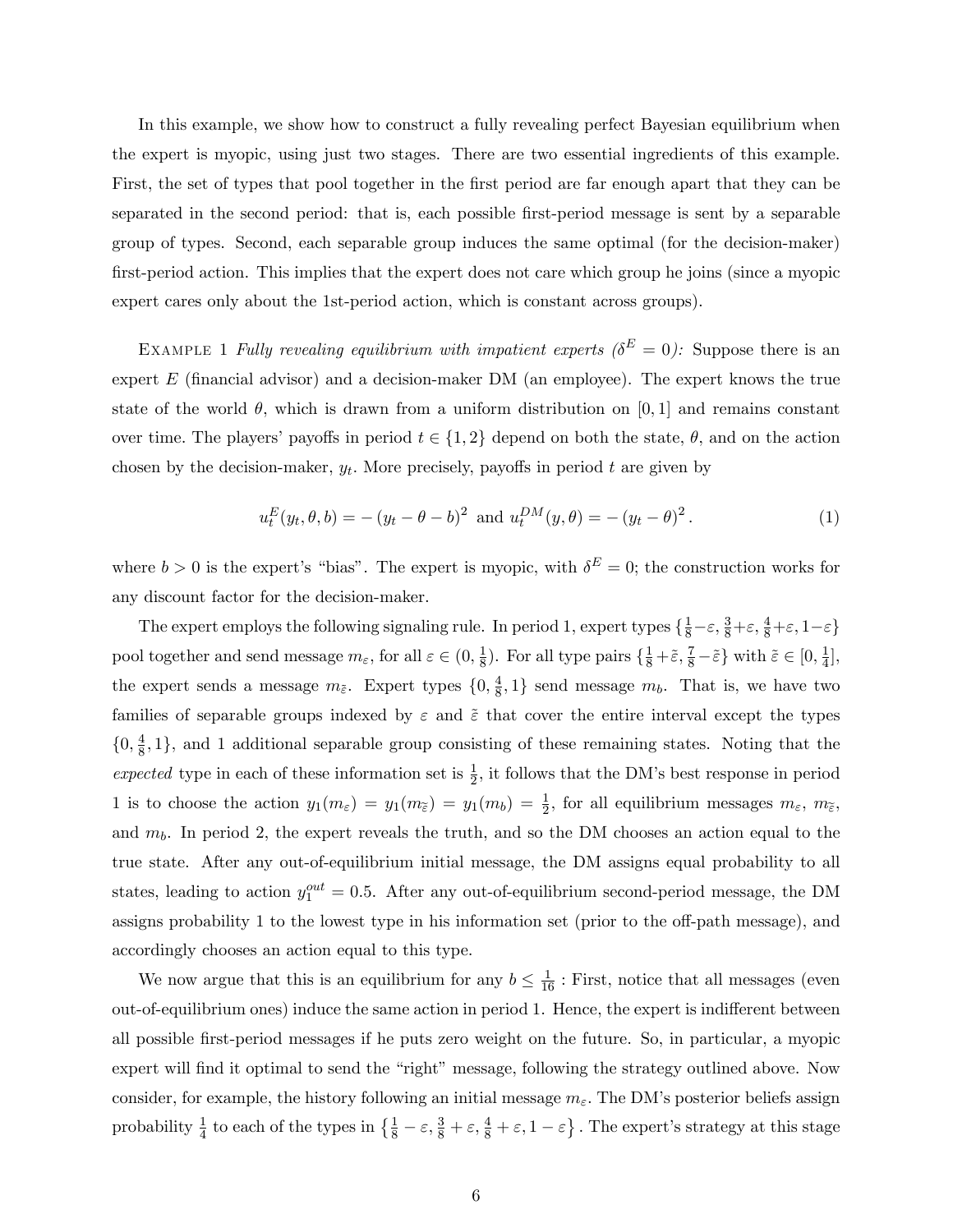is to tell the truth: so, if he sends a message that he is type  $k \in \left\{\frac{1}{8} - \varepsilon, \frac{3}{8} + \varepsilon, \frac{4}{8} + \varepsilon, 1 - \varepsilon\right\}$ , then the DM will believe that  $k$  is the true state, and accordingly will choose action  $k$ ; if the expert deviates to some off-path message, then the DM will assign probability 1 to the lowest type in his information set,  $\frac{1}{8} - \varepsilon$ , and accordingly choose action  $\frac{1}{8} - \varepsilon$ . Therefore, to prove that the expert has no incentive to deviate, we need only show that each expert type  $k \in \left\{\frac{1}{8} - \varepsilon, \frac{3}{8} + \varepsilon, \frac{4}{8} + \varepsilon, 1 - \varepsilon\right\}$ would rather tell the truth, than mimic any of the other types in his group. Type k prefers action  $k$  to  $k'$  whenever

$$
-(k - k - b)^{2} \ge -(k' - k - b)^{2} \Leftrightarrow (k' - k) (k' - k - 2b) \ge 0
$$

i.e., whenever  $k' < k$ , or whenever  $k' > k + 2b$ . So in particular, to make sure that no type in  $\{\frac{1}{8} - \varepsilon, \frac{3}{8} + \varepsilon, \frac{4}{8} + \varepsilon, 1 - \varepsilon\}$  wishes to mimic any other type in this group, it is sufficient to make sure that every pair of types are at least 2b apart. Since the closest-together types in the group,  $\frac{3}{8} + \varepsilon$ and  $\frac{4}{8} + \varepsilon$ , are separated by  $\frac{1}{8}$ , we conclude that the group is separable whenever  $\frac{1}{8} > 2b \Leftrightarrow b < \frac{1}{16}$ . And similarly after messages  $m_{\tilde{\epsilon}}$ .

This construction does not apply with a more patient expert  $(\delta^E > 0)$ , because it does not provide a forward-looking expert with incentives to join the "right" separable group.<sup>7</sup> For example, consider type  $\frac{3}{8}$ , and suppose that  $b = \frac{1}{16}$ . The truthful strategy is to reveal group  $\{\frac{1}{8}$  $\frac{1}{8}, \frac{3}{8}$  $\frac{3}{8}, \frac{4}{8}$  $\frac{4}{8}, 1\}$ in period 1, and the tell the truth in period 2, inducing actions  $(y_1, y_2) = \left(\frac{1}{2}\right)$  $\frac{1}{2}, \frac{3}{8}$  $\frac{3}{8}$ . However such strategy cannot be part of an equilibrium if  $\delta^{E} > 0$ . The best deviation for  $\theta = \frac{3}{8}$  $\frac{3}{8}$  is to mimic type  $\frac{3}{8} + \frac{1}{16}$  – initially claiming to be part of the group  $\left\{ \frac{1}{8} - \frac{1}{16}, \frac{3}{8} + \frac{1}{16}, \frac{4}{8} + \frac{1}{16}, \frac{7}{8} - \frac{1}{16} \right\}$ , and then subsequently claiming that the true state is  $\frac{3}{8} + \frac{1}{16}$  – thereby inducing actions  $(y_1, y_2) = (\frac{1}{2})$  $\frac{1}{2}, \frac{3}{8} + \frac{1}{16}$ . This deviation then leads to no change in the first-period action, but the 2nd-period action is now equal to type  $\frac{3}{8}$ 's bliss point,  $\frac{3}{8} + \frac{1}{16}$ . When  $\delta^E > 0$  we need to provide the expert with better incentives to join the "right" separable group: since  $\theta$  prefers  $\theta + b$ 's action in the future, he must prefer his own action now. This is much more complex, but in Section 5, we show how to construct such separation-inducing actions.

## 3 The Model

There are two players, an expert  $(E)$  and a decision-maker  $(DM)$ , who interact for finitely many periods. The expert knows the true state of the world  $\theta \in [0, 1]$ , which is constant over time and is distributed according to the c.d.f.  $F$ , with associated density  $f$ . Both players care about their discounted payoff sum: when the state is  $\theta$  and the DM chooses actions  $y^T = (y_1, ..., y_T)$  in periods

 $^7$ Another possible critique of the construction, is that it is fragile in the sense that the expert is indifferent between any of the messages used in equilibrium. However, this kind of "fragility" is common in game theory, and indeed present in every mixed-strategy equilibrium.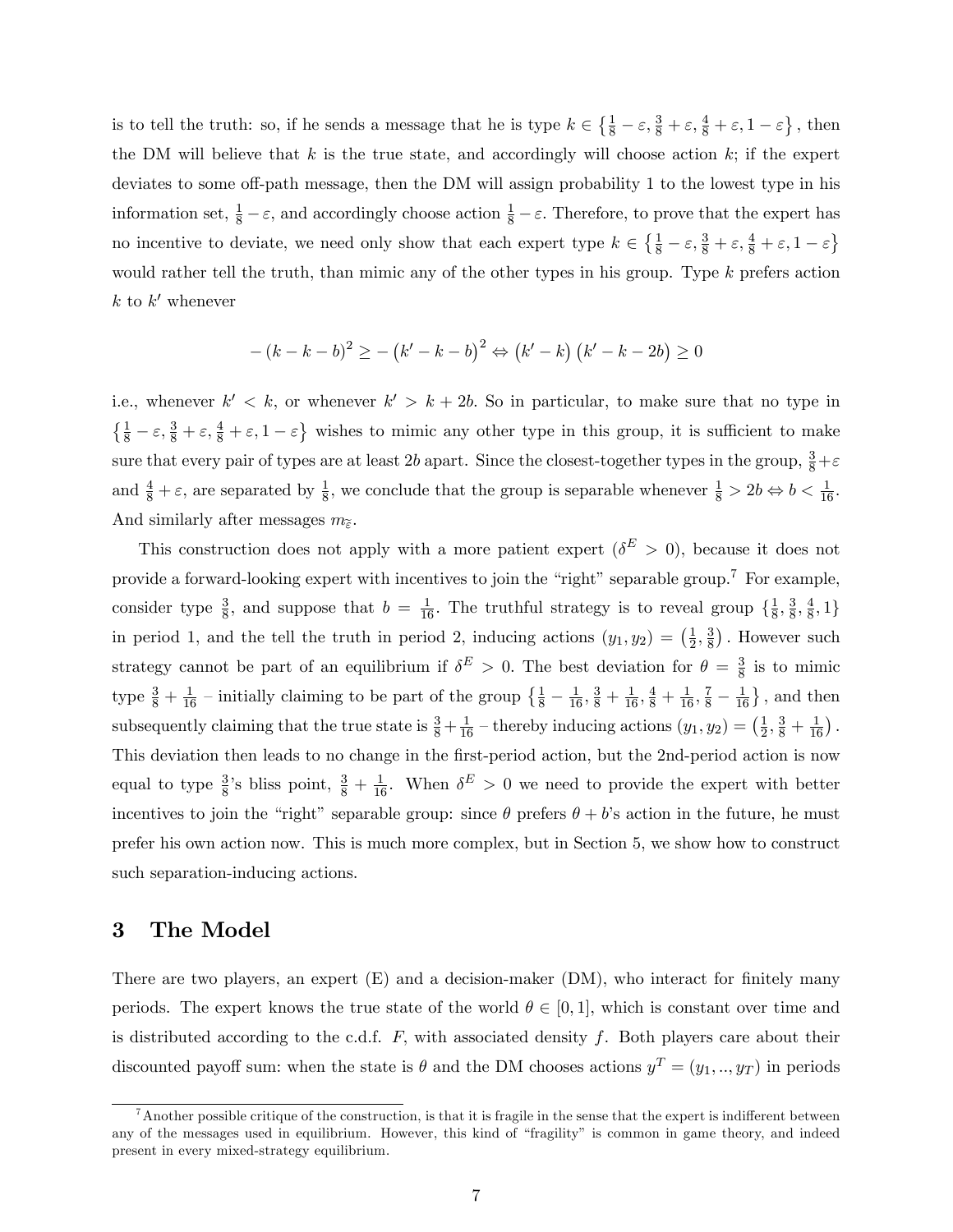$1, 2, \ldots, T$ , payoffs are given by:

$$
\begin{aligned} \text{Expert:} \quad & U^E(y^T, \theta, b) = \Sigma_{t=1}^T (\delta^E)^{t-1} u^E(y_t, \theta, b) \\ \text{DM:} \quad & U^{DM}(y^T, \theta) = \Sigma_{t=1}^T (\delta_{DM})^{t-1} u^{DM}(y_t, \theta) \end{aligned}
$$

where  $b > 0$  is the expert's "bias" and reflects a conflict of interest between the players, and  $\delta^E, \delta^{DM}$  are the players' discount factors. We assume that  $u^E(y_t, \theta)$  and  $u^{DM}(y_t, \theta, b)$  satisfy the conditions imposed by Crawford and Sobel (1982): for  $i = DM, E, u^i(\cdot)$  is twice continuously differentiable,  $u_1^i(y, \theta) = 0$  for some y and  $u_{11}^i(\cdot) < 0$  (so that  $u^i$  has a unique maximizer y for each pair  $(\theta, b)$ ), and that  $u_{12}^i(\cdot) > 0$  (so that the best action from an informed player's perspective is strictly increasing in  $\theta$ ). Most of our main results will make the more specific assumption that preferences are quadratic, as given by  $(1)$ .

At the beginning of each period t, the expert sends a (possibly random) message  $m_t$  to the DM. The DM then updates his beliefs about the state, and chooses an action  $y_t \in \mathbb{R}$  that affects both players' payoffs. Let  $y^{DM}(\theta)$  and  $y^{E}(\theta)$  denote, respectively, the DM's and the expert's most preferred actions in state  $\theta$ ; we assume that for all  $\theta$ ,  $y^{DM}(\theta) \neq y^{E}(\theta)$ , so that there is a conflict of interest between the players regardless of the state.

We assume that the DM observes his payoffs only at the end of the game. This is to rule out cases in which the DM can make inferences about the state from observing his payoff, as we wish to focus solely on learning through communication.

A strategy profile  $\sigma = (\sigma^i)_{i=E,DM}$ , specifies a strategy for each player. Let  $h_t$  denote a history that contains all the reports submitted by the expert,  $m^{t-1} = (m_1, ..., m_{t-1})$ , and all actions chosen by the DM,  $y^{t-1} = (y_1, ..., y_{t-1})$ , up to stage t. The set of all feasible histories at t is denoted by  $H_t$ . A behavioral strategy for the expert,  $\sigma_E$ , consists of a sequence of signaling rules that map  $[0,1] \times H_t$  to a probability distribution over reports in the Borel set M. Let  $q(m | \theta, h_t)$  denote the probability that the expert reports message m at history  $h_t$  when his type is  $\theta$ . A strategy for the DM,  $\sigma_{DM}$ , is a sequence of maps from  $H_t$  to actions. We use  $y_t(m|h_t) \in \mathbb{R}$  to denote the action that the DM chooses at  $h_t$  given a report m. A belief system,  $\mu$ , maps  $H_t$  to the set of probability distributions over [0, 1]. Let  $\mu(\theta|h_t)$  denote the DM's beliefs about the experts's type after a history  $h_t$ .<sup>8</sup> A strategy profile  $\sigma$  and a belief system  $\mu$  is an assessment. We seek strategy profiles and belief systems that form *Perfect Bayesian Equilibria, (PBE)*.<sup>9</sup>

We use the terminology as follows: a *babbling equilibrium* is one in which all expert types  $\theta \in [0, 1]$  follow the same strategy, and thus the DM chooses some constant action  $\hat{y}$  after all

 $8$ We follow the distributional approach of Milgrom and Weber. For a full discussion of why the formulations leads to regular conditional distributions as posterior beliefs see footnote 2 in Crawford and Sobel (1982).

<sup>&</sup>lt;sup>9</sup>We use the typical extension of the PBE concept for infinite state spaces: both players' strategies must maximize their expected payoffs after all histories, and beliefs must be Bayesian (see equation (9)) after all equilibrium message sequences. Our proof of Theorem 1 is by construction, and will ensure that all payoff expressions are well-defined.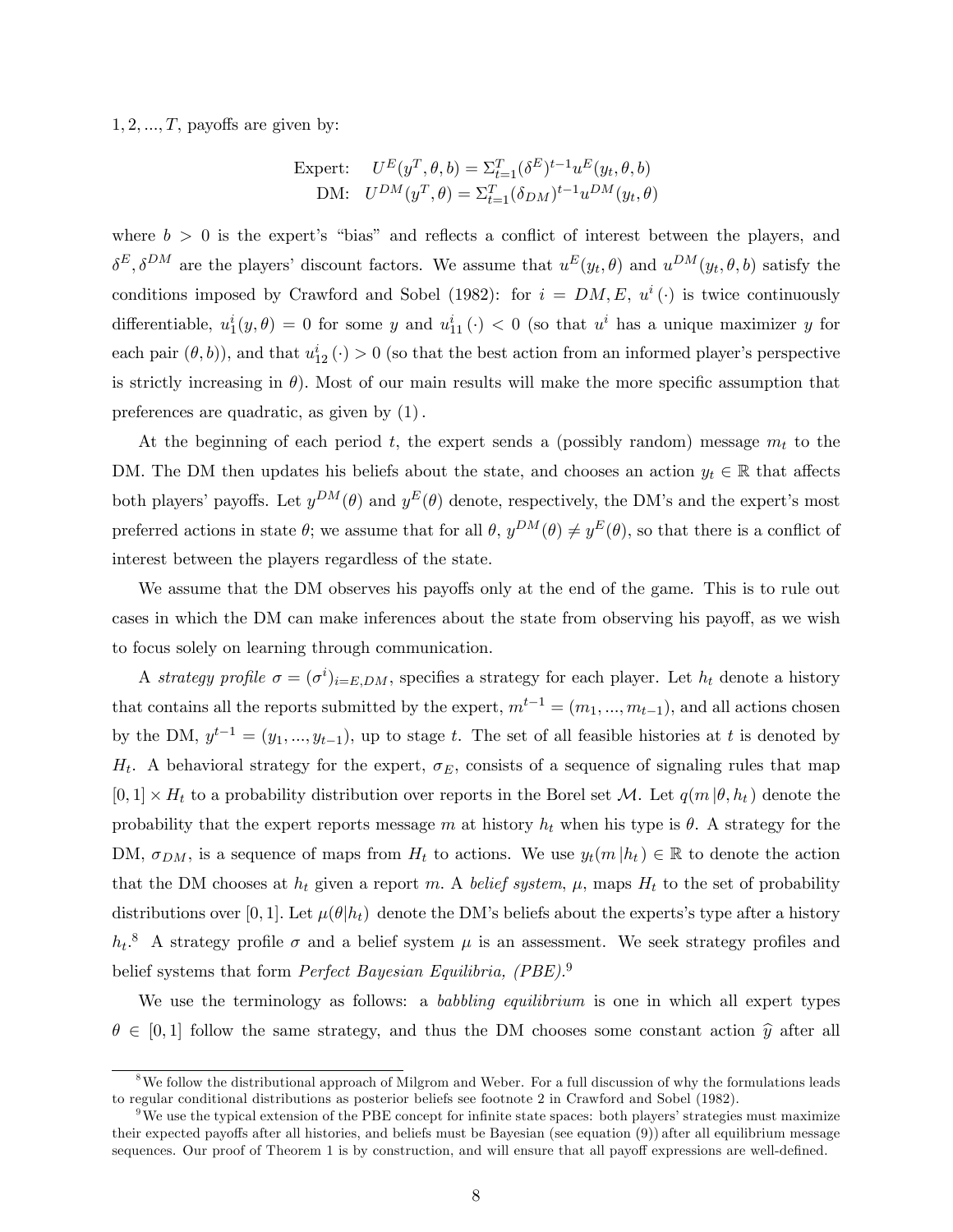histories. A monotonic partition equilibrium is one in which each message along the equilibrium path is sent by an interval of types, with higher type sending messages that induce weakly higher action choices by the DM. Following Crawford and Sobel (1982), we refer to the expert's strategy in such equilibria as uniform signaling. Finally, we say that an equilibrium is fully revealing if there exists a time  $\hat{T} < T$  such that for all  $\theta \in [0, 1]$ , expert type  $\theta$  (at equilibrium) sends a message sequence that reveals his true type with probability 1 by time  $\hat{T}$ , and accordingly,  $y_t(\theta) = y^{DM}(\theta)$  $\forall t \geq \widehat{T}$ .

# 4 Dynamic Partition Equilibria

### 4.1 Monotonic Partition Equilibria

Recall from Crawford and Sobel (1982) that in the one-shot strategic communication game, all equilibria have a partitional structure: Intervals of expert types pool together to send the same message, inducing actions which are increasing step functions of the state. Communication is then coarse; even though the state  $\theta$  takes a continuum of values, only finitely many different actions are induced.

Equilibria with this monotonic partitional structure preclude full information revelation, even in a dynamic setting:

#### **Proposition 1** For all horizons  $T$ , there exist no fully revealing monotonic partition equilibria.

This follows almost immediately from Crawford and Sobel (1982), whose results can be invoked due to the fact that monotonic partition equilibria imply posterior distributions that are continuous over some interval. Suppose, by contradiction, that there exists a fully revealing monotonic partition equilibrium. Then, there is a period  $\hat{T} \leq T$  in which the last subdivision occurs, with  $y_t(\theta) =$  $y^{DM}(\theta)$  for all  $t \geq \hat{T}$ . Then, the incentive constraint at time  $\hat{T}$  for type  $\theta$  to not mimic  $\theta + \varepsilon$  is

$$
\left(1+\delta+\delta^{2}+\ldots+\delta^{T-\hat{T}-1}\right)u^{E}\left(y^{DM}\left(\theta\right),\theta,b\right) \geq \left(1+\delta+\delta^{2}+\ldots+\delta^{T-\hat{T}-1}\right)u^{E}\left(y^{DM}\left(\theta+\varepsilon\right),\theta,b\right)
$$

and similarly for type  $\theta + \varepsilon$ . These conditions are equivalent to the static equilibrium conditions in Crawford and Sobel (1982), who proved that they imply that at most Önitely many actions can be induced at an equilibrium of a static game, and therefore full information revelation is impossible.

By a similar argument (details in Appendix A), we obtain the following result:

**Proposition 2** If the only equilibrium in the static game is babbling, then all monotonic partition equilibria in the dynamic game are babbling.

Observe that any equilibrium of the one-shot game can be replicated our dynamic game, simply by playing the static equilibrium in the Örst period, and letting the expert babble thereafter. The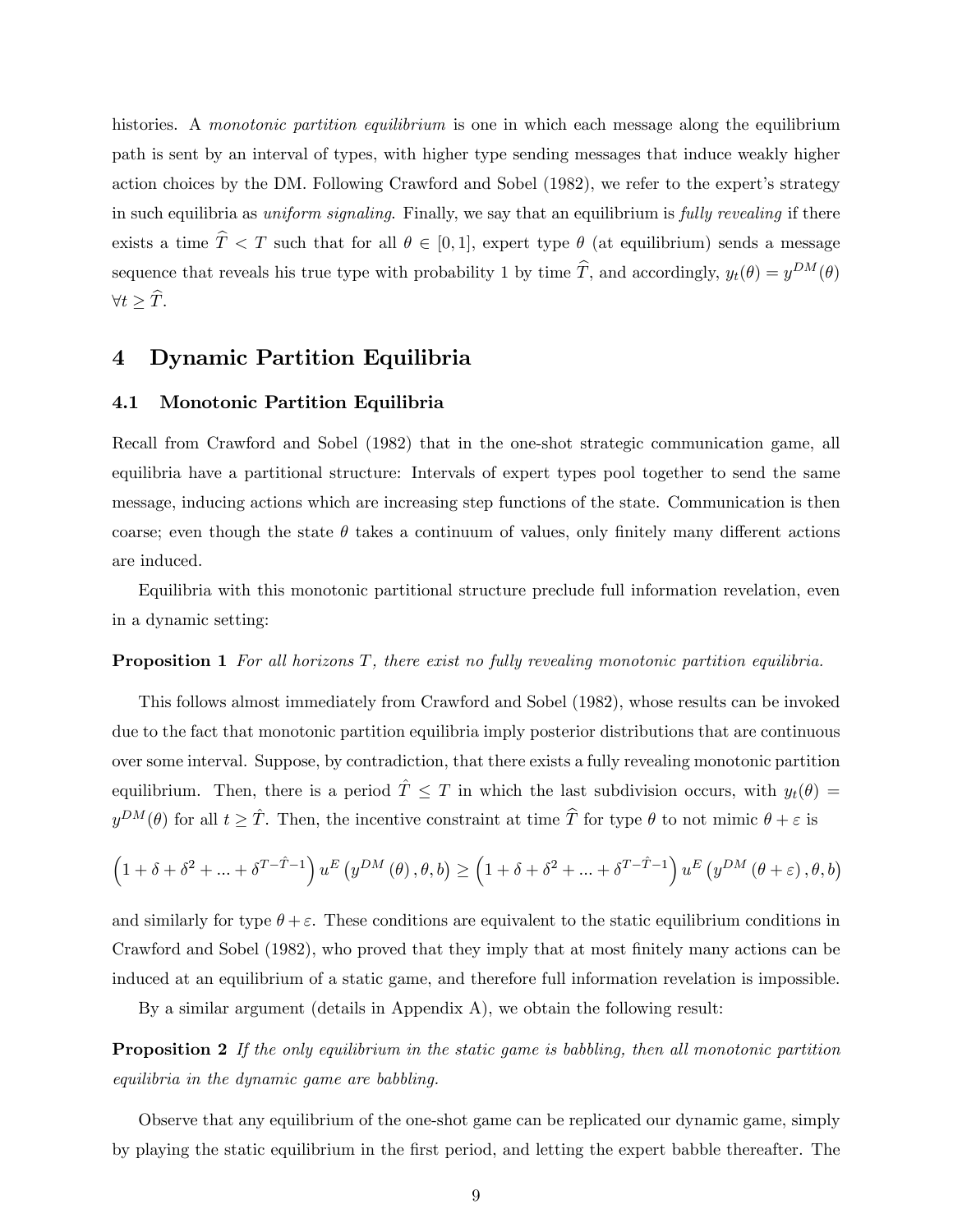DM will then repeat his first-period action choice in all periods, and so both players' average-perperiod payoffs will equal their payoffs in the corresponding equilibrium of the one-shot game. We call such equilibria static monotonic partition equilibria. In the dynamic game, there may exist additional monotonic partition equilibria, in which the state space is ultimately partitioned into more intervals. Our next example shows that this can be welfare-improving:

### 4.2 Partition Equilibria: Some Welfare Properties

EXAMPLE 2: More Intervals Can Be Welfare-Improving: Suppose that  $\delta^E = \delta^{DM} = 1$ , types are uniformly distributed on [0, 1] and preferences satisfy (1), with bias  $b = \frac{1}{12}$ . Using the standard arguments, one can establish that the static game has only two equilibria:<sup>10</sup> a babbling equilibrium, and an equilibrium with a 2-interval partition,  $[0, \frac{1}{3}]$  $\frac{1}{3}$   $\cup$   $\left[\frac{1}{3}\right]$  $\frac{1}{3}$ , 1], inducing actions  $\frac{1}{6}$  and  $\frac{4}{6}$ .

We look for an equilibrium with the following signaling rule:

types in  $[0, \theta_1]$  send message sequence  $A = (m_{1(1)}, m_{2(1)}),$ types in  $[\theta_1, \theta_2]$  send message sequence  $B = (m_{1(2)}, m_{2(2)}),$ types in  $[\theta_2, 1]$  send message sequence  $C = (m_{1(2)}, m_{2(3)})$ .

Thus, the interval [0, 1] is partitioned into  $[0, \theta_1] \cup [\theta_1, 1]$  in the first period, and then types in  $[\theta_1, 1]$ subdivide further into  $[\theta_1, \theta_2] \cup [\theta_2, 1]$  in the second period. The second-period actions induced are  $y_{2(1)} = \frac{\theta_1}{2}, y_{2(2)} = \frac{\theta_1 + \theta_2}{2}$ , and  $y_{2(3)} = \frac{1 + \theta_2}{2}$ , and the first-period actions are  $y_{1(1)} = \frac{\theta_1}{2}$  and  $y_{1(2)} = \frac{\theta_2}{2}$  $\frac{1+\theta_1}{2}$ . Off-path: the DM assigns probability 1 to type  $\theta_1/2$  (and so chooses action  $y_{1(1)} = y_{2(1)}$ ) if he gets any out-of-equilibrium message in the first period, or  $m_{1(1)}$  followed by an out-of-equilibrium second-period message. If he gets message  $m_{1(2)}$  followed by an off-path second message, he assigns probability 1 to the interval  $[\theta_1, \theta_2]$ , and so he chooses action  $y_{2(2)}$ . It is then immediate that the expert cannot gain with an off-path deviation.

In period 2, type  $\theta_2$  must be indifferent between the actions  $y_{2(2)}$  and  $y_{2(3)}$ , yielding the following indifference condition:

$$
\left(\frac{\theta_1 + \theta_2}{2} - \theta_2 - b\right)^2 = \left(\frac{1 + \theta_2}{2} - \theta_2 - b\right)^2 \Rightarrow \theta_2 = \frac{1}{3} + \frac{1}{2}\theta_1\tag{4}
$$

And in period 1, type  $\theta_1$  must be indifferent between message sequences A and B:

 $10$ The largest number of subintervals that the type space can be divided into is the largest integer that satisfies

$$
-2bp^2 + 2bp + 1 > 0,\t\t(2)
$$

whose solution is

$$
\left\langle -\frac{1}{2} + \frac{1}{2}\sqrt{1 + \frac{2}{b}} \right\rangle,\tag{3}
$$

and where  $\langle x \rangle$  denotes the smallest integer greater than or equal to x.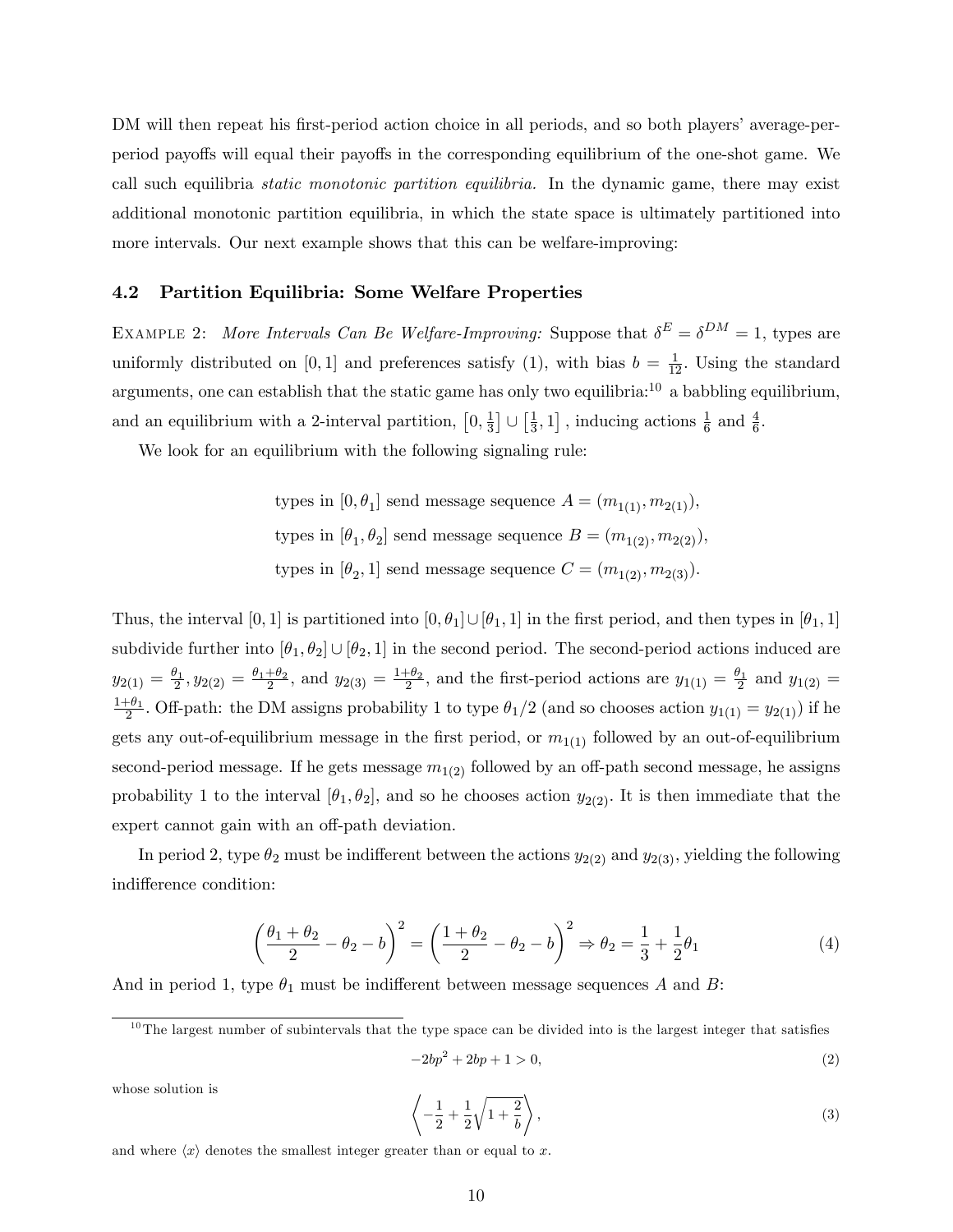$$
\left(\frac{1+\theta_1}{2} - \theta_1 - \frac{1}{12}\right)^2 + \left(\frac{3}{4}\theta_1 + \frac{1}{6} - \theta_1 - \frac{1}{12}\right)^2 = 2\left(\frac{\theta_1}{2} - \theta_1 - \frac{1}{12}\right)^2
$$

Together with (4), this implies cutoffs  $\theta_1 = 0.2482$ ,  $\theta_2 = 0.45743$ ; with this, the actions become  $y_{1(1)} = y_{2(1)} = 0.1241$ ,  $y_{1(2)} = 0.6241$ ,  $y_{2(2)} = 0.3528$ , and  $y_{2(3)} = 0.7287$ .

In our dynamic equilibrium, the expert's (ex ante) payoff is  $-0.0659$  and the DM's (ex ante) payoff is  $-0.052$ . If the most informative static equilibrium is played in both periods, payoffs are  $-0.069$  to the expert,  $-0.055$  to the DM, both strictly worse than in our dynamic monotonic partition equilibrium.<sup>11</sup>

EXAMPLE 3: A Non-Monotonic Partition Equilibrium: In this section, we present an example in which higher expert types do not always induce (weakly) higher first-period actions. In this example, the bias is so severe that in a static setting, all equilibria would be babbling. We show that even in these extreme bias situations, some information can be revealed with just two rounds. This equilibrium has the feature that the DM learns the state quite precisely when the news is either horrific or terrific, but remains agnostic for intermediate levels. Finally we show that for a range of biases, this equilibrium provides higher expected payoff to both players compared to all monotonic partitional equilibria.

Consider a two period game where  $\delta^E = \delta^{DM} = 1$ , types are uniformly distributed on [0, 1] and preferences are given by  $(1)$ . We will construct an equilibrium with the following "piano teacher" interpretation: a child's parent (the DM) wants the amount of money he spends on lessons to correspond to the child's true talent  $\theta$ , whereas the piano teacher (expert) wants to inflate this number. In our equilibrium, parents of children who are at either the bottom or top extreme of the talent scale get the same initial message, "you have an interesting child"  $(m_{1(1)}$  below), and then find out in the second period whether "interesting" means great  $(m_{2(3)})$  or awful  $(m_{2(1)})$ ; parents of average children are told just that in both periods. More precisely, let the expert use the following signaling rule:

In period 1, expert types in  $[0, \underline{\theta}) \cup (\overline{\theta}, 1]$  send message  $m_{1(1)}$ , and types in  $[\underline{\theta}, \overline{\theta}]$  send message  $m_{1(2)}$ . In period 2, types in  $[0, \underline{\theta})$  send message  $m_{2(1)}$ , types in  $[\underline{\theta}, \overline{\theta}]$  send a message  $m_{2(2)}$ , and types in  $(\bar{\theta}, 1]$  send  $m_{2(3)}$  (all with probability one). With this signaling rule, the optimal actions for the DM in period 1 are  $y_{1(1)} = \frac{\theta^2 - \bar{\theta}^2 + 1}{2(\theta - \bar{\theta} + 1)}, y_{1(2)} = \frac{\theta + \bar{\theta}}{2}$  $\frac{+ \theta}{2}$ ; in period 2, they are  $y_{2(1)} = \frac{\theta}{2}$  $\frac{\sigma}{2}$  $y_{2(2)} = \frac{\theta + \overline{\theta}}{2}$  $\frac{1+\bar{\theta}}{2}, y_{2(3)} = \frac{1+\bar{\theta}}{2}$  $\frac{+ \theta}{2}$ . After any out-of-equilibrium message, the DM assigns equal probability to all states in  $[\underline{\theta}, \overline{\theta}]$ , and so will choose action  $y^{out} = \frac{\theta + \overline{\theta}}{2}$  $\frac{+e}{2}$ , immediately implying that no expert type can gain by sending an out-of-equilibrium message.

 $11$ In constructing this strategy profile, we imposed only local incentive compatibility constraints, requiring that type  $\theta_1$  is indifferent in period 1 between inducing action sequence  $(y_{1(1)}, y_{2(1)})$  and  $(y_{1(2)}, y_{2(2)})$ , and that type  $\theta_2$ is indifferent in period 2 between inducing actions  $y_{2(2)}$  and  $y_{2(3)}$ . It is routine to verify that these conditions are sufficient for global incentive compatibility.Details are available from the authors upon request.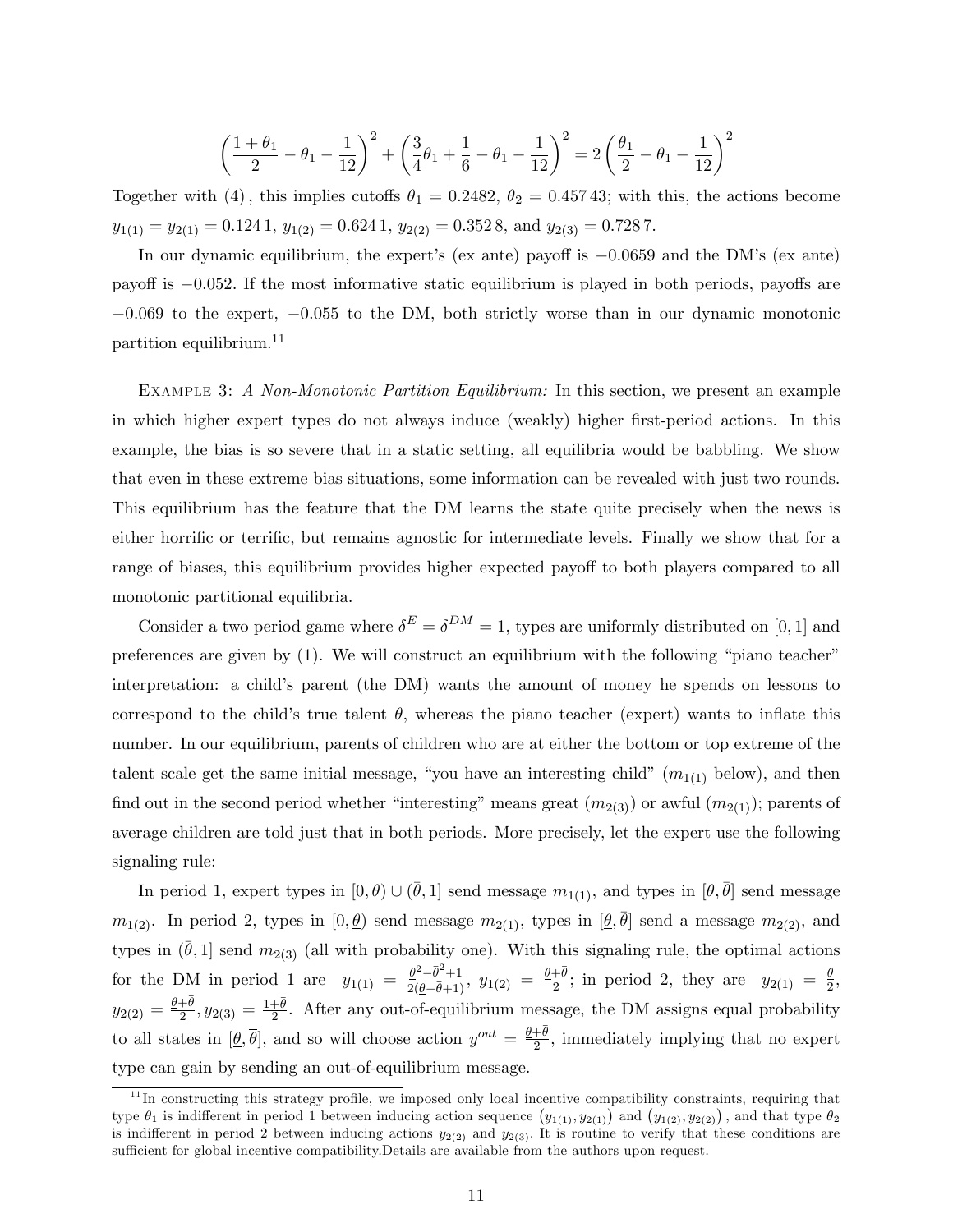In order for this to be an equilibrium, type  $\theta$  must be indifferent between message sequences  $A \equiv (m_{1(1)}, m_{2(1)})$  and  $B \equiv (m_{1(2)}, m_{2(2)})$ :

$$
-\left(\frac{\underline{\theta}^2-\overline{\theta}^2+1}{2(\underline{\theta}-\overline{\theta}+1)}-\underline{\theta}-b\right)^2-\left(\frac{\underline{\theta}}{2}-\underline{\theta}-b\right)^2=-2\left(\frac{\underline{\theta}+\overline{\theta}}{2}-\underline{\theta}-b\right)^2\tag{5}
$$

and type  $\bar{\theta}$  must be indifferent between message sequences B and  $C \equiv (m_{1(1)}, m_{2(3)})$ :

$$
-\left(\frac{\underline{\theta}^2-\bar{\theta}^2+1}{2(\underline{\theta}-\bar{\theta}+1)}-\bar{\theta}-b\right)^2-\left(\frac{1+\bar{\theta}}{2}-\bar{\theta}-b\right)^2=-2\left(\frac{\underline{\theta}+\bar{\theta}}{2}-\bar{\theta}-b\right)^2.
$$
 (6)

At  $t = 2$  it must also be the case that type  $\theta$  prefers  $m_{2(1)}$  to  $m_{2(3)}$ , and the reverse for type  $\theta$ : that is  $-(\frac{\theta}{2}-\underline{\theta}-b)^2 \ge -(\frac{1+\overline{\theta}}{2}-\underline{\theta}-b)^2$  and  $-(\frac{1+\overline{\theta}}{2}-\overline{\theta}-b)^2 \ge -(\frac{\theta}{2}-\overline{\theta}-b)^2$ . The global incentive compatibility constraints, requiring that all types  $\theta < \underline{\theta}$  prefer sequence A to B and that all types  $\theta > \overline{\theta}$  prefer C to B, reduce to a requirement that the average induced action be monotonic, which is implied by indifference constraints  $(5)$ ,  $(6)$ .

A solution of the system of equations (5) and (6) gives an equilibrium if  $0 \le \underline{\theta} < \overline{\theta} \le 1$ . We solved this system numerically, and found that the highest bias for which it works is  $b = 0.256$ . Here, the partition cutoffs in our equilibrium are given by  $\theta = 0.0581, \bar{\theta} = 0.9823$ . The corresponding optimal actions for period 1 are  $y_{1(1)} = 0.253$ ,  $y_{1(2)} = 0.52$ , and for period 2 they are  $y_{2(1)} = 0.029$ ,  $y_{2(2)} = 0.52$ ,  $y_{2(3)} = 0.991$ . Note that while the first period action is non-monotonic, the average action  $\bar{y} = \frac{y_1 + y_2}{2}$  $\frac{+y_2}{2}$  is still weakly increasing in the state. Ex ante payoffs are  $-0.275$  for the expert, and  $-0.144$  for the DM.

Recall that in a one-shot game with quadratic preferences, all equilibria are babbling when  $b > \frac{1}{4}$ . Proposition 2 implies that at  $b = 0.256$ , if we restricted attention to *monotonic* partition equilibria. we would again find only a babbling equilibrium, in which the DM chooses action  $y^B = 0.5$  in both periods: this yields ex-ante payoffs of  $-0.298$  to the expert,  $-0.167$  to the DM, strictly worse than in our above construction.<sup>12</sup>

Our example therefore illustrates how allowing for non-monotonic equilibria can both increase the amount of information revelation, and can also strictly welfare-dominate the best static equilibrium. By pooling together the best and the worst states in period 1, the expert is willing to reveal in period 2 whether the state is very good or very bad. It also has the following immediate implication:

**Proposition 3** There exist non-monotonic equilibria that are welfare superior to all monotonic partition equilibria.

<sup>&</sup>lt;sup>12</sup>This construction yields strictly higher payoffs compared to best *monotonic* partition equilibrium for all  $b \in$  $(0.25, 0.256]$ .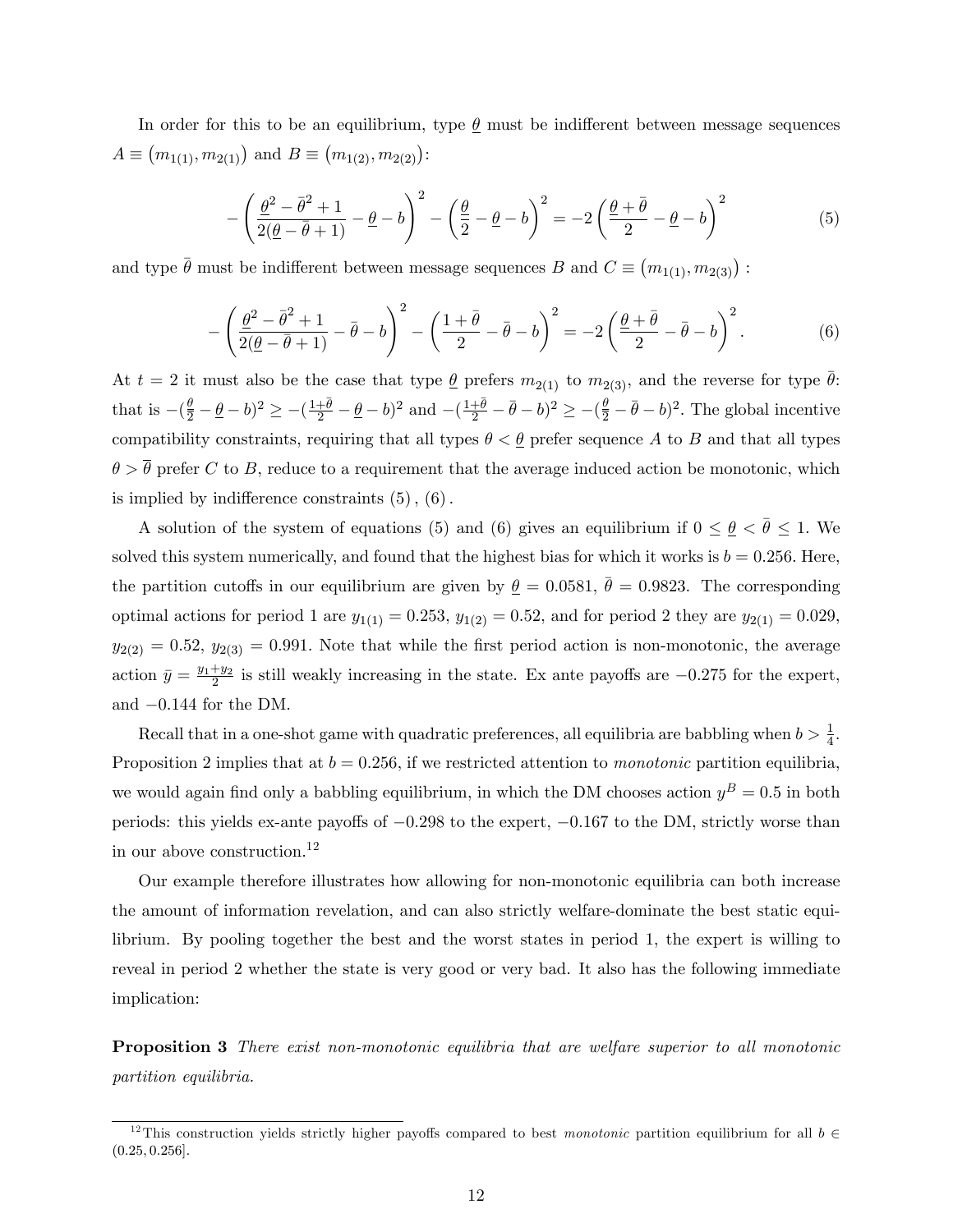We now move on to our first main result, showing that our dynamic setup correlates the incentives of the expert and DM in such a way that *full information revelation* is possible.

### 5 Learning the Truth when the Expert is Patient

When the expert is forward-looking, getting him to reveal the truth is much more complicated, as we previewed in Section 2. In this section, we construct a fully revealing equilibrium for the quadratic preferences specified in  $(1)$ . The equilibrium works as follows: In each period, the expert recommends an action to the DM. Initially, each action is recommended by finitely many (at most four) expert types, who then subdivide themselves further into separable groups of two with an interim recommendation. If the DM chooses all initial actions recommended by the expert, then the expert rewards him by revealing the truth in the final stage of the game, recommending an action  $y(\theta) = \theta$ . If the DM rejects the expert's early advice, then the expert babbles for the rest of the game, and so the DM never learns more than the separable group containing the truth.

We provide here a sketch our construction; this is followed by the statement and discussion of our main result, with full proof details in Appendix C.

#### 5.1 Outline

To simplify notation, we rescale the state space by dividing all actions and types by the bias b: when we say that type  $\theta \in [0, \frac{1}{b}]$  $\frac{1}{b}$ ] recommends an action a and earns disutility  $(a - \theta - 1)^2$ , we mean that in the original state space, type  $\theta b \in [0,1]$  recommends action ab and earns disutility  $(ab - \theta b - b)^2 = b^2 (a - \theta - 1)^2$ .

We first partition the scaled type space  $[0, \frac{1}{b}]$  $\frac{1}{b}$ ] into four intervals, with endpoints  $0, \theta_1, \theta_2, \theta_3, \frac{1}{b}$  $\frac{1}{b}$ . The separable groups are as follows: at time  $t = 0$ , each type  $\theta \in [0, \theta_1]$  pools with a partner  $g(\theta) \in [\theta_2, \theta_3]$  to send a sequence of recommendations  $(u_1(\theta), u_2(\theta))$ , and then reveal the truth at time  $t = 2$  iff the DM followed both initial recommendations. Each type  $\theta \in [\theta_1, \theta_2]$  initially pools with a partner  $h(\theta) \in [\theta_3, \frac{1}{b}]$  $\frac{1}{b}$  to recommend a sequence  $(v_1(\theta), v_2(\theta))$ , then revealing the truth at time  $T - \tau$  ( $\tau < T - 2$  a time parameter to be determined) iff the expert followed their advice.<sup>13</sup> For the purpose of this outline, take the endpoints  $\theta_1, \theta_2, \theta_3$  as given, along with the partner functions  $g : [0, \theta_1] \rightarrow [\theta_2, \theta_3]; h : [\theta_1, \theta_2] \rightarrow [\theta_3, \frac{1}{b}]$  $\frac{1}{b}$ , and recommendation functions  $u_1, u_2, v_1, v_2$ . In the appendix, we construct the equilibrium parameters and functions.

For notational purposes it is useful to further subdivide the expert types into three groups: I, II, and III. Group I consists of types  $\theta^I \in [\theta_1, \theta_2]$  with their partners  $h(\theta^I) \in [\theta_3, \frac{1}{b}]$  $\frac{1}{b}$ . Group II consists of all types  $\theta^{II} \in [0, \theta_1]$  whose initial recommendation coincides with that of some Group

<sup>&</sup>lt;sup>13</sup>Note that  $u_1, u_2, v_1, v_2$  are functions of  $\theta$ , and that in our construction, the expert's messages ("recommendations") are equal to the actions that he wants the decision-maker to take. The DM can then infer the expert's separable group from his recommendation.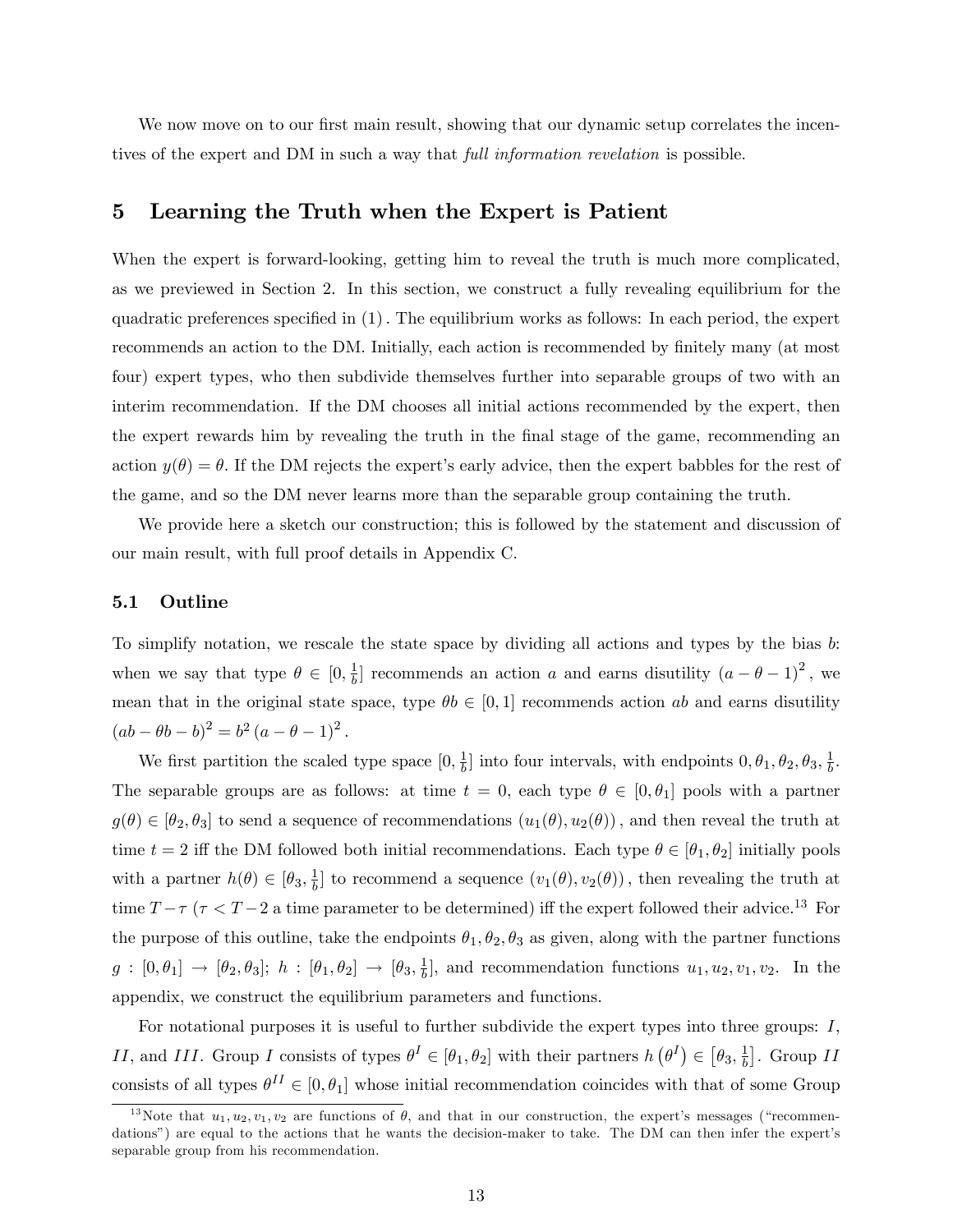I pair, together with their partners  $g(\theta^{II}) \in [\theta_2, \theta_3]$ . Group III consists of all remaining types  $\theta^{III} \in [0, \theta_1]$  and their partners  $g(\theta^{III}) \in [\theta_2, \theta_3]$ . In other words, we divide the types in intervals  $[0, \theta_1] \cup [\theta_2, \theta_3]$  into two groups, II and III, according to whether or not their initial messages coincide with those of some group I pair.

The timeline of the expert's advice is as follows:

| Phase 1               | Phase 2         | Phase 3            | Phase 4            | Phase 5      |
|-----------------------|-----------------|--------------------|--------------------|--------------|
| $(t=0)$               | $(t=2\alpha_0)$ | $(t=2\alpha_a)$    | $(t = 2)$          | $(t=T-\tau)$ |
| Group $I: v_1$        | Group $I$ :     | Groups $II, III$ : | Groups $II, III$ : | Group $I$ :  |
| Groups $II, III: u_1$ | switch to $v_2$ | switch to $u_2$    | reveal truth       | reveal truth |
|                       |                 | Figure 1: Timeline |                    |              |

where  $0 < \alpha_0 \leq \alpha_a < 1$  are specified in the appendix (see equation (22)). It should be noted that the times at which the DM is instructed to change his action  $(2\alpha_0, 2\alpha_a, T - \tau)$  are not necessarily integers in our construction. In a continuous-time setting, this clearly poses no problem; in discrete time, we can deal with integer constraints via public randomization and/or scaling up the horizon, as explained in the Appendix (C.4).

In words: in Phase 1, separable groups are formed. Each expert pair  $(\theta^I, h(\theta^I))$  recommends  $v_1(\theta^I)$ , and each pair  $(\theta^i, g(\theta^i))$  (with  $i = 2, 3$ ) recommends an action  $u_1(\theta^i)$ . These initial recommendations overlap: for all  $\theta^I \in [\theta_1, \theta_2]$ , there exists  $\theta^{II} \in [0, \theta_1]$  with  $v_1(\theta^I) = u_1(\theta^{II})$ . Therefore, the DM's information set contains four types  $\{\theta^I, h(\theta^I), \theta^{II}, g(\theta^{II})\}$  after any equilibrium message sent by a group I or II pair, and two types,  $\{\theta^{III}, g(\theta^{III})\}$ , following all initial recommendations sent by Group III pairs. In Phase 2 of the timeline, beginning at time  $t = 2\alpha_0$ , all pairs  $(\theta^I, h(\theta^I))$  switch to the recommendation function  $v_2(\cdot)$ , thus separating out from any Group II pairs  $(\theta^{II}, g(\theta^{II}))$  who sent the same initial message. At this point, the DM's information set contains at most two types.<sup>14</sup> In Phase 3, beginning at time  $2\alpha_a \geq 2\alpha_0$ , Group II and III pairs switch to the recommendation function  $u_2(\cdot)$ ; this conveys no new information to the DM, but we need at least two distinct pre-separation actions in order to provide the expert with appropriate incentives for eventually revealing the truth. During these phases, the DM is able to infer the separable group containing the expert's true type, but, rather than choosing the corresponding myopically optimal action, he chooses the actions recommended by the expert. These expert recommendations, in turn, were chosen to provide the expert with incentives to join the right separable group at time 0. Finally, Phases 4 and 5 are the revelation phases: the separable groups themselves separate, revealing the exact truth to the DM, provided that he has followed all of the expert's previous

<sup>&</sup>lt;sup>14</sup>The purpose of ensuring that action functions  $u_1, v_1$  overlap, so that all initial Group I messages coincide with the recommendation sent by a Group  $II$  pair, is that it is otherwise impossible to design strategies which ultimately reveal the true state, and which satisfy both players' incentive constraints.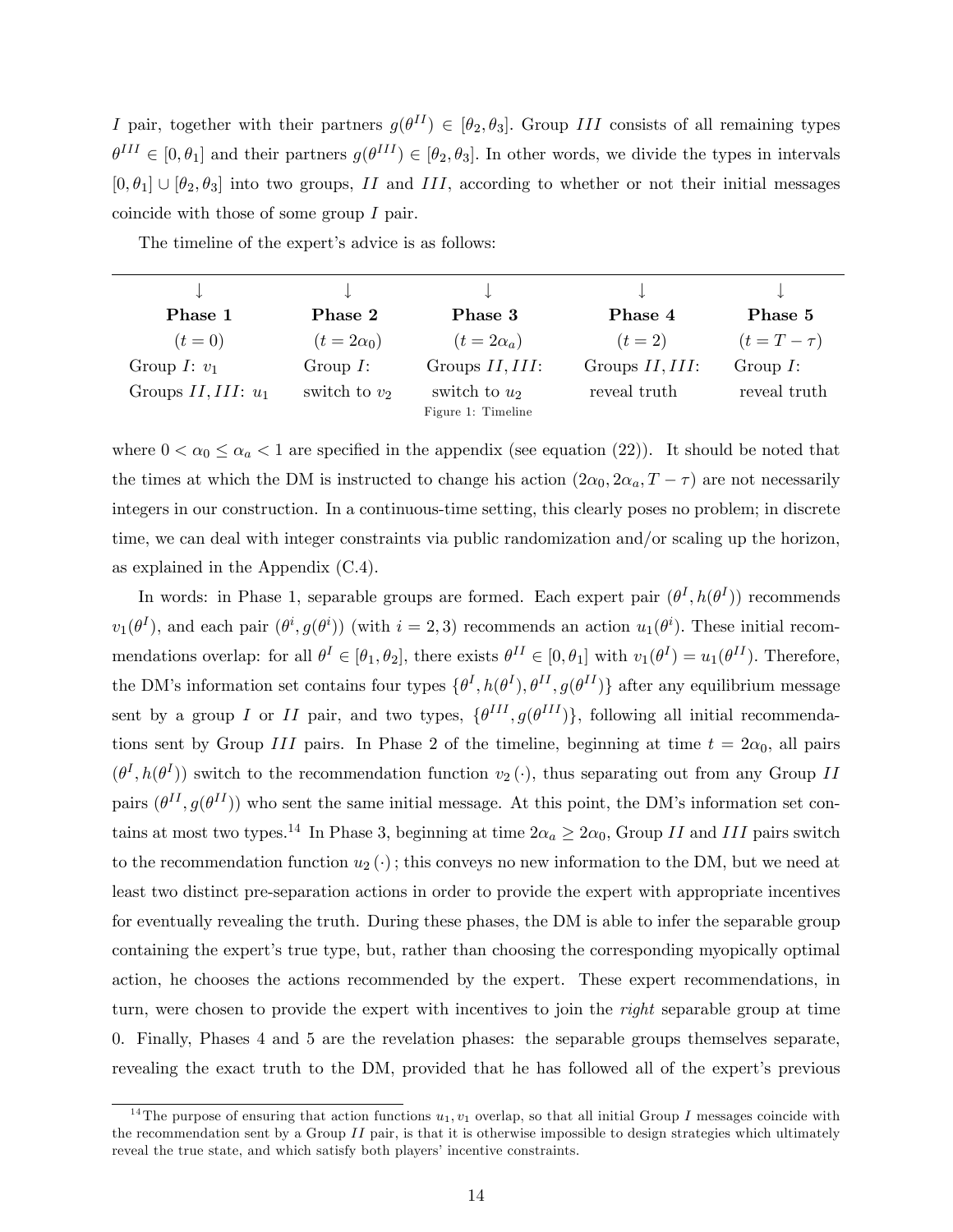advice. If the DM ever fails to choose a recommended action, then the expert babbles during the revelation phase.

INCENTIVIZING THE EXPERT. We now briefly explain the construction of the functions  $(u_1, u_2)$ and  $(v_1, v_2)$ , and the corresponding partner functions  $g, h$ . For the expert, three sets of constraints must be satisfied.

The first set of constraints can be thought of as local incentive compatibility constraints  $-$  that is, those applying within each type  $\theta$ 's interval  $[\theta_i, \theta_{i+1}]$ . These (dynamic) constraints ensure that, say, the agent  $\theta \in [0, \theta_1]$  prefers to induce actions  $u_1(\theta)$  (for  $2\alpha_a$  periods),  $u_2(\theta)$  (for  $2(1 - \alpha_a)$ ) periods), and then reveal his type  $\theta$  for the final  $T - 2$  periods, than e.g. to follow the sequence  $(u_1(\theta'), u_2(\theta'), \theta')$  prescribed for some other type  $\theta'$  in the same interval  $[0, \theta_1]$  (and analogously within each of the other three intervals). For types  $\theta \in [0, \theta_1]$ , this boils down to a requirement that  $u_1, u_2$  satisfy the following differential equation,

$$
2\alpha_a u_1'(\theta) (u_1(\theta) - \theta - 1) + 2(1 - \alpha_a) u_2'(\theta) (u_2(\theta) - \theta - 1) = T - 2
$$
\n(7)

and that the "average" action,  $2\alpha_a u_1(\theta) + 2(1 - \alpha_a)u_2(\theta) + (T - 2)\theta$ , be weakly increasing in  $\theta$ .

Note that a longer revelation phase (that is, an increase in the RHS term  $(T-2)$  in (7)) requires a correspondingly larger distortion in the action functions  $u_1, u_2$  (they become larger and/or steeper): if the expert anticipates a lengthy phase in which the DMís action will match the true state (whereas the expert's bliss point is to the right of the truth), then it becomes more difficult in the initial phase to provide him with incentives not to mimic the advice of types to his right. This is why a longer horizon does not trivially imply better welfare properties.

The next set of constraints for the expert can be thought of as "global" incentive compatibility constraints, ensuring that no expert type wishes to mimic any type in any other interval. This turns out to impose two additional constraints: each endpoint type  $\theta_1, \theta_2, \theta_3$  must be indifferent between the two equilibrium sequences prescribed for his type, and the time-averaged action must weakly increase at each endpoint.

The final constraint requires that each pair of types indeed be "separable": for any pair of types  $\theta < \theta'$  who pool together during the first three phases, it must be that type  $\theta$  would rather tell the truth, in which case the DM will choose action  $\theta$ , than mimic his partner  $\theta'$ , for action  $\theta'$ . In our rescaled state space, this reduces to the following requirement:<sup>15</sup>

$$
(\theta - \theta - 1)^2 \le (\theta' - \theta - 1)^2 \Leftrightarrow \theta' \ge \theta + 2 \tag{8}
$$

That is, each of the pairs  $(\theta^I, h(\theta^I))$  and  $(\theta^i, g(\theta^i))$   $(i = II, III)$  must be at least 2 units apart (in

<sup>&</sup>lt;sup>15</sup>The LHS is type  $\theta$ 's per-period disutility from inducing action  $\theta$ , and the RHS is the per-period disutility from action  $\theta'$ . The constraint for type  $\theta'$  to not mimic  $\theta$  is immediate from  $\theta' > \theta$  and (1).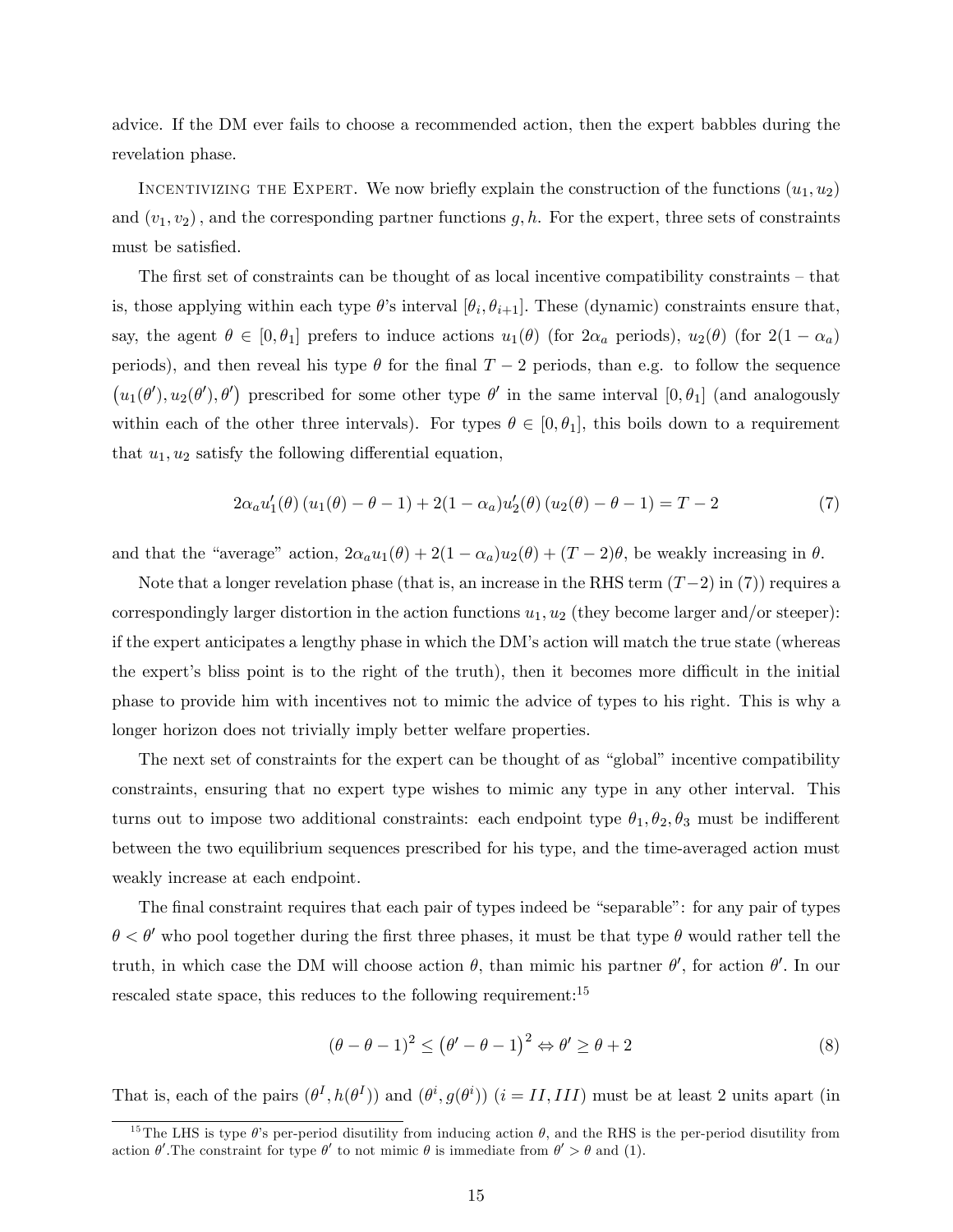the rescaled state space).

It turns out to be very tricky to satisfy the global incentive compatibility constraints together with the local constraints. It requires a minimum of two distinct actions prior to the revelation phase (this is why e.g. Group  $III$  pairs must change their recommendation from  $u_1$  to  $u_2$  at time  $2\alpha_a$ , even though doing so reveals no further information), and that the type space be partitioned into a minimum of four intervals.<sup>16</sup> Moreover, for any partition into four intervals, we found only one partner function  $g : [0, \theta_1] \to [\theta_2, \theta_3]$  that satisfied the global incentive requirements at all three interval endpoints. We believe (after extensive efforts to prove otherwise) that there is no partition which would allow for expert-incentivizing action functions which are myopically optimal from the DM's perspective. This is why our construction relies on trigger strategies: the expert *only* reveals the truth if the DM follows all of his advice.

We graph the equilibrium actions  $u_1, v_1$  in the left-most graph, the  $u_2, v_2$  in the middle graph, and the average action for  $b = \frac{1}{60.885}$  and  $T = 4$ :



INCENTIVIZING THE DM: Suppose that the expert recommends an action  $u_1(\theta)$ , which the DM believes could only have come from types  $\theta, g(\theta)$ . If the DM follows the recommendation, then he expects the expert to switch his recommendation to  $u_2(\theta)$  at time  $2\alpha_a$ , and then recommend the true state  $\theta$  for the final  $T - 2$  periods. If the DM assigns probabilities  $p_{\theta}$ ,  $1 - p_{\theta}$  to types  $\theta$ ,  $g(\theta)$ , then this yields an expected disutility of

$$
p_{\theta}\left(2\alpha_a\left(u_1(\theta)-\theta\right)^2+2(1-\alpha_a)\left(u_2(\theta)-\theta\right)^2\right)+(1-p_{\theta})\left(2\alpha_a\left(u_1(\theta)-g(\theta)\right)^2+2(1-\alpha_a)\left(u_2(\theta)-g(\theta)\right)^2\right)
$$

(noting that disutility in the final  $T - 2$  periods is zero). The problem is that the initial recommendations  $u_1(\theta), u_2(\theta)$  do not coincide with the DM's myopically optimal action,  $y^*(\theta) \equiv$ 

 $16$ This is explained briefly in our derivation of the equilibrium strategies, provided in an online appendix. Essentially, we first show that a partition into just two intervals makes it impossible to construct (total) payoff functions which incentivize the expert to follow a truthful strategy; necessarily, either a local or global IC constraint would be violated. Then, we show that the desired total payoff functions cannot be achieved with just one action; with two, we can manipulate both the variance and the expectation of the equilibrium actions.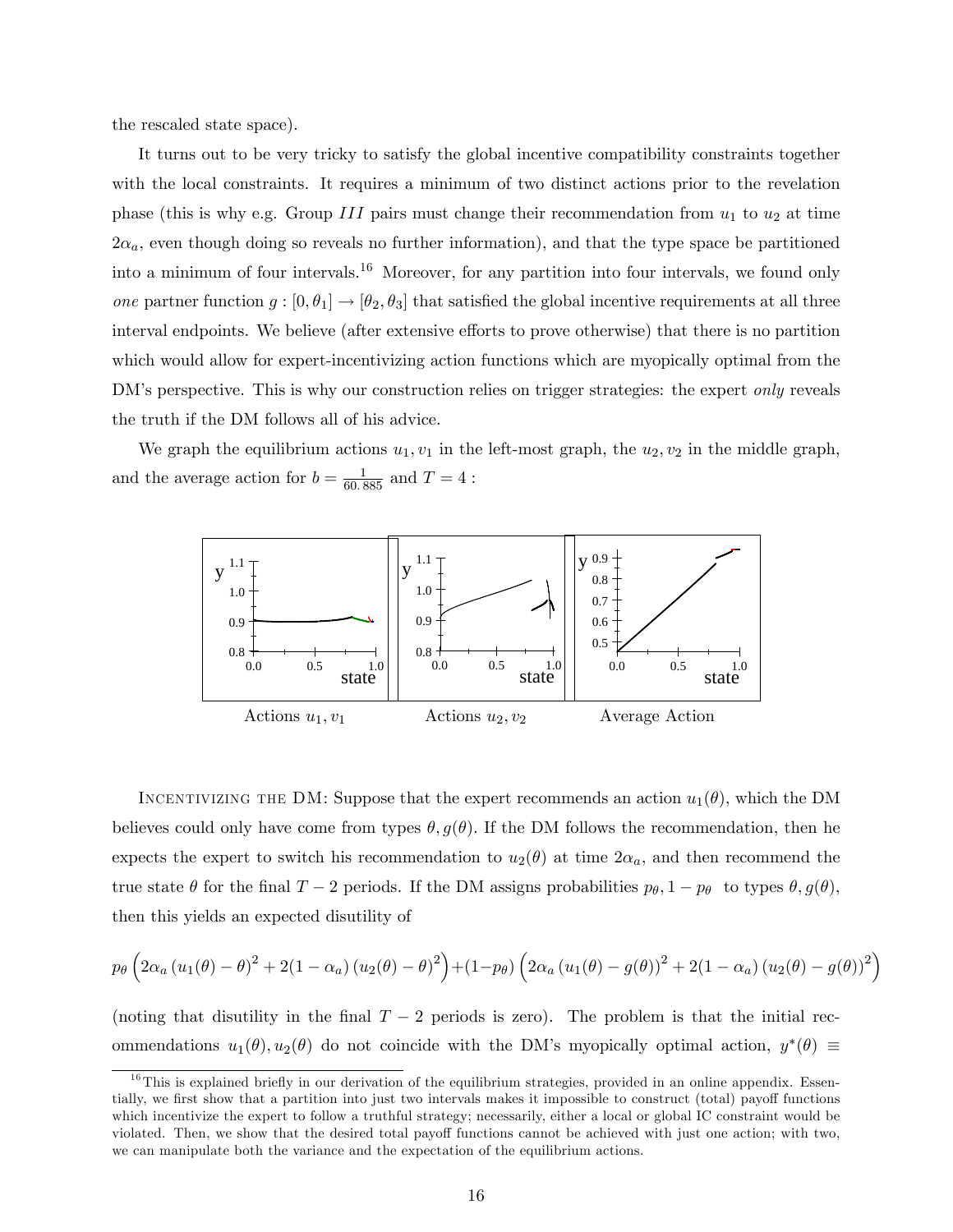$p_{\theta} \theta + (1 - p_{\theta}) g(\theta)$ . We therefore employ *trigger strategies*: the expert only reveals the truth in the final stage if the DM follows his recommendations at the beginning of the game. If the DM ever rejects his advice, then the expert babbles for the rest of the game, and so the DM's disutility is at best

$$
T \cdot \left[ p_{\theta} \cdot (p_{\theta}\theta + (1 - p_{\theta})g(\theta) - \theta)^{2} + (1 - p_{\theta}) \cdot (p_{\theta}\theta + (1 - p_{\theta})g(\theta) - g(\theta))^{2} \right]
$$

So, for the equilibrium to work for the DM, we need to make sure that the benefit to learning the exact state, rather than just the separable group containing it, is large enough to compensate him for the cost of following the expert's initial recommendations, rather than deviating to the myopically optimal actions. This is what limits the priors for which our construction works, and imposes the upper bound  $b \approx \frac{1}{61}$  on the bias. The construction works for the expert  $\forall b < \frac{1}{16}$  (see footnote 26 in the Appendix, Section C.2).

Beliefs: We assume that after each expert recommendation, the DM calculates his posteriors using Bayesí rule. However, this requires some care in our model, since we are explicitly looking for an equilibrium in which finite sets of types pool together (while the prior can be described by a density over the state space  $(0, 1)$ , and so the DM's information sets all contain measure-zero sets of types. We make the following assumption: if there is an interval  $I \subset [0, 1]$ , a continuous message function  $m: I \to \mathbb{R}$ , and a continuous partner function  $p: I \to ([0,1]\setminus I)$  with the property for all  $x \in I$ , types x and  $p(x)$  pool together to send the message  $m \equiv m(x) = m(p(x))$ , then the DM's beliefs satisfy

$$
\frac{\Pr(x|m)}{\Pr(p(x)|m)} = \lim_{\varepsilon \to 0} \frac{\Pr(\theta \in [x - \varepsilon, x + \varepsilon])}{\Pr(\theta \in [p(x - \varepsilon), p(x + \varepsilon)])} = \frac{f(x)}{f(p(x))} \cdot \frac{1}{|p'(x)|}
$$
(9)

where  $f$  is the density associated with the DM's prior over the state space. This says that the likelihood of type x relative to  $p(x)$  is equal to the unconditional likelihood ratio (determined by the prior); times a term which depends on the shape of the p-function, in particular due to its influence on the size of the interval of partner types  $p(x)$  (for all  $x \in I$ ) compared to the interval I.

#### 5.2 Main Result

**Theorem 1** Suppose that  $\delta^E = \delta^{DM} = 1$  and that the preferences of the expert and of the DM are given by (1). For any bias  $b \leq \frac{1}{61}$ , there is an open set of priors  $F$ ,<sup>17</sup> and a horizon  $T^*$ , for which a fully revealing equilibrium exists whenever  $T \geq T^*$ .

Substantively, this theorem establishes an unexpected Önding: even with a forward-looking expert and an infinite state space, there are equilibria in which the truth is revealed in finite time.

<sup>&</sup>lt;sup>17</sup>This is slightly strengthened from previous versions of the paper, which claimed only an infinite (rather than open) set of priors.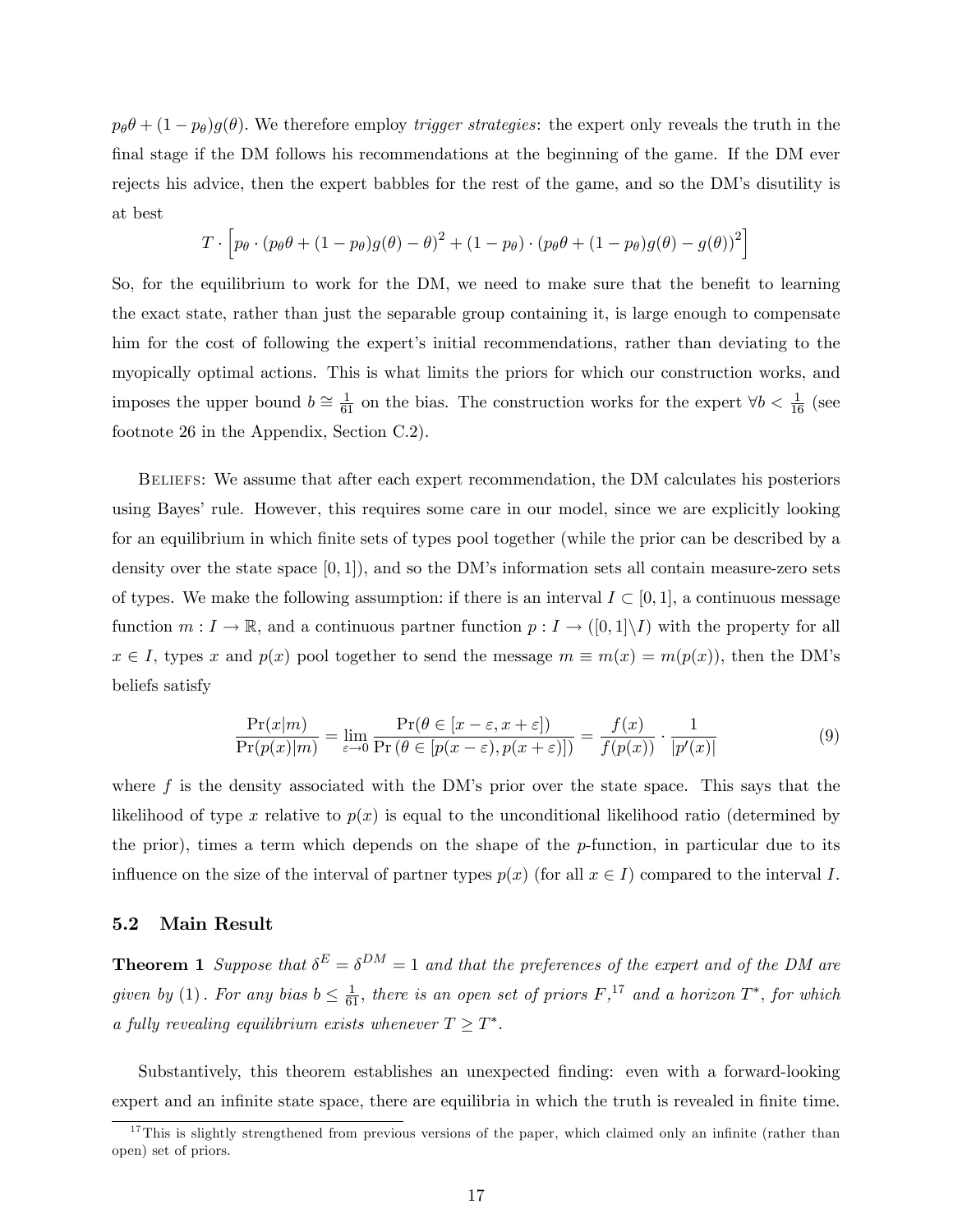We initially expected to prove the opposite result. Technically, the construction involves several innovative ideas that we expect to be useful in analyzing many dynamic games with persistent asymmetric information.

In our construction, the true state is revealed at either time 2 or time  $T - \tau$ , where  $T - \tau$  can be chosen to be at most 5 (see (16)). Thus, the DM chooses his best possible action, equal to the true state, in all but the first few periods. It is tempting to conclude that a long horizon means an equilibrium approaching the first-best, but unfortunately this is not true when the DM and expert are equally patient. A long horizon also makes it difficult to incentivize the expert, requiring a proportionally larger distortion in the initial recommendation functions, and thereby imposing a proportionally larger cost to the DM (from having to follow such bad early advice in order to learn the truth).

It is true, however, that there is an equilibrium with close to the full-information payoffs if the horizon is sufficiently long, and if the DM is sufficiently patient compared to the expert. Moreover, for the priors and biases covered by Theorem 1, our construction can be modified (via a trivial rescaling of the timeline) to yield a fully revealing equilibrium for any pair of discount factors, so long as the DM is at least as patient as the expert. This is easiest to describe if we assume that the expert can revise his recommendation at any point in time. Letting  $r^E, r^{DM}$  denote the continuous-time discount rates for the expert and the DM (and interpreting the preferences in (1) as flow payoffs), leave all specifications from the proof of Theorem 1 unchanged, except for the timeline shown in Figure 1: now, let Group I pairs recommend  $v_1$  up to time  $t_1(\alpha_0)$ , then  $v_2$  up to time  $t_4$ , and then reveal the truth, and let Group II, III pairs now recommend  $u_1$  up to time  $t_2(\alpha_a)$ ,  $u_2$  up to time  $t_3$ , then reveal the truth, where

$$
t_1(\alpha_0) = \frac{\ln(1 - 2\phi\alpha_0 r^E)}{-r^E}, t_2(\alpha_a) = \frac{\ln(1 - 2\phi\alpha_a r^E)}{-r^E}, t_3 = \frac{\ln(1 - 2\phi r^E)}{-r^E}, t_4 = \frac{\ln(1 - (T - \tau)\phi r^E)}{-r^E}
$$
(10)

with  $\phi = \frac{1-e^{-rE}\hat{T}}{Tr^E}, \hat{T}$  is the (freely specified) horizon, and the T is the horizon used in our original construction.

By construction, this modification multiplies all expected payoffs from our original construction by a constant,  $\phi$ . It can further be shown that the DM's incentive constraints are relaxed as he grows more patient  $\overline{\phantom{a}}$ -intuitively, his incentives to follow the expert's recommendations grow as he puts more weight on learning the truth in the future  $-$  and so we obtain a fully revealing equilibrium whenever the DM is more patient than the expert. As  $\hat{T} \to \infty$  and  $r^{DM} \to 0$ , the times in (10) remain finite, and so the DM (by following the expert's advice) ends up knowing the truth in all but the early stages of a very long game. He will then find it optimal to follow the expert's advice for nearly all priors over the state space, and earns (asymptotically) his full-information payoffs.<sup>18</sup>

 $18$ This result was formally included in the previous version of the paper. Specifically, we found that for any bias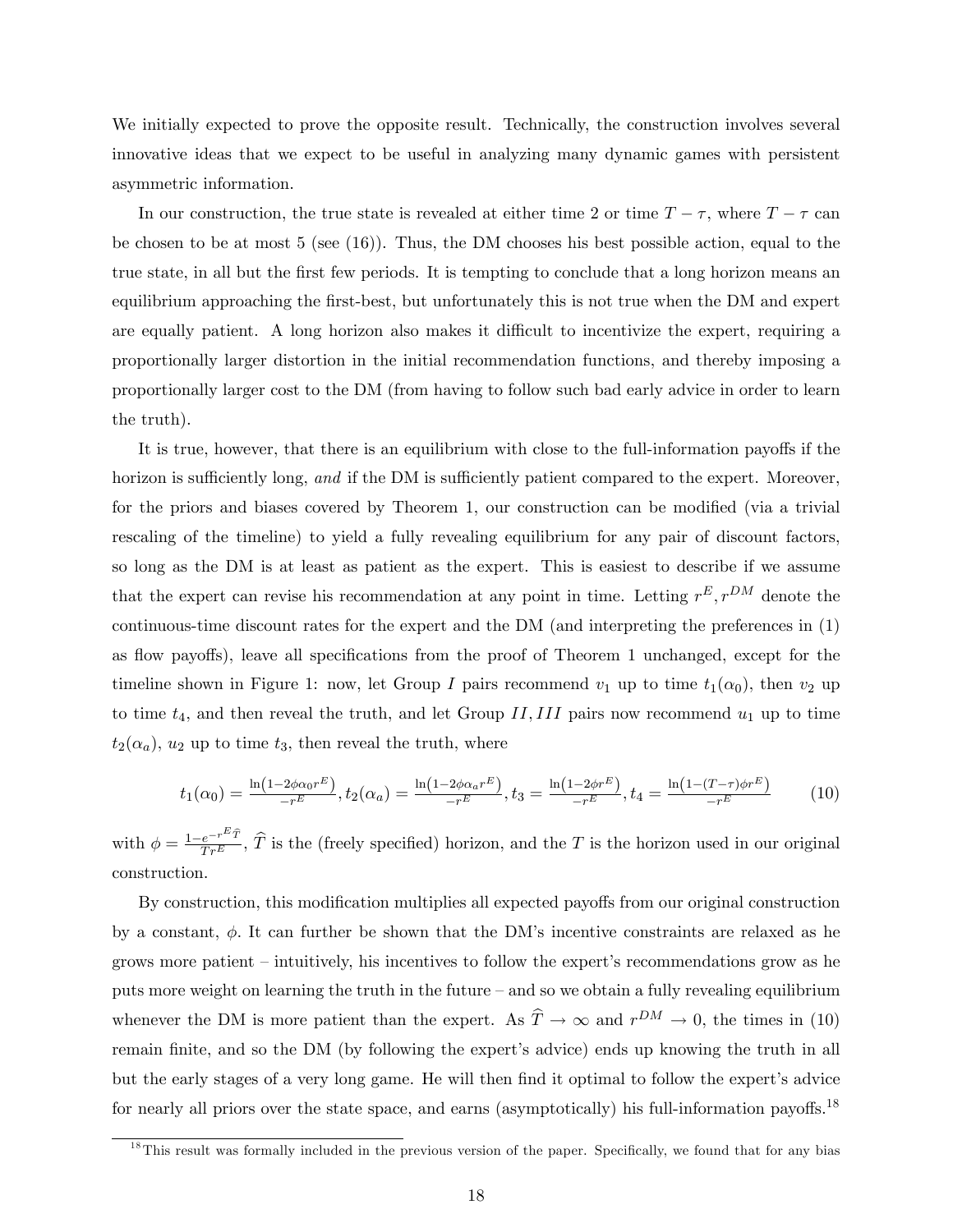# 6 Concluding Remarks

This paper shows that dynamic strategic communication differs from its static counterpart. Our most striking result is that fully revealing equilibria exist. The equilibria are admittedly complex, and we do not suggest that they resemble any communication schemes currently in practice. This was not our goal; rather, we wished to determine whether it is *possible* for a DM to design a questions-and-incentives scheme to elicit the precise truth out of a biased expert, such that the expert would be willing to commit to and follow the proposed scheme. Our construction proves that it is indeed possible, explains exactly how to do so when the expert has quadratic-loss preferences<sup>19</sup> and the true state is constant,<sup>20</sup> and highlights the conditions under which he would indeed desire to do so. In particular, the proposed communication scheme would benefit the DM if he is either more patient than the expert, or if he can hire the expert on a short-term basis (as in Example 1; this may provide one additional rationale for hiring consultants rather than permanent advisors).

The main novel ingredient of our model is that there are multiple rounds of communication, with a new action chosen after each round. The dynamic incentive considerations for the expert allow us to group together types that are far apart, forming "separable groups", which is the key to obtaining greater information revelation. Our dynamic setup also allows for future communication to be conditioned on past actions (trigger strategies), and we show how information revelation can be facilitated through this channel.

The forces that we identify may be present in many dynamic environments with asymmetric information and limited commitment. In these models as well, past behavior sets the stage for future behavior. And, in contrast to the vast majority of the recent literature on dynamic mechanism design,<sup>21</sup> one needs to worry about both global and local incentive constraints, even with simple stage payoffs that satisfy the single-crossing property.

Lastly, given the important insights from cheap talk literature which have been widely applied in both economics and political science, we hope and expect that the novel aspects of strategic communication emphasized in our analysis will shed light on many interesting dynamic problems.

 $b < \frac{1}{16}$  (compared to the cutoff  $b < \frac{1}{61}$  required in this paper for equal discount rates), any fixed expert discount rate  $r^E > 0$ , and any prior with densities that are everywhere bounded away from zero and infinity, one can choose a horizon long enough, and  $r^{DM}$  sufficiently close to zero, that the proposed strategies constitute a fully revealing equilibrium.

 $19$ It would be interesting to understand more generally the types of expert preferences for which this is possible, but this is beyond the scope of the current paper. The general question is difficult to analyze, given the large class of possible equilibrium structures.

 $^{20}$  One could presumably apply our construction in a model where the state evolves slowly over time, for example by restricting how frequently the expert can observe state changes, and playing our equilibrium within each "block" between state observations. If the probability of a state change between observations is small, this would lead to an equilibrium where the DM knows the true state most of the time.

 $^{21}$ In recent years, motivated by the large number of important applications, there has been substantial work on dynamic mechanism design. See, for example, the survey of Bergemann and Said (2011) and the references therein, or Pavan, Segal, and Toikka (2011).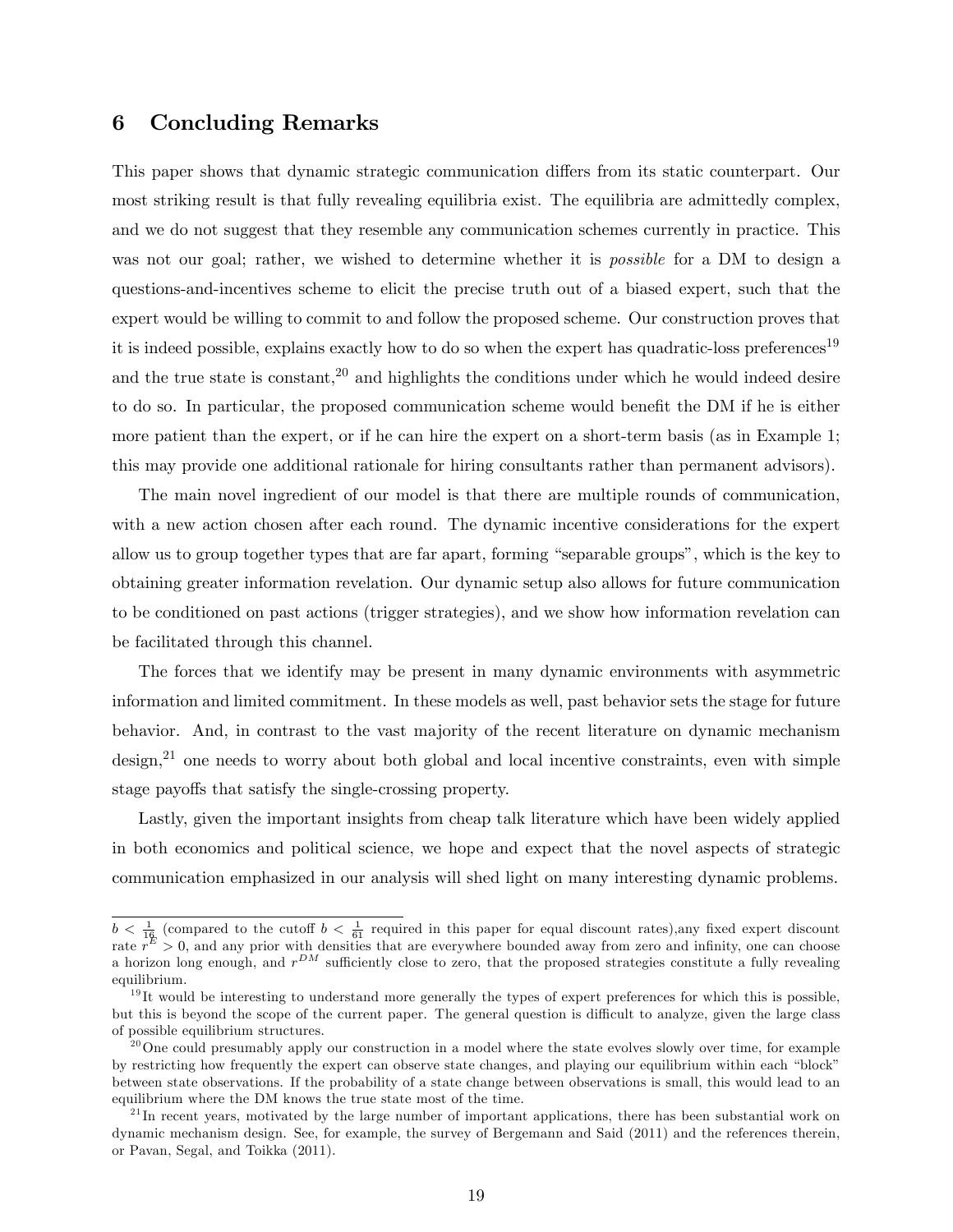# A Proof of Proposition 2

When we restrict attention to monotonic partition equilibria, there will be some point in the game at which the last subdivision of an interval occurs, say period  $\hat{T} \leq T$ . Assume that some interval is partitioned into two, inducing actions  $y_1$  and  $y_2$ , and let  $\widehat{\theta}$  be the expert type who is indifferent between  $y_1, y_2$ . Since no subdivision occurs after period  $\hat{T}$ , it follows that type  $\hat{\theta}$ 's indifference condition in period  $\hat{T}$  is

$$
\left(1+\delta+\ldots+\delta^{T-\widehat{T}-1}\right)u^E\left(y_1,\widehat{\theta},b\right)\geq \left(1+\delta+\ldots+\delta^{T-\widehat{T}-1}\right)u^E\left(y_2,\widehat{\theta},b\right),
$$

which reduces to the static indifference condition. But then, if this subdivision is possible, it cannot be the case that all static equilibria are equivalent to babbling equilibria. This follows by Corollary 1 of Crawford and Sobel (1982).

Observe that all the arguments in this proof go through even if we allow for trigger strategies. This is because at the point where the last subdivision occurs, it is impossible to incentivize the DM to choose anything other than his myopic best response: he knows that no further information will be revealed, and so he knows that he cannot be rewarded in the future for choosing a suboptimal action now. So, the above argument applies.

### B Example 4: More Intervals Can Reduce Welfare

The following example demonstrate that equilibria with more partitions can be Pareto inferior to the equilibria with fewer partitions

Take  $\delta^E = \delta^{DM} = 1$  and  $b = 0.08$ , and consider the most informative static partition equilibrium where the number of partitions is  $p = 3$ . At this equilibrium the state space is divided into [0, 0.013].  $[0.013, 0.347]$  and  $[0.347, 1]$ . The corresponding optimal actions of the DM are given by

$$
y_1 = 0.0067
$$
  $y_2 = 0.18$   $y_3 = 0.673$ 

from which we can calculate the ex-ante expected utility levels for the expert  $-0.032$  and for the  $DM -0.0263$ . Then, at the equilibrium of the dynamic game where the most informative static equilibrium is played at  $t = 1$  and babbling thereafter, the total expected utility is  $-0.065$  for the expert, and  $-0.053$  for the DM.

We now construct a dynamic equilibrium where the type space is subdivided into more subintervals, but both players' ex-ante expected payoffs are lower. We look for an equilibrium with the following signaling rule:

> types in  $[0, \theta_1]$  send message sequence  $(m_{1(1)}, m_{2(1)})$ types in  $[\theta_1, \theta_2]$  send message sequence  $(m_{1(2)}, m_{2(2)})$ types in  $[\theta_2, \theta_3]$  send message sequence  $(m_{1(2)}, m_{2(3)})$ types in  $[\theta_3, 1]$  send message sequence  $(m_{1(3)}, m_{2(4)})$ .

So types are partitioned into four intervals in stage 2, but in stage 1, the types in  $[\theta_1, \theta_2]$  and  $[\theta_2, \theta_3]$ pool together to send the same message  $m_{1(2)}$ . Since the signaling rule does not depend on the DM's action at stage 1, the DM will choose the following myopically optimal actions:  $y_{1(1)} = y_{2(1)} = \frac{\theta_1}{2}$ ,  $y_{1(2)} = \frac{\theta_1 + \theta_3}{2}$ ,  $y_{2(2)} = \frac{\theta_1 + \theta_2}{2}$ ,  $y_{2(3)} = \frac{\theta_2 + \theta_3}{2}$ , and  $y_{1(3)} = y_{2(4)} = \frac{1+\theta_3}{2}$ . After any out-of-equilibrium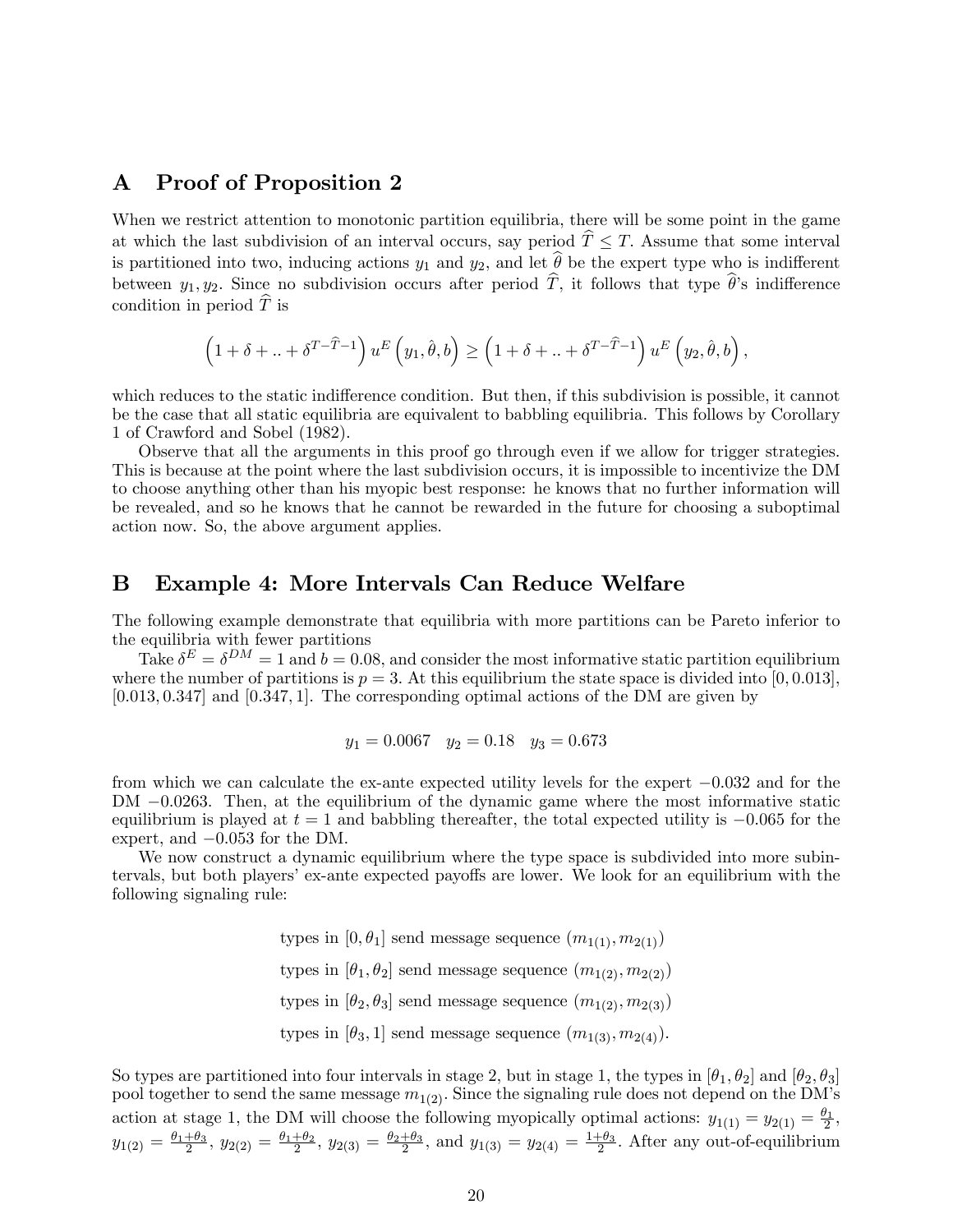message the DM assigns probability one to the state belonging in  $[0, \theta_1]$  inducing  $y^{out} = \frac{\theta_1}{2}$ . With these out-of-equilibrium beliefs it is immediate to see that no type has an incentive to deviate.

At equilibrium, type  $\theta_1$  is indifferent between action sequences  $(y_{1(1)}, y_{2(1)})$  and  $(y_{1(2)}, y_{2(2)})$ , type  $\theta_2$  is indifferent between 2nd-period actions  $y_{2(2)}$  and  $y_{2(3)}$ , and type  $\theta_3$  is indifferent between action sequences  $(y_{1(2)}, y_{2(3)})$  and  $(y_{1(3)}, y_{2(4)})$ . Therefore, equilibrium cutoffs are the solution to the following system of equations:  $2^2$ 

$$
2\left(\frac{\theta_1}{2} - \theta_1 - b\right)^2 - \left(\frac{\theta_1 + \theta_3}{2} - b - \theta_1\right)^2 - \left(\frac{\theta_1 + \theta_2}{2} - b - \theta_1\right)^2 = 0,
$$
  

$$
\left(\frac{\theta_1 + \theta_2}{2} - b - \theta_2\right)^2 - \left(\frac{\theta_2 + \theta_3}{2} - b - \theta_2\right)^2 = 0,
$$
  

$$
2\left(\frac{1 + \theta_3}{2} - b - \theta_3\right)^2 - \left(\frac{\theta_1 + \theta_3}{2} - b - \theta_3\right)^2 - \left(\frac{\theta_2 + \theta_3}{2} - b - \theta_3\right)^2 = 0.
$$

At  $b = 0.08$ , the only solution that gives numbers in [0, 1] is  $\theta_1 = 0.0056$ ,  $\theta_2 = 0.015$ ,  $\theta_3 = 0.345$ , and the actions induced for  $t = 1$  and for  $t = 2$  are respectively given by  $y_{1(1)} = y_{2(1)} = 0.00278$ ,  $y_{1(2)} = 0.175$ ,  $y_{2(2)} = 0.0105$ ,  $y_{2(3)} = 0.18$  and  $y_{1(3)} = y_{2(4)} = 0.673$ . This implies the following total ex-ante expected utility for the expert  $-0.066$ , which is lower than  $2(-0.033) = -0.0656$ . The utility for the DM is  $-0.053$  which is lower than  $2(-0.026) = 0.052$ .

This example illustrates that although the interval is divided into more subintervals here, both players strictly worse off compared to the one where the most informative static equilibrium is played in the Örst period and babbling thereafter. The feature that less partitions lead to higher ex-ante welfare for both players also appears in example 1 of Blume, Board, and Kawamura (2007).

### C Proof of Theorem 1

For brevity of exposition, we will prove Theorem 1 via the "guess-and-verify" method: Section C.1 gives the proposed strategies, Section C.2 proves that they are optimal from the expertís perspective, Section C.3 constructs an open set of priors for which the DM likewise finds it optimal to follow the proposed strategy. We provide the details behind the equilibrium construction in an online appendix. Additionally, for ease of exposition, we assume in Sections C.1-C.3 that time is continuous, so that messages may be sent and actions may be changed at any point in time. We explain at the end of Section C.4 how to modify our timeline for discrete time.

#### C.1 Preliminaries: Strategies, Timeline, Parametrizations

TYPE PARAMETRIZATIONS: For any bias  $b < \frac{1}{61}$ , partition the (scaled) state space  $[0, \frac{1}{b}]$  $\frac{1}{b}$  into four intervals,  $[0, \theta_1) \cup [\theta_1, \theta_2] \cup (\theta_2, \theta_3) \cup [\theta_3, \frac{1}{b}]$  $\frac{1}{b}$ , with endpoints  $\theta_1, \theta_2, \theta_3$  determined by b as follows: first define a parameter  $a_b < 0$  by

$$
(a_b - 2 + 2e^{-a_b})e^2 - a_b = \frac{1}{b}
$$
\n(11)

and then set

$$
\theta_3 = \frac{1}{b} + a_b, \ \theta_2 = \theta_3 - 2, \ \theta_1 = \theta_2 - \theta_3 e^{-2}
$$
 (12)

 $^{22}$ It is trivial to check exactly as we did in previous examples that these indifference conditions suffice for global incentive compatibility.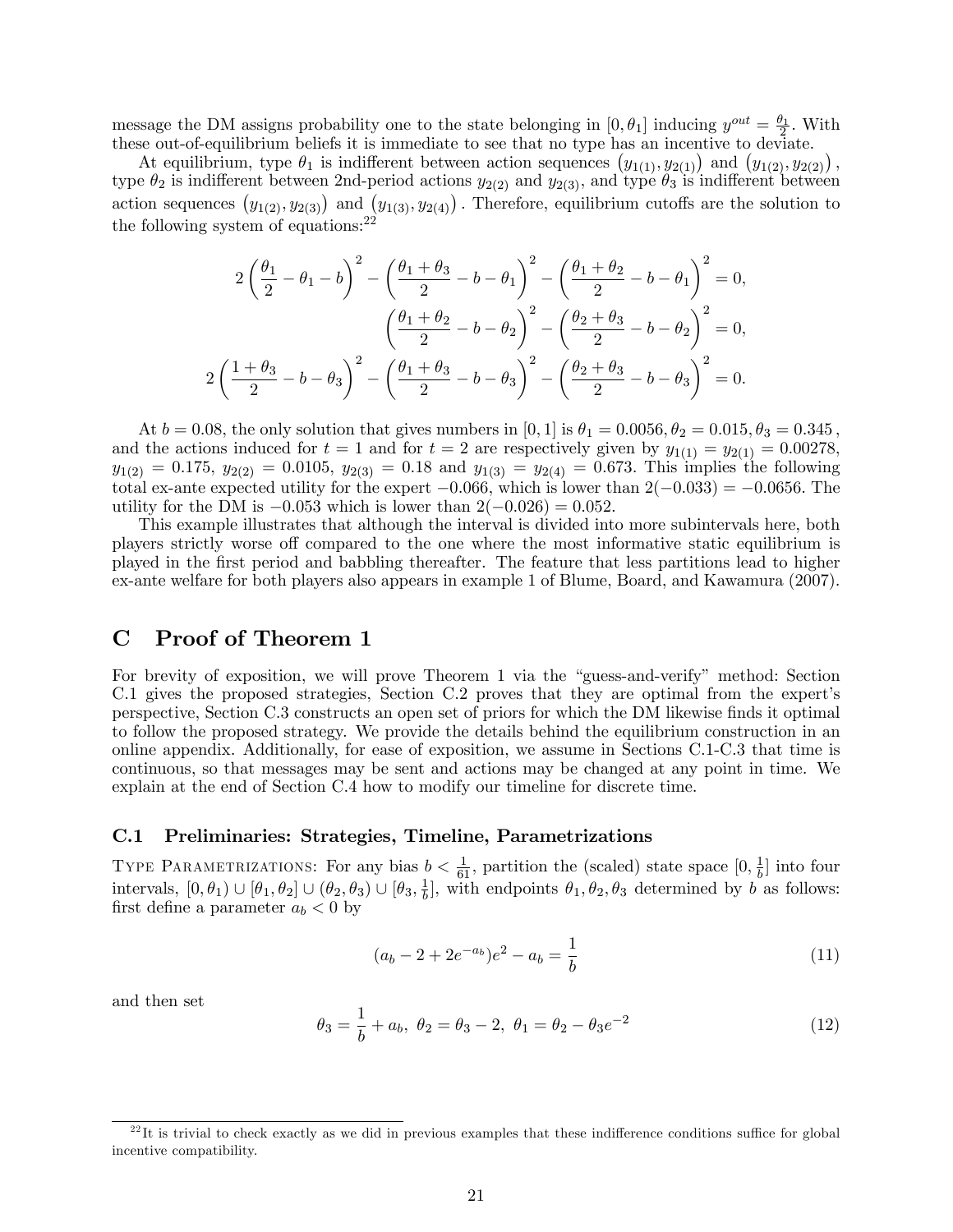We describe the types in these four intervals parametrically, via functions  $x : [-2, 0] \rightarrow [0, \theta_1],$  $g: [-2,0] \to [\theta_2, \theta_3], z: [a_b, 0] \to [\theta_1, \theta_2],$  and  $h: [a_b, 0] \to [\theta_3, \frac{1}{b}]$  $\frac{1}{b}$  given by

$$
x(a) = \theta_3 + a - \theta_3 e^a, g(a) = \theta_3 + a, \ z(a) = \frac{1}{b} + a - 2e^{a - a_b}, \ h(a) = \frac{1}{b} + a \tag{13}
$$

TIMELINE: The timeline involves the following parameters: a horizon T, a time  $2 < \tau < T$ , and a continuous, weakly decreasing function  $\alpha : [-2, 0] \to (0, 1)$ ; in a slight abuse of notation, we define  $\alpha_a \equiv \alpha(a)$ ,  $\forall a \in [-2, 0]$ . The pair of expert types  $(x(a), g(a))$  switches from  $u_1$  to  $u_2$  at time  $2\alpha_a$ , then reveals the truth at time 2; all pairs  $(z(a), h(a))$  switch from  $v_1$  to  $v_2$  at time  $2\alpha_0$ , and then reveal the truth at time  $\tau$ . The time  $T - \tau$  at which pairs  $(z(a), h(a))$  reveal the truth is determined by the horizon as follows:

$$
\frac{\tau}{T - 2} = \beta \equiv \frac{(\theta_2 - \theta_1)(\theta_2 - \theta_1 - 2)}{(\theta_4 - \theta_1)(\theta_4 - \theta_1 - 2)}
$$
(14)

$$
= \frac{(a_b - 2 + 2e^{-a_b})(a_b - 4 + 2e^{-a_b})}{2e^{-a_b}(2e^{-a_b} - 2)}
$$
 by (12) and (13) (15)

and our proofs for the DM require a horizon  $T \in [\underline{T}, \overline{T}]$ , where<sup>23</sup>,<sup>24</sup>

$$
\underline{T} = \begin{cases}\n7 & \text{if } \beta \in [0.4173, 0.50102) \\
\frac{5-2\beta}{1-\beta} & \text{if } \beta \in [0.50102, 0.79202) \\
\frac{5.4748\beta}{2.7374\beta - 1.7374} & \text{if } \beta \in [0.79202, 0.95203)\n\end{cases}, \ \overline{T} = \begin{cases}\n7 & \text{if } \beta \in [0.4173, 0.50102) \\
\frac{8-2\beta}{1-\beta} & \text{if } \beta \in [0.50102, 0.79202) \\
\frac{4-2\beta}{1-\beta} & \text{if } \beta \in [0.79202, 0.90913) \\
\frac{12.005\beta}{6.0025\beta - 5.0025} & \text{if } \beta \ge 0.90913\n\end{cases}
$$
\n(16)

EXPERT'S STRATEGY  $(ON-PATH)$ : The expert's strategy along the equilibrium path is as follows: each expert pair  $(x(a), g(a))$  with  $a \in (-2, 0]$  (covering all types in  $[0, \theta_1) \cup (\theta_2, \theta_3]$ ) recommends an action  $u_1(a)$  at time zero, then switches the recommendation to  $u_2(a)$  at time  $2\alpha_a$ , and then reveals the true state at time 2, where

$$
u_1(a) = \theta_3 + K - \frac{T - 2}{2}a - \sqrt{\frac{1 - \alpha_a}{\alpha_a}} \sqrt{\frac{1 - \alpha_0}{\alpha_0} K^2 + (T - 2)a \left( K - \frac{T}{4} a \right)}
$$
(17)

$$
u_2(a) = \theta_3 + K - \frac{T - 2}{2}a + \sqrt{\frac{\alpha_a}{1 - \alpha_a}} \sqrt{\frac{1 - \alpha_0}{\alpha_0} K^2 + (T - 2)a \left( K - \frac{T}{4} a \right)}
$$
(18)

and

$$
K = \frac{\alpha_0 \tau a_b \left( 1 + \sqrt{\frac{(T - 2\alpha_0)(T - \tau)}{2\tau \alpha_0}} \right)}{(T - \tau - 2\alpha_0)}
$$
(19)

<sup>&</sup>lt;sup>23</sup>The upper limit on T (relative to our normalization that Group II, III pairs reveal the truth at time 2) arises for the reasons explained following equation  $(7)$ : a longer horizon makes it more difficult to provide the expert with incentives to reveal the truth, implying that the initial actions must be distorted further away from those which are myopically optimal for the DM. Throughout most of the state space, the DM's IC constrains are nonetheless relaxed as T increases; however, for the closest-together pooled expert pairs (e.g.  $(\theta_2, \theta_3)$ , separated by only 2b units), knowing the exact state for a larger fraction of the game does not compensate for this distortion, and the DM will deviate to the myopically optimal action if  $T$  is too large.

<sup>&</sup>lt;sup>24</sup> For future reference, note from (15) that  $\beta a_b^2 \geq 8 \Leftrightarrow a_b \lesssim -3.18 \Leftrightarrow \beta \geq 0.79202$ , and that in this range, (16) specifies  $\overline{T} \leq \frac{4-2\beta}{1-\beta}$ ; using (14), this implies  $T - \tau \leq 4$ . In the range  $a_b \in [-2, -3.18) \Leftrightarrow \beta \in [.50102, 0.79202)$ , (16) implies that  $T - \tau \in [5, 8]$ , noting from (14) that  $T = \frac{T - \tau - 2\beta}{1 - \beta}$ .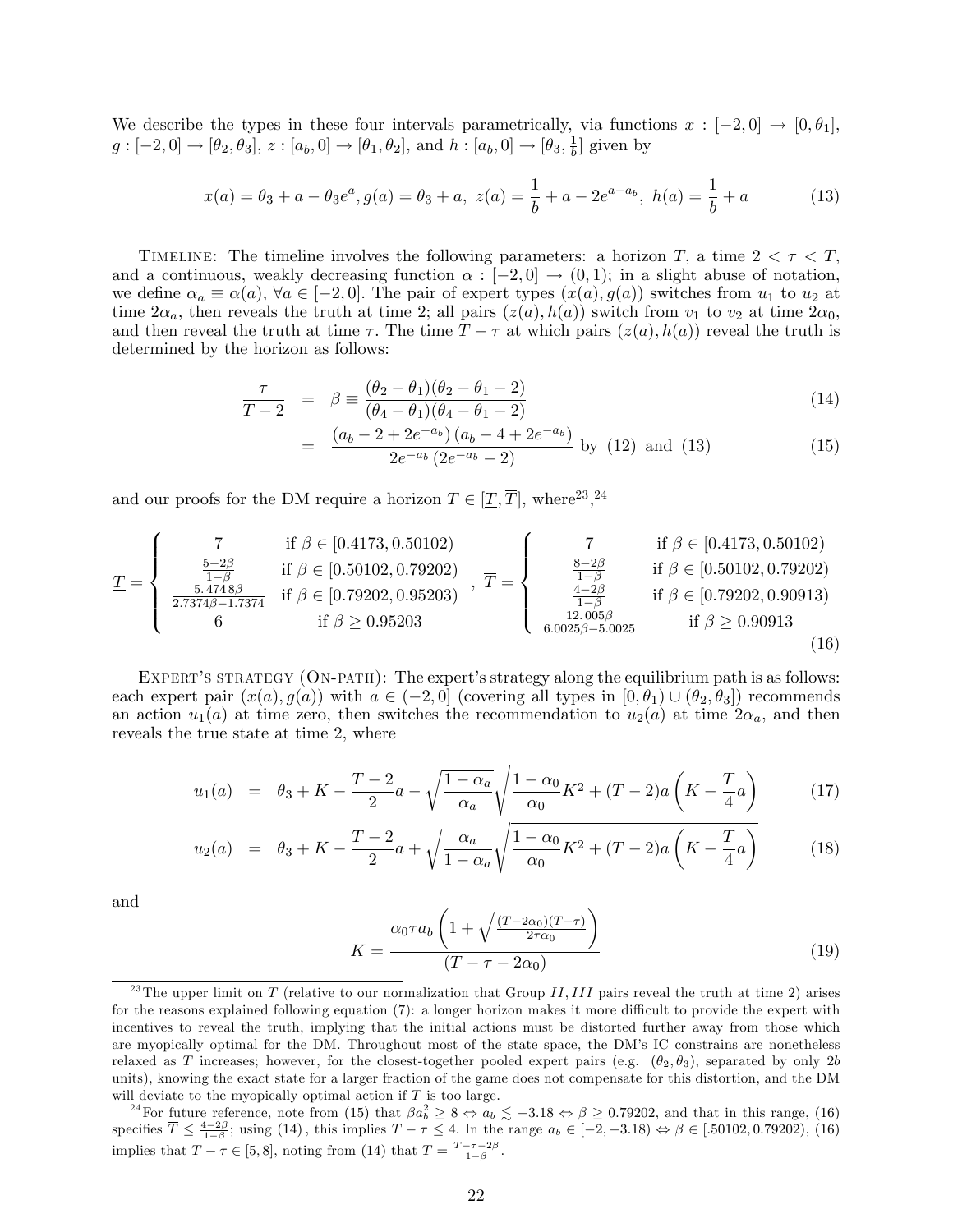All expert pairs  $(z(a), h(a))$  with  $a \in [a_b, 0]$  except for type  $h(a_b) = \theta_3$  (covering all expert types in  $[\theta_1, \theta_2] \cup (\theta_3, \frac{1}{b})$  $\frac{1}{b}$ ) recommend  $v_1(a)$  at time zero, switch their recommendation to  $v_2(a)$  at time  $2\alpha_0$ , and then reveal the truth at time  $\tau$ , where

$$
v_1(a) = \theta_3 + \frac{2K - \tau(a - a_b)}{T - \tau} - \frac{\sqrt{\frac{\tau(T - \tau - 2\alpha_0)}{\alpha_0}} \sqrt{\left(\frac{T - \tau - 2\alpha_0}{\tau \alpha_0}\right) K^2 + 2K(a - a_b) - \frac{T}{2}(a - a_b)^2}}{T - \tau}
$$
(20)

$$
v_2(a) = \theta_3 + \frac{2K - \tau(a - a_b)}{T - \tau} + \frac{\sqrt{\frac{4\tau a_0}{T - \tau - 2a_0}} \sqrt{\left(\frac{T - \tau - 2a_0}{\tau a_0}\right)K^2 + 2K(a - a_b) - \frac{T}{2}(a - a_b)^2}}{T - \tau}
$$
(21)

Note that type  $\theta_2 = z(a_b)$  is missing his "partner"  $h(a_b)$ , as we have specified that type  $\theta_3 = g(0)$  =  $h(a_b)$  follow the strategy prescribed for type  $g(0)$  rather than the one that would be prescribed for type  $h(a_b)$ . This will not pose any problem for the DM, due to the fact that the two strategies, by construction, are identical.<sup>25</sup>

EXPERT'S STRATEGY (OFF-PATH): If the DM ever deviates, by choosing a different action than the one recommended by the expert, then (i) if the expert himself has not previously deviated, he subsequently babbles; (ii) if the expert has observably deviated in the past, he subsequently behaves as if the deviation did not occur.

DM's STRATEGY AND BELIEFS: If there have been no detectable deviations by the expert, then follow all recommendations, using Bayes' rule to assign beliefs at each information set. Following deviations: (i) If the expert observably deviates at time  $0$  (sending an off-path initial recommendation), subsequently adopt the strategy/beliefs that would follow if the expert had instead sent the recommendation  $u_1(0)$  prescribed for types  $\{x(0), g(0)\}$ ; (ii) If the expert observably deviates on his 2nd recommendation, ignore it as an error, and subsequently adopt the strategy/beliefs that would follow had the deviation not occurred; (iii) If the expert deviates observably in the revelation phase, ignore it as an error, assigning probability 1 to the lowest type in the current information set; (iv) if the DM himself deviates, rejecting some expert recommendation, he subsequently maintains his current (time of deviation) beliefs, disregarding any expert messages as uninformative babbling.

#### C.1.1 Preliminary Calculations

Before proceeding with the proof that these strategies indeed constitute a fully revealing equilibrium, we verify that our action functions are real-valued.

We choose a function  $\alpha(\cdot)$ , constructed in Lemma B that follows with the following properties:

 $\sqrt{2}$  $\int$  $\downarrow$ i. if  $\beta a_b^2 \leq 8$ , then  $\alpha(\cdot)$  is constant, with  $\alpha(a) = \alpha_0 \,\forall a \in [-2, 0]$ , and  $\alpha_0$  near 1 ii. if  $\beta a_b^2 > 8$ , then  $\alpha(\cdot)$  is continuous and strictly decreasing, with  $\alpha(0) \equiv \alpha_0$  near 0 iii. for all  $a \in [a_b, 0]$ , there exists  $a' \in [-2, 0]$  with  $v_1(a) = u_1(a')$ (22)

Given the specified  $\alpha$  function, Lemma A shows that the actions proposed as part of the expert's strategy are real-valued. Lemma B, then, shows that the function  $\alpha(\cdot)$  described in (22) indeed exists.

Lemma A (Expert's Recommended Actions are Real-Valued): There exist  $0 < \underline{\alpha}_0 <$  $\overline{\alpha_0}$  < 1 such that the action functions  $u_t$ ,  $v_t$  specified in (17)-(21) are real-valued whenever either (*i*)  $\alpha_0 < \underline{\alpha}_0$  and  $\beta a_b^2 > 8$ , or (*ii*)  $\alpha_0 > \overline{\alpha}_0$  and  $\beta a_b^2 \leq 8$ .

<sup>&</sup>lt;sup>25</sup>Type  $h(a_b)$  would recommend  $v_1(a_b)$  initially,  $v_2(a_b)$  at time  $2\alpha_0$ , and then the truth,  $\theta_3$ , at time  $T-\tau$ , and by (20) and (21), we have  $v_1(a_b) = \theta_3 + \frac{K}{\alpha_0}$ ,  $v_2(a_b) = \theta_3$ ; on the other hand, type  $g(0)$  would recommend  $u_1(0)$  initially, then  $u_2(0)$  at time  $2\alpha_0$ , and then  $\theta_3$  at time 2, and by (17) and (18), we have  $u_1(0) = \theta_3 + \frac{K}{\alpha_2}$ ,  $u_2(0) = \theta_3$ . So with either specification, type  $\theta_3$  recommends  $\theta_3 + \frac{K}{\alpha_0}$  for the first  $2\alpha_0$  periods, and  $\theta_3$  from then on.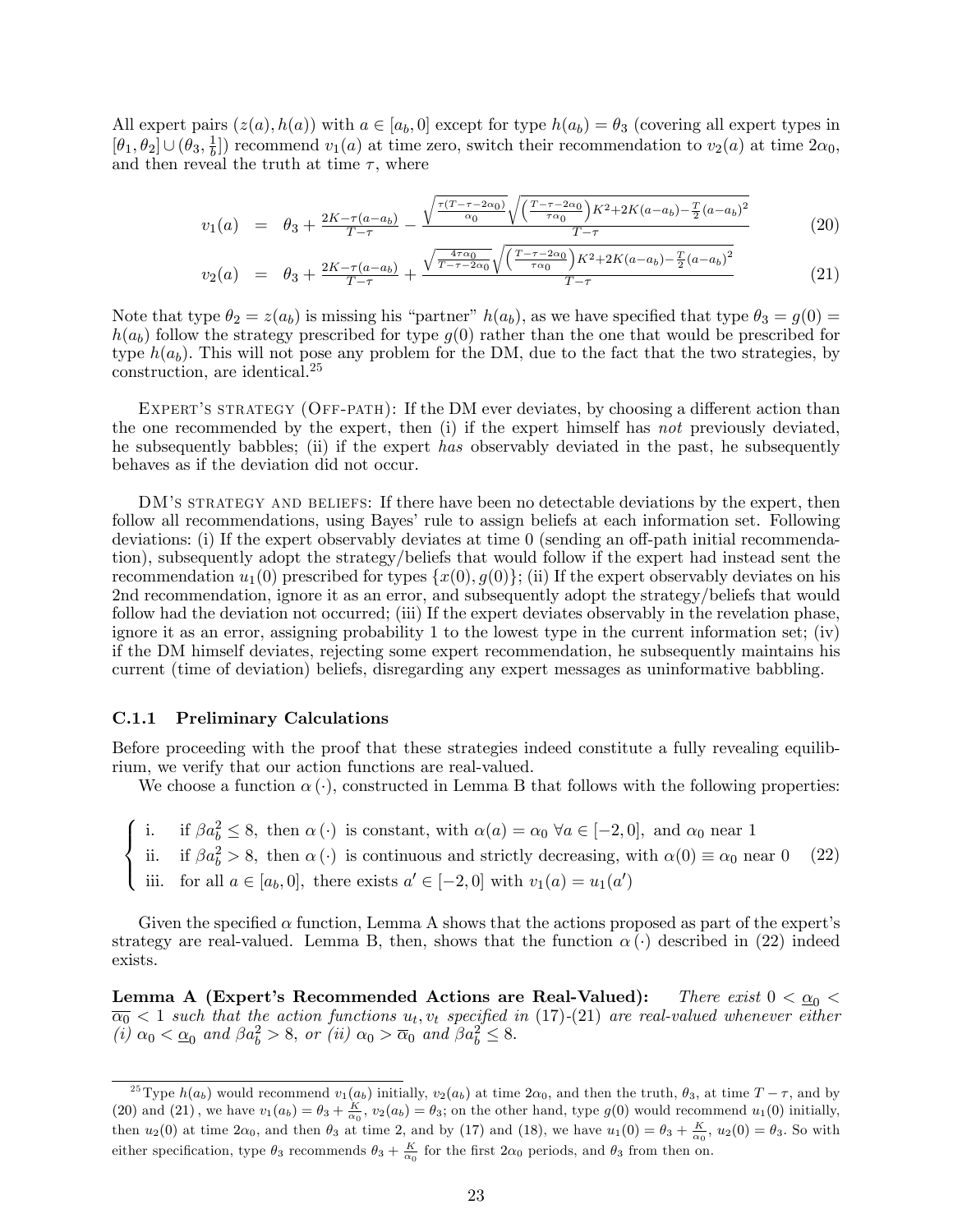**Proof.** For  $v_t(\cdot)$ , we need to prove that the following expression is non-negative for all  $a \in$  $[a_b, 0]$ :

$$
\left(\frac{T-\tau-2\alpha_0}{\tau}\right)\frac{K^2}{\alpha_0} + 2K\left(a-a_b\right) - \frac{T}{2}\left(a-a_b\right)^2\tag{23}
$$

Since this expression is strictly decreasing in a (noting from (19) that  $K < 0$ ), it is sufficient to prove that the minimum value, at  $a = 0$ , is non-negative. But this is true by construction: the value of K specified in (19) is precisely the negative root of the equation  $\left(\frac{T-\tau-2\alpha_0}{\tau}\right)\frac{K^2}{\alpha_0}-2Ka_b-\frac{T}{2}$  $rac{T}{2}a_b^2$ .

For  $u_t(\cdot)$ , we need to prove that the following expression is non-negative  $\forall a \in [-2, 0]$ :

$$
\frac{1-\alpha_0}{\alpha_0}K^2 + (T-2)a\left(K - \frac{T}{4}a\right)
$$
\n(24)

This expression is strictly concave (the second derivative w.r.t. a is  $-\frac{T(T-2)}{2}$ ), and therefore the expression is minimized over the interval  $[-2, 0]$  at one of the endpoints. So, it suffices to prove that the expression in (24) is non-negative at both  $a = 0$  and at  $a = -2$ . At  $a = 0$ , this reduces to the condition  $\frac{1-\alpha_0}{\alpha_0}K^2 \geq 0$ , which is trivially true by  $\alpha_0 \in (0,1)$ . At  $a = -2$ , we need

$$
\frac{1 - \alpha_0}{\alpha_0} K^2 - (T - 2)(2K + T) \ge 0
$$
\n(25)

If  $\beta a_b^2 > 8$ , it suffices to show that (25) holds strictly in the limit as  $\alpha_0 \to 0$  (and so, by continuity, holds also for  $\alpha_0$  below some  $\underline{\alpha}_0 > 0$ . By (19), we have  $\lim_{\alpha_0 \to 0} K = 0$ , and  $\lim_{\alpha_0 \to 0} \frac{1-\alpha_0}{\alpha_0} K^2 =$  $\frac{T(T-2)\beta a_{\gamma}^2}{2(T-\tau)}$ ; substituting into (25), we have

$$
\lim_{\alpha_0 \to 0} \left( \frac{1 - \alpha_0}{\alpha_0} K^2 - (T - 2)(2K + T) \right) = T(T - 2) \left( \frac{\beta a_b^2}{2(T - \tau)} - 1 \right)
$$

This is strictly positive, as desired, by  $\beta a_b^2 > 8$  and the fact that (16) specifies  $T - \tau \leq 4$  for this range. For the case  $\beta a_b^2 \leq 8$ , it suffices to show that  $\lim_{\alpha_0 \to 1} (2K+T) < 0$ , so that (25) holds strictly in the limit as  $\alpha_0 \to 1$ , and therefore holds also (by continuity) for all  $\alpha_0$  above some  $\overline{\alpha_0} < 1$ . By  $(19)$  and  $(14)$ , we have

$$
\lim_{\alpha_0 \to 1} (2K + T) = \frac{2\beta a_b}{1 - \beta} \left( 1 + \sqrt{\frac{(T - \tau)}{2\beta}} \right) + \frac{T - \tau - 2\beta}{1 - \beta} = \frac{2\beta}{1 - \beta} \left( \left( \sqrt{\frac{T - \tau}{2\beta}} + \frac{1}{2} a_b \right)^2 - \left( \frac{a_b}{2} - 1 \right)^2 \right)
$$

This is negative  $\forall \sqrt{\frac{T-\tau}{2\beta}} < 1 - a_b$ , which is implied by (16): for  $\beta \in [.50102, .79202) \Leftrightarrow a_b \in$  $(-3.18, -2]$ , we have  $\sqrt{\frac{T-\tau}{2\beta}} \leq$  $\sqrt{\frac{8}{2(.50102)}}$  < 3  $\leq$  1 – a<sub>b</sub>; and for  $\beta \in [.4172, .50102) \Leftrightarrow a_b \in$  $[-1.7726, -2)$ , we have  $\sqrt{\frac{T-\tau}{2\beta}} = \sqrt{\frac{7-5\beta}{2\beta}} < \sqrt{\frac{7-5(0.4172)}{2(0.4172)}} = 2.4268 < 1 - a_b$ .

Lemma B (Group I,II Recommendations Overlap): *There exist numbers*  $0 < \underline{\alpha}_0 < \overline{\alpha_0} < 1$ such that for all  $\alpha_0 \in (0,1)$  satisfying  $\begin{cases} \alpha_0 < \alpha_0 & \text{if } \beta a_0^2 > 8 \\ \alpha_0 > \overline{\alpha_0} & \text{if } \beta a^2 < 8 \end{cases}$  $\alpha_0 > \overline{\alpha_0}$  if  $\beta a_b^2 \le 8$ , there exists a function  $\alpha : [-2, 0] \rightarrow$  $(0, 1)$  with the properties in  $(22)$ .

**Proof.** By (20), we have 
$$
v''_1(a) = \frac{\sqrt{\frac{\tau(T-\tau-2\alpha_0)}{\alpha_0}} \left(\frac{K^2}{\tau\alpha_0}\right) \left(\frac{T}{2}-\alpha_0\right)}{\left(\left(\frac{T-\tau-2\alpha_0}{\tau\alpha_0}\right)K^2 + 2K(a-a_b) - \frac{T}{2}(a-a_b)^2\right)^{\frac{3}{2}}} > 0
$$
 (using (16) to con-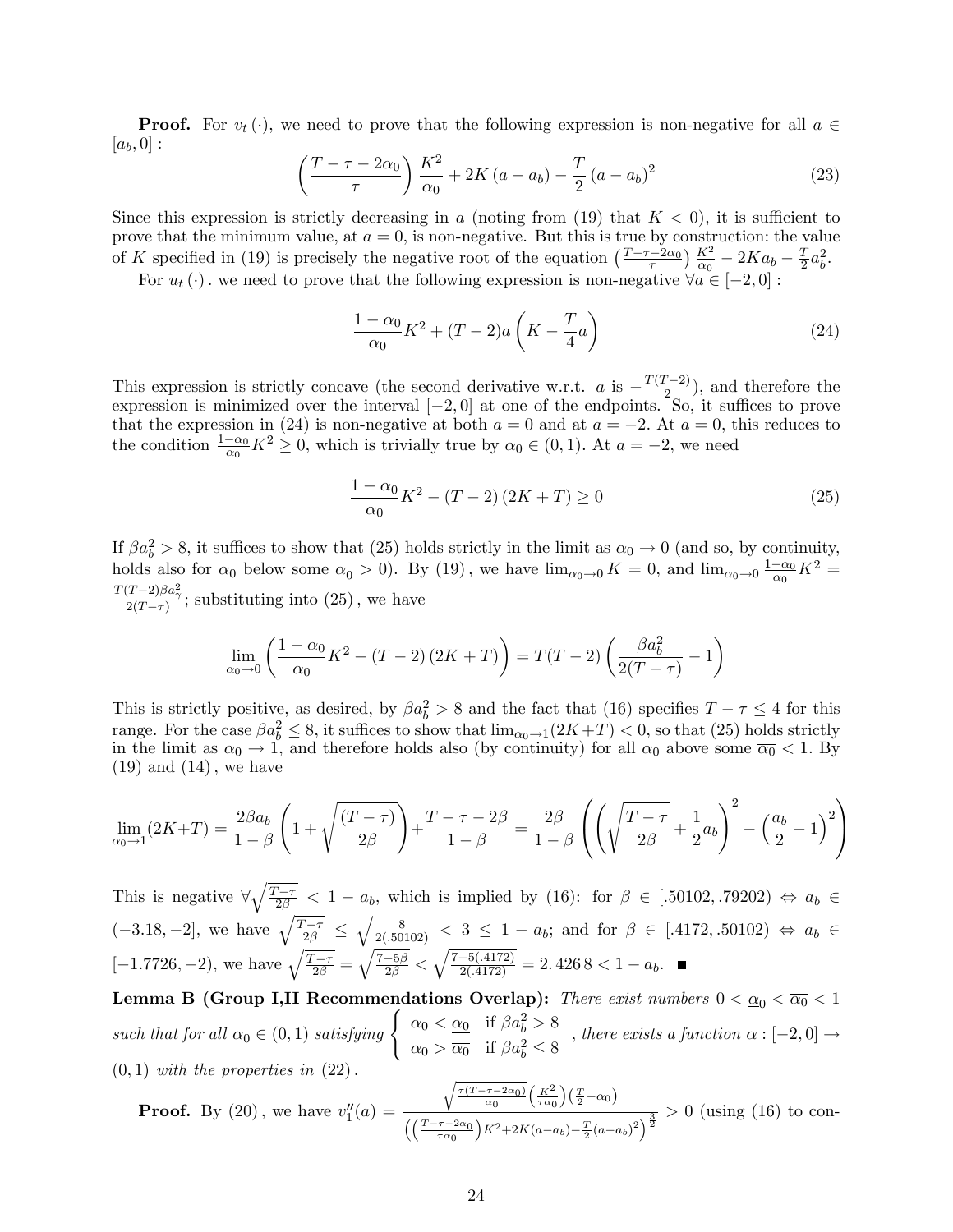clude  $\frac{T}{2} > \alpha_0$ , so that  $\min_{a \in [a_b, 0]} v_1'(a) = v_1'(a_b) = 0$ . Therefore  $v_1$  is strictly increasing, with range (using (20))

$$
a \in [a_b, 0] \Rightarrow v_1(a) \in [v_1(a_b), v_1(0)] = \left[\theta_3 + \frac{K}{\alpha_0}, \theta_3 + \frac{2K + \tau a_b}{T - \tau}\right]
$$
\n(26)

By (17), evaluated at  $a = 0$  and  $\alpha_a = \alpha_0$ , we have  $u_1(0) = \theta_3 + \frac{K}{\alpha_0}$  $\frac{K}{\alpha_0}$ , precisely the minimum value of  $v_1(\cdot)$  by (26). So, to prove the result, it suffices to prove that we can choose a continuous function  $\alpha: [-2,0] \to (0,1)$  with  $\alpha(0) = \alpha_0$ , which is constant if  $\beta a_b^2 \le 8$ , strictly decreasing if  $\beta a_b^2 > 8$ , such that

$$
\beta a_b^2 \le 8 \Rightarrow \lim_{\alpha_0 \to 1} \left( u(-2) - \left( \theta_3 + \frac{2K + \tau a_b}{T - \tau} \right) \right) > 0 \tag{27}
$$

$$
\beta a_b^2 > 8 \Rightarrow \lim_{\alpha_0 \to 0} \left( u(-2) - \left( \theta_3 \frac{2K + \tau a_b}{T - \tau} \right) \right) > 0 \tag{28}
$$

By continuity of  $\alpha(\cdot)$ , and hence of  $u_1(\cdot)$ , these equations then imply that  $u_1(-2)$  exceeds the maximum value of  $v_1(\cdot)$ , for all  $\alpha_0$  sufficiently close to 1 if  $\beta a_b^2 \leq 8$  (by (27) and (26)), and for all  $\alpha_0$  sufficiently close to zero if  $\beta a_b^2 > 8$  (by (28) and (26)). Together with our result that  $u_1(0)$ is equal to the minimum value of  $v_1(\cdot)$ , we have that the range of  $v_1(\cdot)$  is contained in the range of  $u_1(\cdot)$ , and so property (iii) of (22) will follow by continuity. To prove (27) – where we wish a constant  $\alpha$  function with  $\alpha(a) = \alpha_0$ , and  $\alpha_0$  near 1 – evaluate (17) at  $a = -2$  and  $\alpha_a = \alpha_0$ , to obtain

$$
\lim_{\alpha_0 \to 1} \left( u(-2) - \left( \theta_3 + \frac{2K + \tau a_b}{T - \tau} \right) \right) = \lim_{\alpha_0 \to 1} \left( K + T - 2 - \frac{2K + \tau a_b}{T - \tau} \right)
$$

$$
= (T - 2) \left( 1 - \sqrt{\frac{\beta a_b^2}{2(T - \tau)}} \right) \text{ by (14), (19)}
$$

Since  $\beta a_b^2 \leq 8$ , and  $T - \tau \geq 4$  in this range by (16), we have  $\frac{\beta a_b^2}{2(T-\tau)} < 1$ , so the expression is positive as desired.  $(27)$ .

To prove (28) – where we wish a continuous decreasing function  $\alpha$  with  $\alpha(0) = \alpha_0$ , and  $\alpha_0$  near zero – evaluate (17) at  $a = -2$  and  $\alpha_a = 1$ , to obtain

$$
\lim_{\alpha_0 \to 0} \left( u(-2) - \left( \theta_3 + \frac{2K + \tau a_b}{T - \tau} \right) \right) = (T - 2) \left( 1 - \frac{\beta a_b}{T - \tau} \right)
$$

This is strictly positive, by  $a_b < 0$ ; therefore, we have shown that in the limit as  $\alpha_0 \to 0$ , if we set  $\alpha(0) = \alpha_0$  and  $\alpha(-2) = 1$ , then  $u_1^{\text{min}} = v_1^{\text{min}}$ , and  $u_1^{\text{max}} > v_1^{\text{max}}$ ; by continuity, it then follows that for any two numbers  $\alpha_0, \alpha_{-2} \in (0, 1)$  with  $\alpha_0$  sufficiently close to zero and  $\alpha_{-2}$  sufficiently close to 1, we will have  $u_1(-2) > v_1^{\text{max}}$ , and  $u_1(0) = v_1^{\text{min}}$ . Choose such a pair  $\alpha_0, \alpha_{-2}$ , and let  $\alpha : [-2, 0] \rightarrow (0, 1)$ be any continuous decreasing function with the desired endpoint values  $\alpha(-2) = \alpha_{-2}, \alpha(0) = \alpha_0;$ by construction, this function satisfies properties (i), (ii) of (22), and by continuity, this function  $\alpha$ guarantees that the range of  $v_1$  is contained in the range of  $u_1$ , guaranteeing the overlap specified in property (iii).  $\blacksquare$ 

#### C.2 Optimality for the Expert

**Proposition C1 (Expert Optimality: Off-Path Behavior)** The expert has no incentive to choose an off-path recommendation sequence.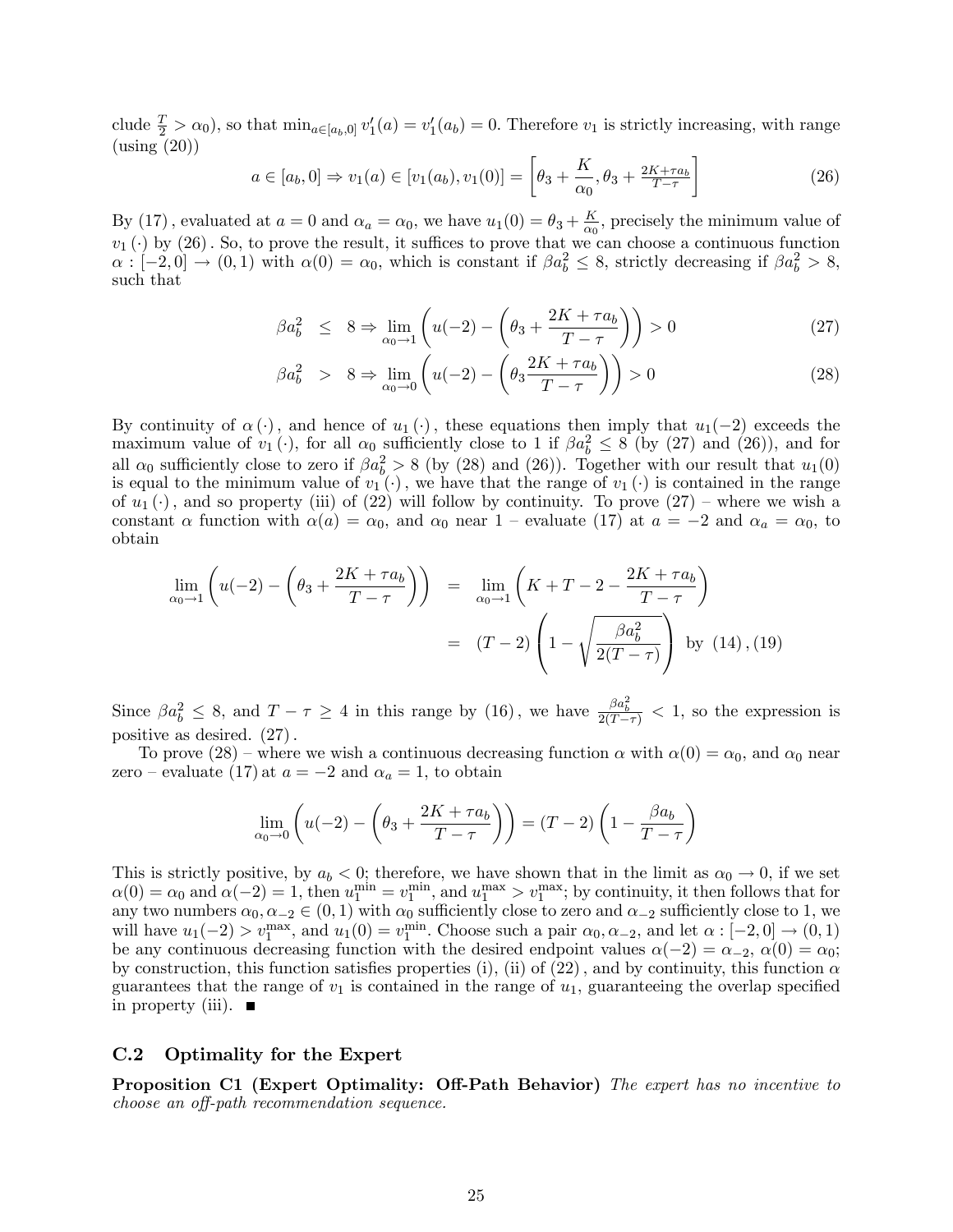**Proof.** Immediate from the DM strategy and beliefs specified in Section C.1: a deviation at time zero is equivalent to mimicking type  $x(0)$ , deviations between time  $t = 0$  and the revelation phase are ignored (the DM behaves as if he had instead received the anticipated recommendation sequence), and a deviation in the revelation phase is equivalent to mimicking the lowest type in the DM's current information set.  $\blacksquare$ 

Proposition C2 (Expert Optimality: Truth Revelation Phase) In the prescribed revelation phase,  $(i)$  if there have been no previous deviations by the DM, then the expert finds it optimal to reveal the truth; (ii) if the DM has ever deviated, then the expert finds it optimal to babble (e.g. by repeating his last recommendation).

**Proof.** Part (ii) follows from the specification in Section C.1 that if the DM himself ever deviates, then he will subsequently choose whichever action was myopically optimal at the time of deviation, regardless of the expert's subsequent messages. The expert therefore cannot influence the DM's behavior, and so babbling, in particular, is optimal. For part (i): by  $(8)$ , we just need to make sure that each type  $g(a) \in [\theta_2, \theta_3]$  is at least 2 units above his partner  $x(a) \in [0, \theta_1]$ , and that each type  $h(a) \in [\theta_3, \frac{1}{b}]$  $\frac{1}{b}$  is at least 2 units above his partner  $z(a) \in [\theta_1, \theta_2]$ . This holds for  $b < \frac{1}{16} \Leftrightarrow a_b < -0.896$ , when (using (13) and (12)) we have  $\min_{a \in [-2,0]} |g(a) - x(a)| = \theta_2 - \theta_1 =$  $a_b - 2 + 2e^{-a_b}$ , and  $\min_{a \in [a_b, 0]} |h(a) - z(a)| = \theta_3 - \theta_2 = 2^{26}$ 

It remains to show that each type  $\theta \in [0, \frac{1}{b}]$  $\frac{1}{b}$  would rather send the message sequence designated for his type, than mimic the sequence of any other type  $\theta \neq \theta' \in [0, \frac{1}{b}]$  $\frac{1}{b}$ . Throughout this section, we refer to our four intervals  $[0, \theta_1), [\theta_1, \theta_2], (\theta_2, \theta_3], (\theta_3, \frac{1}{b})$  $\frac{1}{b}$  as (respectively)  $I_1, I_2, I_3, I_4$ , and define  $I(\theta) \in \{I_1, I_2, I_3, I_4\}$  as the interval containing type  $\theta$ . Let  $D(\theta'|\theta)$  denote the disutility to type  $\theta \in [0, \frac{1}{b}]$  $\frac{1}{b}$ ] from following the strategy prescribed for type  $\theta' \in [0, \frac{1}{b}]$  $\frac{1}{b}$  For ease of exposition, we also define  $D(\theta_i^+|\theta) \equiv \lim_{\theta' \downarrow \theta_i^+} D(\theta'|\theta)$  as the limit of  $D(\theta'|\theta)$  as  $\theta'$  approaches  $\theta_i$  from the right, and  $D(\theta_i^-|\theta) \equiv \lim_{\theta' \uparrow \theta_i^-} D(\theta'|\theta)$  as the limit from the left, for  $i = 1, 2, 3$ . We begin with two preliminary Lemmas, before completing the proof in Proposition C3. Lemma C3.1 shows each type would rather tell the truth than mimic any other type in his own interval, and finds the nearest endpoint type most attractive to mimic among types outside his interval. Lemma C3.2 shows that at each endpoint  $\theta_i$  (i = 1, 2, 3), all types below  $\theta_i$  prefer the limit strategy for types  $\theta'$  approaching  $\theta_i$  from the left, while all types above  $\theta_i$  prefer the limit strategy from the right.

Lemma C3.1 (Expert Optimality: Local IC) For all pairs of types  $\theta, \theta' \in [0, \frac{1}{b}]$  $\frac{1}{b}$ , type  $\theta$ 's disutility from mimicking  $\theta' (D_u(\theta'|\theta))$  is strictly increasing in  $|\theta' - \theta|$  if  $\theta' \in I_1 \cup I_2$ , and constant if  $\theta' \in I_3 \cup I_4$ . Therefore, (i)  $D(\theta|\theta) < D(\theta'|\theta)$  for all  $\theta, \theta' \in I_1$ , while  $\theta \ge \theta_1 \Rightarrow \min_{\theta' \in I_1} D(\theta'|\theta) >$  $D(\theta_1^-\|\theta)$ ; (ii)  $D(\theta|\theta) < D(\theta'|\theta)$  for all  $\theta, \theta' \in I_2$ , while  $\theta < \theta_1 \Rightarrow \min_{\theta' \in I_2} D(\theta'|\theta) = D(\theta_1^+|\theta)$ , and  $\theta > \theta_2 \Rightarrow \min_{\theta \in I_2} D(\theta'|\theta) = D(\theta_2^-|\theta)$  if  $\theta > \theta_2$ ; (iii) for  $\theta \in [0, \frac{1}{b}]$  $\left[\frac{1}{b}\right]$  and  $\theta' \in I_3 \cup I_4$ ,  $D(\theta'|\theta)$  is independent of  $\theta'$ .

**Proof.** First consider type  $\theta$ 's disutility from following the strategy prescribed for a type  $\theta' = x(a) \in [0, \theta_1].$  By (17) and (18),

$$
D(x(a)|\theta) = 2\left(\theta_3 + K - \frac{T-2}{2}a - \theta - 1\right)^2 + 2\left(\frac{1-\alpha_0}{\alpha_0}K^2 + (T-2)a\left(K - \frac{T}{4}a\right)\right) + (T-2)(x(a) - \theta - 1)^2
$$
\n(29)

<sup>&</sup>lt;sup>26</sup>This is in fact all that is needed for the construction to work for the expert, but we specify  $b < \frac{1}{61}$  in (11) to make the construction work for the decision-maker; for the values of  $a_b$  corresponding to  $b < \frac{1}{61}$ , we in fact have  $\theta_2 - \theta_1 > 8.$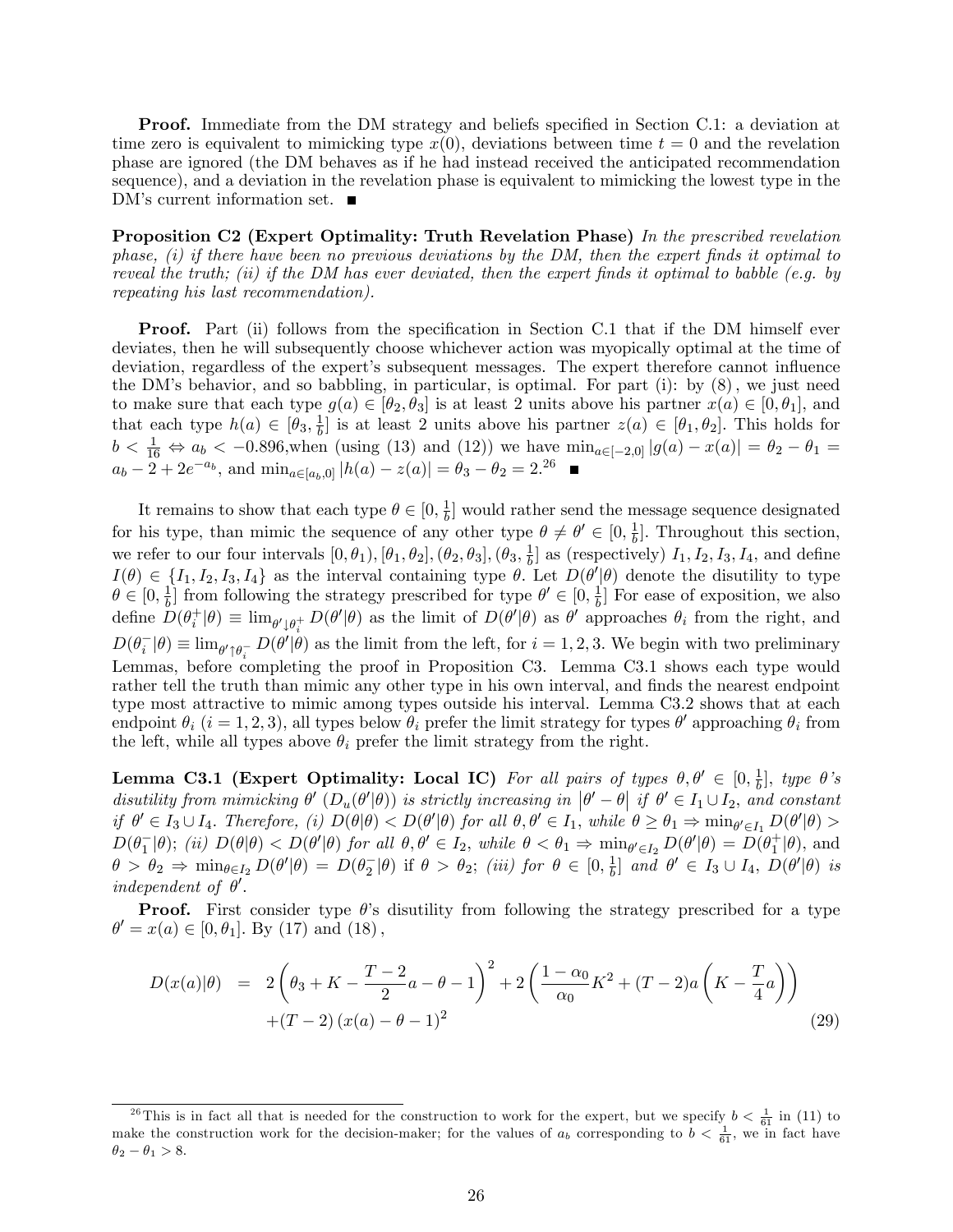Differentiating with respect to  $x(a)$ , and simplifying, we obtain

$$
\frac{\partial D(x(a)|\theta)}{\partial x(a)} = 2(T-2)\left(-\frac{\theta_3 + a - \theta - 1}{x'(a)} + (x(a) - \theta - 1)\right)
$$
(30)  

$$
= 2(T-2)\left(\frac{\theta_3 e^a}{\theta_3 e^a - 1}\right)(x(a) - \theta) \text{ by (13)}
$$

As desired, this is positive if  $x(a) > \theta$  (so expert type  $\theta$ 's disutility increases – making him worse off – if he mimics types  $x(a)$  further above him), and negative if  $x(a) < \theta$ , establishing (i).

If type  $\theta$  follows the strategy prescribed for type  $z(a) \in I_2$ , then, using (21) and (21), his disutility is given by

$$
D(z(a)|\theta) = 2\alpha_0 (v_1(a) - \theta - 1)^2 + (T - t - 2\alpha_0) (v_2(a) - \theta - 1)^2 + \tau (z(a) - \theta - 1)^2
$$
  
=  $\tau (z(a) - \theta - 1)^2 + (T - \tau) \left(\theta_3 + \frac{2K - \tau(a - a_b)}{T - \tau} - \theta - 1\right)^2$   
+  $\frac{2\tau}{T - \tau} \left(\left(\frac{T - \tau - 2\alpha_0}{\tau\alpha_0}\right) K^2 + 2K (a - a_b) - \frac{T}{2} (a - a_b)^2\right)$  (31)

The derivative w.r.t.  $z(a)$  is

$$
\frac{\partial D(z(a)|\theta)}{\partial z(a)} = -2\tau \frac{(\theta_3 + a - a_b - \theta - 1)}{z'(a)} + 2\tau (z(a) - \theta - 1)
$$
\n
$$
= 4e^{a - a_b} \left(\frac{\tau}{2e^{a - a_b} - 1}\right) (z(a) - \theta) \text{ by (13) and (12)}
$$
\n(32)

This is positive iff  $z(a) > \theta$ , establishing that  $D(\theta'|\theta)$  is strictly increasing in  $|\theta' - \theta|$  if  $\theta' \in (\theta_1, \theta_2)$ . Part (ii) then follows immediately.

Next, if type  $\theta$  follows the strategy prescribed for  $g(a) \in [\theta_2, \theta_3]$ , his disutility is as given by (29), just replacing  $x(a)$  with  $g(a)$  in the final term; the derivative w.r.t.  $g(a)$  is then as in (30), just replacing  $x'(a)$  with  $g'(a)$ , and  $x(a)$  with  $g(a)$ . Therefore, we have:

$$
\frac{\partial D(g(a)|\theta)}{\partial g(a)} = 2(T-2)\left(-\frac{\theta_3 + a - \theta - 1}{g'(a)} + g(a) - \theta - 1\right)
$$
  
= 0 by (13), since  $g'(a) = 1$  and  $g(a) = \theta_3 + a$ 

Therefore, as desired, the disutility to any type  $\theta \in [0, \frac{1}{b}]$  $\frac{1}{b}$  from mimicking type  $g(a) \in (\theta_2, \theta_3)$  is a constant, independent of the particular type  $g(a)$  chosen. And finally, type  $\theta$ 's disutility from mimicking type  $\theta' \in (\theta_3, \frac{1}{b})$  $\frac{1}{b}$  is as in (31), just replacing  $z(a)$  with  $h(a)$ . Using  $h(a) = \theta_4 + a$ , this yields  $\frac{\partial D(h(a)|\theta)}{\partial h(a)} = 0$ , so that  $D(\theta'|\theta)$  is constant for  $\theta' \in [\theta_3, \frac{1}{b}]$  $\frac{1}{b}$ , thus proving (iii).

Lemma C3.2 (Expert Optimality: Endpoints) Payoffs at the endpoints  $\theta_1, \theta_2, \theta_3$  satisfy

$$
D(\theta_1^-|\theta) \quad < \quad D(\theta_1^+|\theta) \Leftrightarrow \theta < \theta_1 \tag{33}
$$

$$
D(\theta_2^-|\theta) \quad < \quad D(\theta_2^+|\theta) \Leftrightarrow \theta < \theta_2 \tag{34}
$$

$$
D(\theta_3^-|\theta) = D(\theta_3^+|\theta) \,\forall \theta \tag{35}
$$

**Proof.** For (33), evaluate (31) at  $a = 0$  to obtain an expression for  $D(\theta_1^+|\theta) \equiv D(z(0)|\theta)$ , and evaluate (29) at  $a = -2$  to obtain an expression for  $D(\theta_1^{-}|\theta) = \lim_{a \to -2} D(x(a)|0)$ . Subtracting and simplifying, using (19) to replace  $\left(\frac{T-\tau-2\alpha_0}{\tau\alpha_0}\right)$  $K^2$  with  $2Ka_b + \frac{7}{2}$  $\frac{T}{2}a_b^2$ , (14) to replace  $\tau$  with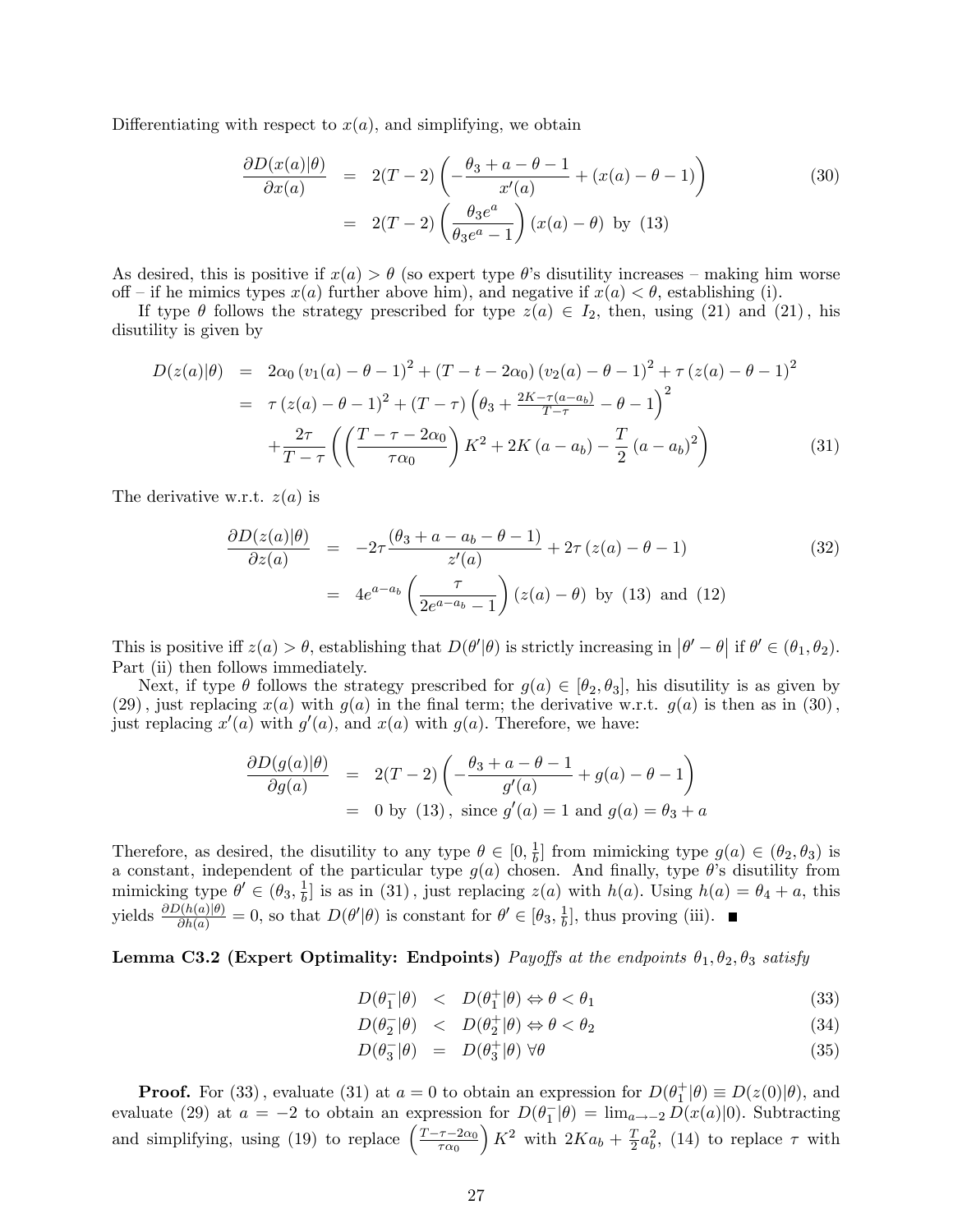$\frac{(\theta_2-\theta_1)(\theta_2-\theta_1-2)}{(\theta_4-\theta_1)(\theta_4-\theta_1-2)}(T-2)$ , and (12) to replace  $\theta_3-a_b$  with  $\theta_4$ , this yields:

$$
\frac{D(\theta_1^-|\theta)-D(\theta_1^+|\theta)}{T-2}=\left(\frac{2(\theta_2-\theta_1)(\theta_4-\theta_2)}{(\theta_4-\theta_1-2)}\right)\cdot(\theta-\theta_1)
$$

By (12) this is negative iff  $\theta < \theta_1$ , thus proving (33).

To prove (34), obtain an expression for  $D(\theta_2^-|\theta) = D(z(a_b)|\theta)$  by evaluating (31) at  $a = a_b$ , and obtain an expression for  $D(\theta_2^+|\theta) = \lim_{a \to -2} D(g(a)|\theta)$  by evaluating (29) at  $a = -2$  (this gives  $D(x(-2)|\theta)$ , and then replacing  $x(-2)$  with  $g(-2) = \theta_2$ . Subtracting, we find that K (by construction) cancels out of the resulting expression; using  $\tau = \beta(T - 2)$  and  $\theta_3 = \theta_2 + 2$  (from (14) and (12)), dividing through by  $(T - 2)$ , we are then left with

$$
\frac{D(\theta_2^-|\theta) - D(\theta_2^+|\theta)}{(T-2)} = 4\beta(\theta - \theta_2) \text{ by (13)}
$$
\n
$$
(36)
$$

As desired, this is negative iff  $\theta < \theta_2$ .

Finally, for (35), recall from Lemma C3.1 that  $D(g(0)|\theta) = \lim_{a\to -2} D(g(a)|\theta)$ , and that  $D(h(a_b)|\theta) - D(z(a_b)|\theta) = \tau \left( (\theta_3 - \theta - 1)^2 - (\theta_2 - \theta - 1)^2 \right)$ . Then, using  $D(\theta_3^-|\theta) = \lim_{a\to 0} D(g(a)|\theta)$ and  $D(\theta_3^+|\theta) = D(h(a_b)|\theta)$ , we have

$$
D(\theta_3^-|\theta) - D(\theta_3^+|\theta) = D(g(-2)|\theta) - D(z(a_b)|\theta) - \tau (\theta_3 - \theta_2) (\theta_2 + \theta_3 - 2\theta - 2)
$$
  
=  $4\tau(\theta_2 - \theta) - \tau (\theta_3 - \theta_2) (\theta_2 + \theta_3 - 2\theta - 2)$  by (36), (14)

By (12) this reduces to zero, as desired to establish that all types  $\theta \in [0, \frac{1}{b}]$  $\frac{1}{b}$  are indifferent between the strategies prescribed for types  $g(0)$ ,  $h(a_b)$ .

Proposition C3 (Expert Optimality: Global IC) For all  $\theta \in [0, \frac{1}{b}]$  $\frac{1}{b}$ , the disutility to expert type  $\theta$  from following the strategy prescribed for type  $\theta' \in [0, \frac{1}{b}]$  $\frac{1}{b}$  is minimized at the truth,  $\theta' = \theta$ .

**Proof.** Lemma C3.1 established that no type  $\theta$  wishes to mimic any other type  $\theta' \in I(\theta)$  in his own interval, so it remains only to prove that no type  $\theta$  wishes to mimic a type  $\theta' \notin I(\theta)$ . By Lemma C3.1 (iii) and (35), we know that disutility to type  $\theta$  from mimicking  $\theta' \in I_3 \cup I_4$  is independent of  $\theta'$ , with

$$
D(\theta'|\theta) = D(\theta_2^+|\theta) \,\forall \theta' \in I_3 \cup I_4, \,\forall \theta \in [0, \frac{1}{b}] \tag{37}
$$

This immediately implies that no type  $\theta \in I_3 \cup I_4$  can gain by mimicking any other type  $\theta' \in I_3 \cup I_4$ , so we need only prove that no type  $\theta \in I_3 \cup I_4$  can gain by mimicking a type  $\theta' \in I_1 \cup I_2$ , no type  $\theta \in I_1 \cup I_2$  can gain by mimicking a type in  $I_3 \cup I_4$ , and that types in  $I_1$  ( $I_2$ ) cannot gain by mimicking types in  $I_2$  ( $I_1$ ).

To show that no type in  $I_3 \cup I_4$  can gain by mimicking a type  $\theta' \in I_1 \cup I_2$ , choose a type  $\theta > \theta_2$ . We know from (34) that  $D(\theta_2^+|\theta) < D(\theta_2^-|\theta)$ ; by Lemma C3.1 part (ii), we know that our type  $\theta$  finds the nearest endpoint type most attractive among types in  $I_2$ , i.e.  $\min_{\theta \in I_2} D(\theta'|\theta) = D(\theta_2^-|\theta) < D(\theta_1^+|\theta);$ by (33), we know  $D(\theta_1^+|\theta) < D(\theta_1^-|\theta)$ , i.e. that our type  $\theta > \theta_2$  earns a lower disutility from strategies approaching  $\theta_1$  from the right, than from the left; and finally, by Lemma C3.1 (i), we also have that type  $\theta$  would rather follow the strategy prescribed for type  $\theta_1^-$ , than for any lower type in  $I_1$ , so that  $D(\theta^-|\theta) < \min_{\theta' \in I_1} D(\theta'|\theta)$ . Combining these inequalities, we conclude that  $D(\theta_2^+|\theta) < \min_{\theta' \in I_2} D(\theta'|\theta) < \min_{\theta' \in I_1} D(\theta'|\theta)$ , establishing that type  $\theta > \theta_2$  prefers his strategy to those prescribed for all types in  $I_1 \cup I_2$ .

To see that no type  $\theta \in I_2$  can gain by mimicking a type  $\theta' \in I_1$ , recall from Lemma C3.1 (ii) that  $\theta \in I_2 \Rightarrow D(\theta|\theta) \le D(\theta|\theta)$  (type  $\theta$  weakly prefers his own strategy to the the one prescribed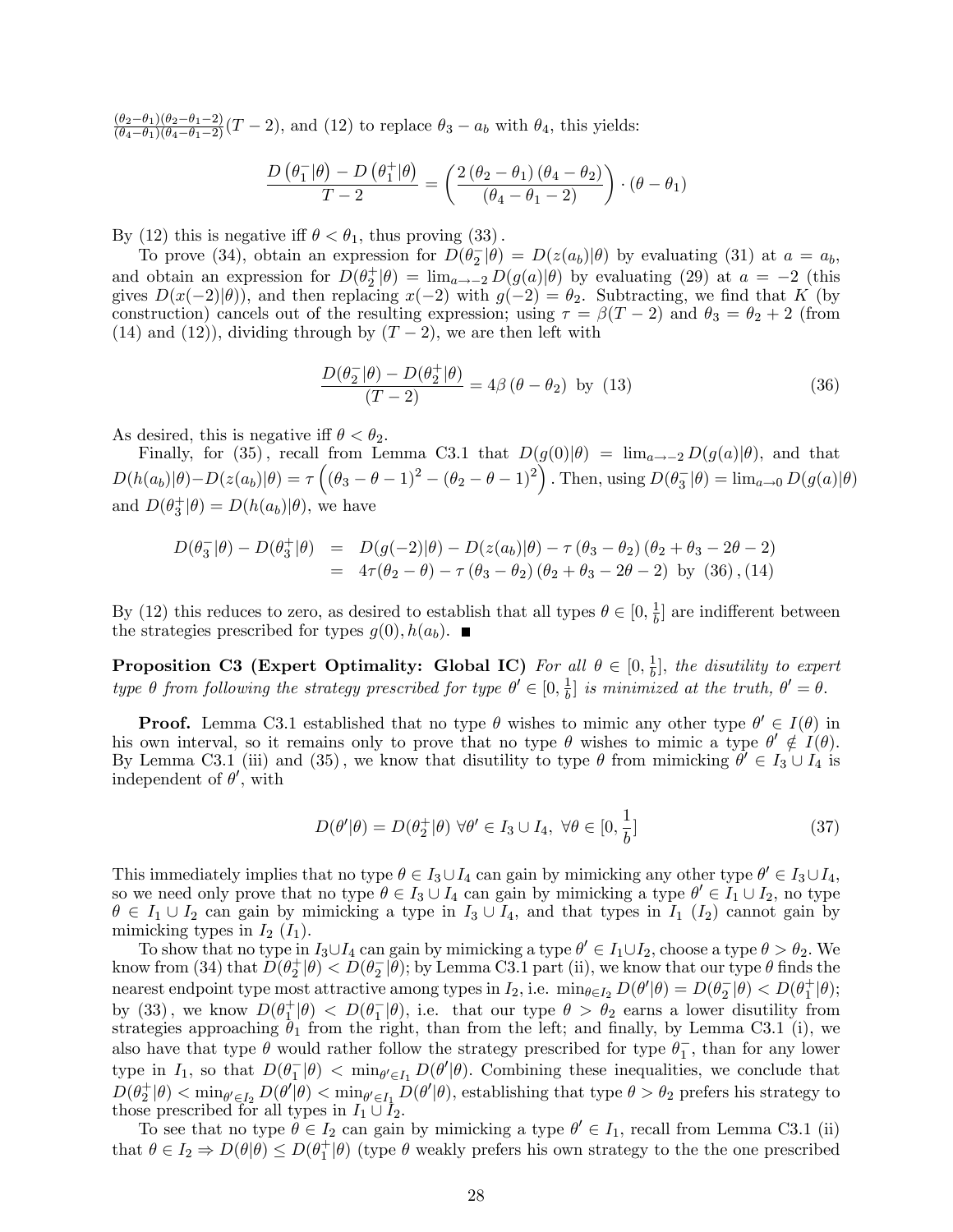for the left endpoint of  $I_2$ ), from (33) and  $\theta \in I_2$  that  $D(\theta_1^+|\theta) \leq D(\theta_1^-|\theta)$ , and from Lemma C3.1 (i) that  $D(\theta_1^-|\theta)$  is a lower bound on the disutility to type  $\theta \in I_2$  from mimicking a type  $\theta' \in I_1$ ; together, this implies that mimicking a type  $\theta' \in I_1$  cannot be optimal for a type  $\theta \in I_2$ . Similarly for  $\theta \in I_1$  and  $\theta' \in I_2$ , we know from Lemma C3.1 (i) that type  $\theta$ 's prescribed strategy earns a disutility lower than  $D(\theta_1^-|\theta)$ , which is less than  $D(\theta_1^+|\theta)$  by (33), which, by Lemma C3.1 (ii), is less than the disutility from mimicking any type  $\theta' \in I_2$ .

And finally, we prove that types  $\theta \in I_1 \cup I_2$  cannot gain by mimicking types  $\theta' \in I_3 \cup I_4$ . We have shown that types  $\theta \in I_1$  cannot gain by mimicking types  $\theta' \in I_2$  (in particular, type  $\theta_2$ ), so they must earn a disutility of at most  $D(\theta_2^-|\theta)$ . Likewise, by Lemma C3.1 (i), any type  $\theta \in I_2$ earns disutility at most  $D(\theta_2^-|\theta)$  under the prescribed strategy. But by (34), and the fact that  $\theta \in I_1 \cup I_2 \Rightarrow \theta \leq \theta_2$ , we also have  $D(\theta_2^{-}|\theta) < D(\theta_2^{+}|\theta)$ ; by (37), it then follows that all types  $\theta \in I_1 \cup I_2$  do strictly better if they follow their prescribed strategies than if they mimic any type  $\theta' \in I_3 \cup I_4$ , as desired to complete the proof.

#### C.3 Optimality for the DM

Throughout this section, assume that the expert's strategy is as specified in Section C.1, with  $\alpha(\cdot)$ chosen as outlined in Lemma B to satisfy  $(22)$ . The DM's off-path strategies and beliefs (specified in Section C.1) trivially satisfy all PBE requirements. Therefore, we need only prove that along the equilibrium path, for some open set of priors over the state space, a Bayesian DM will find it optimal to follow all of the expert's recommended actions.

First, some notation. Let  $[v_t^{\min}, v_t^{\max}]$ ,  $[u_t^{\min}, u_t^{\max}]$   $(t = 1, 2)$  denote the ranges of the functions  $u_t, v_t$ . By property (22), we have  $v_1^{\min} = u_1^{\min}$ , and  $v_1^{\max} \leq u_1^{\max}$ . Therefore, if the DM receives an initial recommendation  $v_1(a) \in [v_1^{\min}, v_1^{\max}]$ , he believes that it was sent by a type in  $\{z(a), h(a), x(a'), g(a')\}$ , where  $a' = u_1^{-1}(v_1(a))$ ; let  $(r_1(a), r_2(a), p_1(a), p_2(a))$  denote the DM's posterior probabilities (summing to 1) on these four types in his information set, and recall that  $r_2(a_b) = 0.^{27}$  If the DM receives an initial recommendation  $u_1(a) \in [v_1^{\max}, u_1^{\max}]$ , his information set contains only the pair  $(x(a), g(a))$ ; let  $(p_1(a), p_2(a))$  (with  $p_1(a) + p_2(a) = 1$ ) denote his posteriors on these two types.

The structure of the proof is as follows: Proposition C4 shows that it is sufficient to rule out profitable deviations at times  $t \in \{0, 2\alpha_0, 2\}$ , to the action which is myopically optimal at time t. Proposition C5 constructs a set of posteriors which rule out profitable deviations at  $t =$ 0, Proposition C6.1, C6.2 construct posteriors which rule out profitable deviations at times  $t \in$  $\{2\alpha_0, 2\}$ , and Proposition C7 proves that there is an open set of priors over the state space which generate, as Bayesian posteriors, the beliefs required by Propositions C5, C6.1, C6.2.

Proposition C4 (Strongest Incentives to Deviate): If the DM cannot gain by deviating to the myopically optimal action in any of the following three scenarios, then there are no profitable deviations: (i) at time  $t = 0$  after a recommendation in  $[u_1^{\min}, u_1^{\max}]$ ; (ii) at time  $t = 2\alpha_0$ , if the DM does not change his recommendation, or recommends an action in  $[v_2^{\min}, v_2^{\max}]$ ; (iii) at time  $t = 2$ , if the expert recommends  $\theta_3$ .

**Proof.** Prior to the revelation phase, types  $\theta \in \{0, \theta_2, \theta_3\}$  reveal information only at times  $t = 0$  (with the initial recommendation) and  $t = 2\alpha_0$  (when Group I pairs separate out from any Group II types who sent the same initial recommendation).<sup>28</sup> Types in  $\{0, \theta_2, \theta_3\}$  all pool together until time  $t = 2$  (recommending  $u_1(0) = v_1(a_b)$  initially, then  $u_2(0) = v_2(a_b) = \theta_3$  at time  $2\alpha_0$ ), at which point type 0 separates out by revealing the truth. The result then follows immediately from two observations. First, recall that the expert's strategy is to babble until the end of the game if the DM ever deviates. It then follows that at any time  $t > 0$ , the best possible deviation is to choose the myopically optimal action (given the time  $t$  information) until the end of the game.

<sup>&</sup>lt;sup>27</sup>The recommendation  $v_1(a_b) = u_1(0)$  is sent only by the three types  $\{x(0), z(a_b), g(0)\}$ ; type  $\theta_3 = h(a_b) = g(0)$ follows the strategy prescribed for type  $g(0)$  rather than  $h(a_b)$ .

<sup>&</sup>lt;sup>28</sup>Note that the time  $t = 2\alpha_a$  recommendations sent by Group II, III pairs do not convey any new information, since the DM would already have inferred the true separable group at time  $2\alpha_0$ .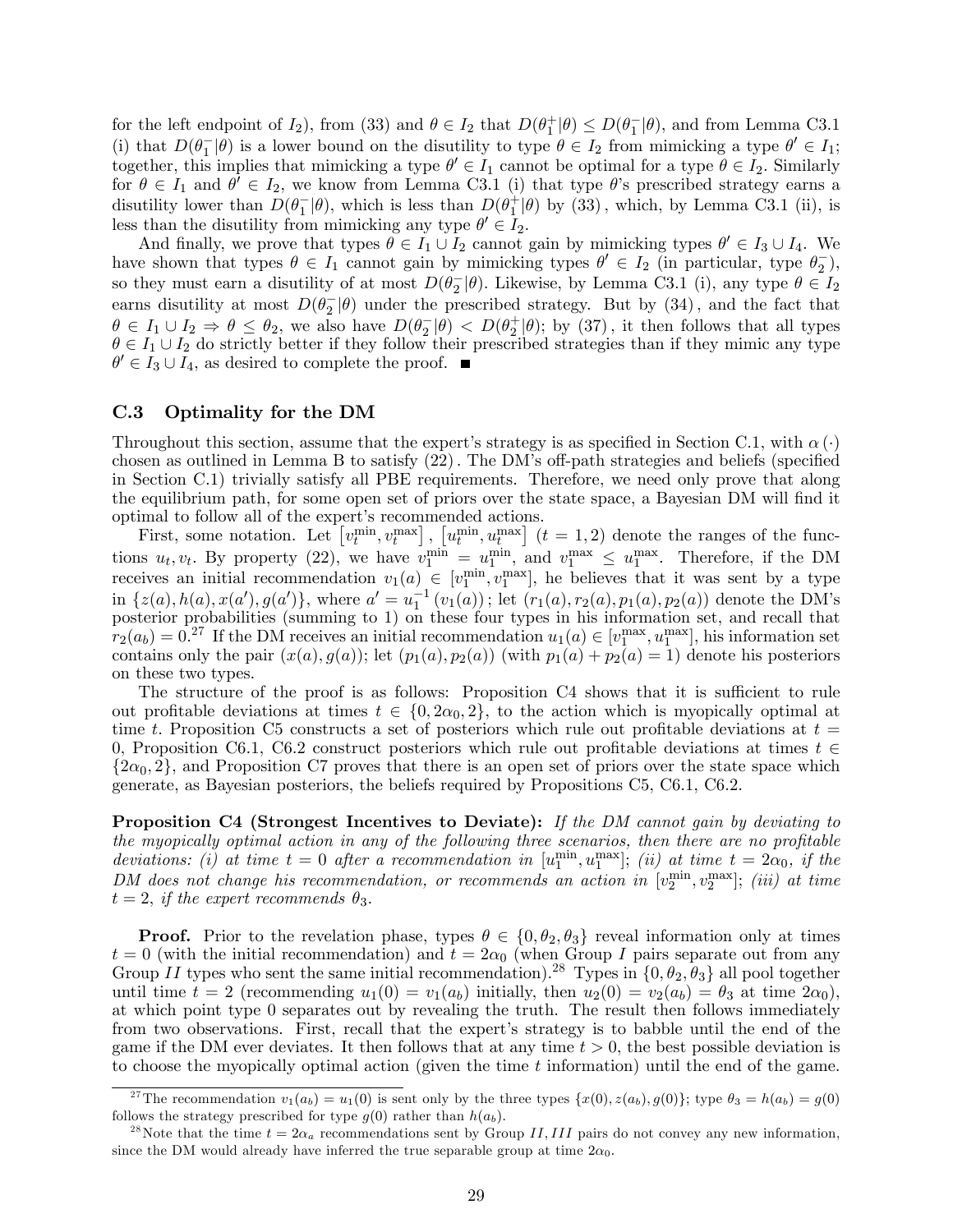Second, the incentive to deviate is strongest at the earliest times that new information is revealed, when the "reward" phase  $-$  revelation of the truth  $-$  is furthest away. As desired, this establishes that it is sufficient to rule out profitable deviations in scenarios (i)-(iii) of the Proposition.

**Proposition C5 (DM Deviations at**  $t = 0$ ) There exists a continuous function  $p_a^*: [-2,0] \rightarrow$  $(0, 1)$ , numbers  $\varepsilon, \gamma > 0$ , and numbers  $0 < \alpha' < \alpha'' < 1$  such that if the DM receives an initial recommendation  $u_1(a) \in [u_1^{\min}, u_1^{\max}]$ , his gain to deviating is strictly negative whenever the following

three conditions hold: (i)  $\alpha_0$  satisfies  $\begin{cases} \alpha_0 < \min{\{\alpha_0, \alpha'\}} & \text{if } \beta a_0^2 > 8 \\ \alpha_0 < \min{\{\alpha_0, \alpha'\}} & \text{if } \beta a_0^2 > 8 \end{cases}$  $\alpha_0 > \max\{\overline{\alpha}_0, \alpha''\}$  if  $\beta a_b^2 \le 8$  $, with \underline{\alpha}_0, \overline{\alpha}_0$  as in Lemma  $B; (ii) \frac{p_1(a)}{p_1(a)+p_2(a)} \in (p_a^*-\varepsilon, p_a^*+\varepsilon), \forall a \in [-2,0]; (iii) \text{ for all recommendations } u_1(a) \in [v_1^{\min}, v_1^{\max}],$  $r_1(a) + r_2(a) < \gamma.$ 

**Proof.** Consider first a recommendation  $u_1(a) \in [u_1^{\min}, v_1^{\max}]$  sent (at equilibrium) by four types,  $\{(z(a'), h(a'), x(a), g(a)\},$  with  $a' = v_1^{-1}(u_1(a))$ . To show that the DM does not want to deviate, it suffices to ensure that the following upper bound on the gain to deviating is weakly negative:

$$
(p_1(a) + p_2(a)) \cdot G(u_1(a) | \{x(a), g(a)\} + (r_1(a) + r_2(a)) \cdot G(u_1(a) | \{z(a'), h(a')\})
$$
 (38)

where  $G(u_1(a)|\{x(a), g(a)\})$  denotes the expected gain from deviating to the myopically optimal action (rather than following the prescribed equilibrium strategy) conditional on knowing  $\theta \in \{x(a), g(a)\}\$ , and  $G(u_1(a)|\{z(a'), h(a')\}\)$  is the corresponding gain conditional on knowing  $\theta \in \{z(a'), h(a')\}$ <sup>29</sup> For this, it suffices to choose posteriors for which  $G(u_1(a)|\{x(a), g(a)\})$  is strictly negative  $\forall u_1(a) \in [u_1^{\min}, u_1^{\max}]$ : since the actions  $u_1, u_2, v_1, v_2$  are all bounded, and so  $G(u_1(a)|\{z(a'),h(a')\})$  is likewise bounded, it will then follow immediately from continuity that we can choose a small enough weight  $\gamma$  to guarantee that the expression in (38) is negative whenever  $r_1(a) + r_2(a) < \gamma.$ 

So, to complete the proof of Proposition C5 parts (i)-(iii), we will show that there exists  $\varepsilon > 0$ , a continuous function  $p_a^* : [-2,0] \to (0,1)$ , and numbers  $0 < \alpha' < \alpha'' < 1$  such that for all  $u_1(a) \in [u_1^{\min}, u_1^{\max}] \Leftrightarrow a \in [-2, 0],$  conditions (i)-(iii) imply  $G(u_1(a)|\{x(a), g(a)\}) < 0.$ 

To calculate  $G(u_1(a)|\{x(a), g(a)\})$ : if the DM receives recommendation  $u_1(a)$  and assigns probabilities  $p_a$ ,  $1 - p_a$  to types  $x(a)$ ,  $g(a)$  (with  $p_a \equiv \frac{p_1(a)}{p_1(a) + p_2}$  $\frac{p_1(a)}{p_1(a)+p_2(a)}$ , then his expected disutility is

$$
p_a \left(2\alpha_a \left(u_1(a) - x(a)\right)^2 + 2(1 - \alpha_a) \left(u_2(a) - x(a)\right)^2 + (T - 2)(0)\right) + (1 - p_a) \left(2\alpha_a \left(u_1(a) - g(a)\right)^2 + 2(1 - \alpha_a) \left(u_2(a) - g(a)\right)^2 + (T - 2)(0)\right)
$$

Using (17) and (18), and substituting in  $x(a) = \theta_3 + a - \theta_3 e^a$ ,  $g(a) = \theta_3 + a$  (from (13)), this simplifies to

$$
\frac{2K^2}{\alpha_0} + Ta^2 - 4Ka + 2p_a\theta_3e^a(2K - Ta + \theta_3e^a)
$$
\n(39)

If he instead chooses the myopically optimal action  $p_a x(a)+(1-p_a)g(a)$  for the remaining T periods of the game, he earns disutility

$$
T \cdot \left( p_a \left( p_a x(a) + (1 - p_a) g(a) - x(a) \right)^2 + (1 - p_a) \left( p_a x(a) + (1 - p_a) g(a) - g(a) \right)^2 \right)
$$
  
= 
$$
T p_a (1 - p_a) \left( \theta_3 e^a \right)^2, \text{ using } g(a) - x(a) = \theta_3 e^a, \text{ by (13)} \tag{40}
$$

<sup>&</sup>lt;sup>29</sup>This expression describes the amount that the DM could gain, if he were able to learn which of the sets  $\{x(a), g(a)\}, \{z(a'), h(a')\}$  contained the true state  $\theta$  prior to choosing his deviation. Since this information is in fact not available at time  $t = 0$  – he knows only that  $\theta \in \{x(a), g(a), z(a'), h(a')\}$  – the expression in (38) is an upper bound on the gain to deviating.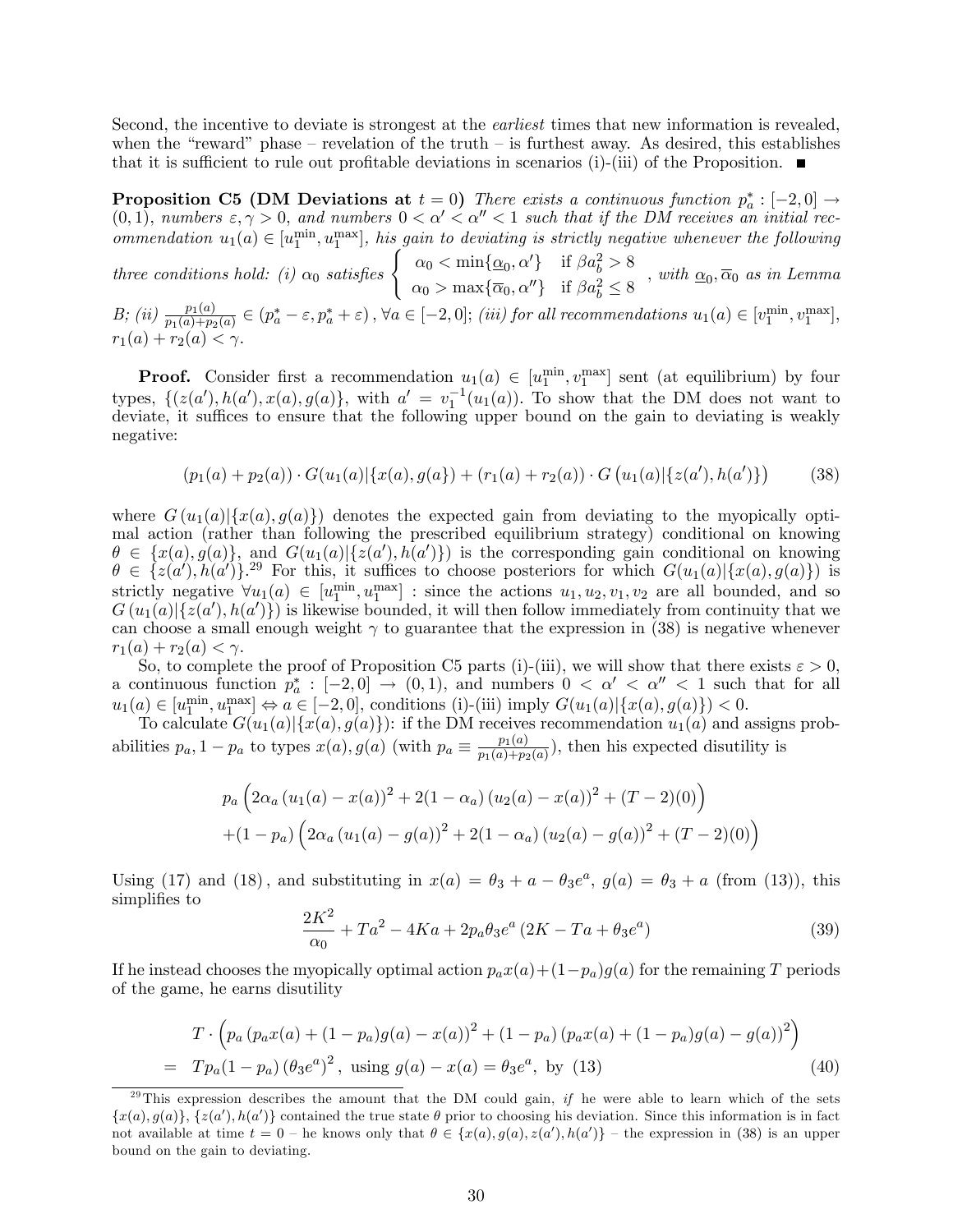Subtracting (40) from (39), we obtain the following expression for  $G(u_1(a)|\{x(a),g(a)\})$ :

$$
\frac{2K^2}{\alpha_0} + Ta^2 - 4Ka + (4K - 2Ta - (T - 2)\theta_3 e^a) (\theta_3 e^a) p_a + T p_a^2 (\theta_3 e^a)^2
$$

This expression is negative if and only if  $p_a \in (p_a^* - \sqrt{\varepsilon_a}, p_a^* + \sqrt{\varepsilon_a})$ , where

$$
p_a^* = \frac{1}{2} + \frac{a}{\theta_3 e^a} - \frac{1 + \frac{2K}{\theta_3 e^a}}{T}
$$
\n(41)

$$
\varepsilon_a = \left(\frac{T-2}{T}\right) \left(\frac{1}{4} + \frac{a}{\theta_3 e^a} - \frac{\left(1 + \frac{2K}{\theta_3 e^a}\right)^2}{2T}\right) - \left(\frac{1 - \alpha_0}{\alpha_0}\right) \frac{2K^2}{T(\theta_3 e^a)^2}
$$
(42)

So to complete the proof, noting the continuity in  $a, \alpha_0$ , it suffices to take the limits of (41), (42) as  $\alpha_0 \to 1$  (if  $\beta a_b^2 \le 8$ ) or  $\alpha_0 \to 0$  (if  $\beta a_b^2 > 8$ ), and to show that the expressions for  $p_a^*, \varepsilon_a$  in (41), (42) satisfy  $p_a^* \in (0,1) \ \forall \in [-2,0],$  and  $\varepsilon \equiv \min_{a \in [-2,0]} \varepsilon_a > 0.$ 

First consider the range  $\beta a_b^2 > 8$ . Taking limits of (42) as  $\alpha_0 \to 0$ , noting from (19) that  $\lim_{\alpha_0 \to 0} K = 0$  and  $\lim_{\alpha_0 \to 0} \frac{K^2}{\alpha_0}$  $\frac{K^2}{\alpha_0} = \frac{T \tau a_b^2}{2(T - \tau)},$  we obtain

$$
\lim_{\alpha_0 \to 0} \varepsilon_a = \left(\frac{T-2}{2T}\right)^2 + \left(\frac{T-2}{T}\right) \frac{a}{\theta_3 e^a} - \frac{\tau}{T-\tau} \left(\frac{a_b}{\theta_3 e^a}\right)^2
$$

This expression is increasing in a, and therefore minimized, over the interval  $a \in [-2, 0]$ , at  $z = -a$ . By (14) and  $T - \tau \le 4$  (from (16)), we also have  $\frac{\tau}{T - \tau} \le \frac{\beta}{2(1-\tau)}$  $\frac{\beta}{2(1-\beta)}$ ; therefore,

$$
\min_{a \in [-2,0]} \left( \lim_{\alpha_0 \to 0} \varepsilon_a \right) \ge \left( \frac{T-2}{2T} \right)^2 - \left( \frac{T-2}{T} \right) \left( \frac{2}{\theta_3 e^{-2}} \right) - \frac{\beta}{2(1-\beta)} \left( \frac{a_b}{\theta_3 e^{-2}} \right)^2 \tag{43}
$$

For the range  $(a_b < -3.18)$  under consideration,  $(15)$  and  $(12)$  imply that the final term in (43) is at most 0.011 (the value at  $a_b = -3.18$ ), and that  $\theta_3 e^{-2} > 40$ . Substituting these into the expression in (43), noting that it is increasing in T, and using  $T \ge 6$  (from (16)) to obtain a lower bound, we obtain  $\min_{a \in [-2,0]} (\lim_{\alpha_0 \to 0} \varepsilon_a) \ge 0.25$ . On the other hand, (41) yields  $\lim_{\alpha_0 \to 0} p_a^* = \frac{T-2}{2T} + \frac{a}{\theta_3 e}$  $\frac{a}{\theta_3 e^a}$ ; this reaches a maximum value at  $a = 0$ , of  $\frac{T-2}{2T} < \frac{1}{2}$  $\frac{1}{2}$ , and a minimum value, at  $a = -2$ , of  $\frac{T-2}{2T} - \frac{2}{\theta_3 e^{-2}}$ , which is at least  $\frac{17}{60}$  by  $T \ge 6$  (from (16)) and  $\beta a_{\frac{1}{2}}^2 > 8 \Rightarrow \theta_3 e^{-2} > 40$ . Therefore, we have  $\min_{a \in [-2,0]} \varepsilon_a > 0.25$  (positive as desired), and  $p_a^* \in [\frac{17}{60}, \frac{1}{2}]$  $\frac{1}{2}$  (between 0 and 1, as desired).

If  $a_b \in [-3.18, -2] \Leftrightarrow \beta \in (.50102, .79202]$ , then consider the limit as  $\alpha_0 \to 1$ : in this case,

$$
\lim_{\alpha_0 \to 1} \varepsilon_a = \left(\frac{T-2}{T}\right) \left(\frac{1}{4} + \frac{a}{\theta_3 e^a} - \frac{1}{2T} + \frac{1 - \left(1 + \frac{2K}{\theta_3 e^a}\right)^2}{2T}\right) \tag{44}
$$

with 
$$
K = \frac{\beta a_b}{1 - \beta} \left( 1 + \sqrt{\frac{T - \tau}{2\beta}} \right)
$$
 (evaluating (19) at  $\alpha_0 = 1$ ) (45)

We first show that  $1 + \frac{K}{\theta_3 e^{-2}} > 0$ : substituting (45) and the relationship  $\theta_3 e^{-2} = a_b - 2 + 2e^{-a_b}$ (from (12)) into this inequality, we find that it holds iff  $\sqrt{\beta\left(\frac{T-\tau}{2}\right)}$  $\int \frac{2(1-\beta)(e^{-a}b-1)+a_b}{h}$  $-a<sub>b</sub>$  $\overline{ }$ ; the RHS of this equation, using (15), is greater than 2 for  $a_b \in [-3.18, -2]$ , while the LHS is strictly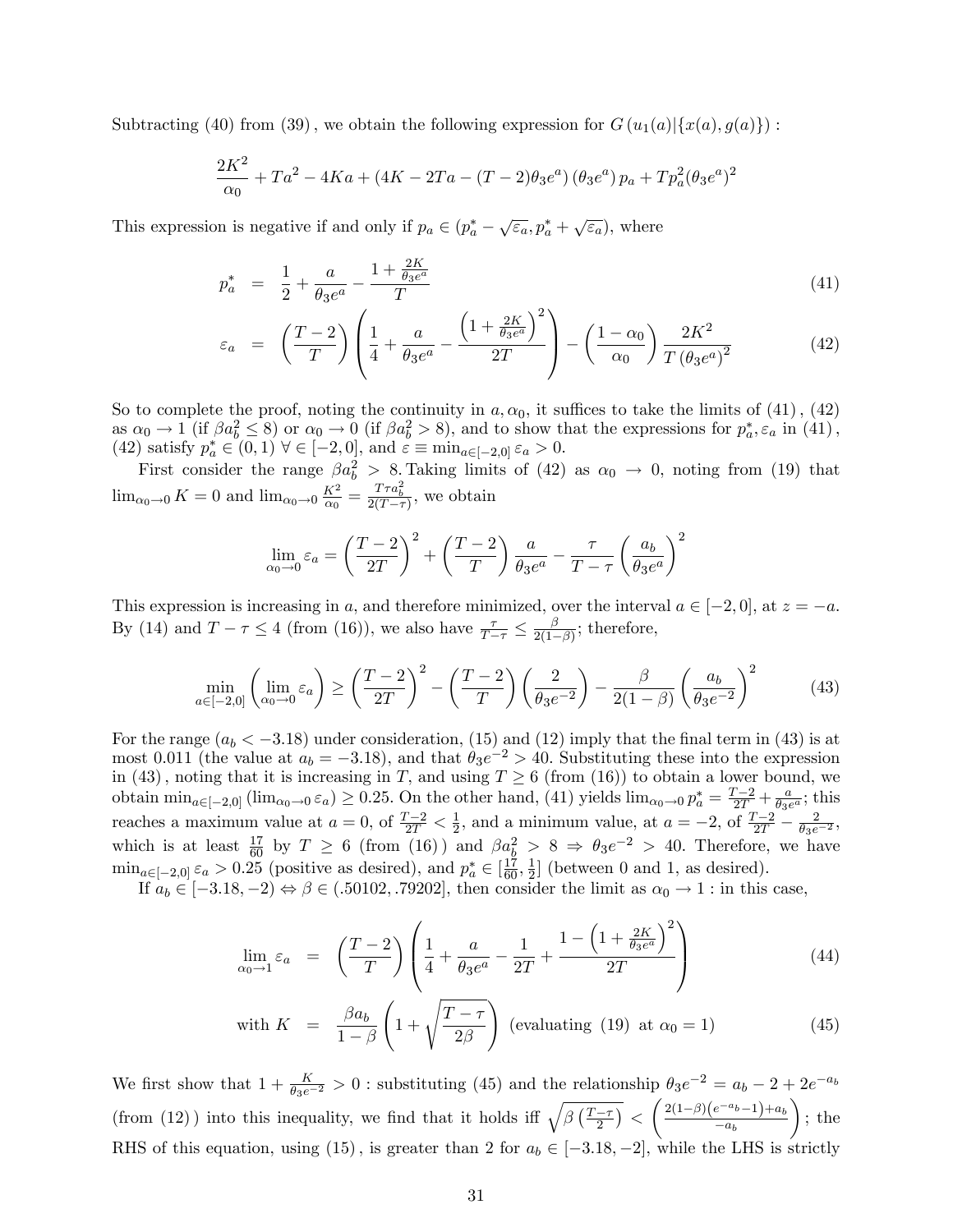below  $2\sqrt{\frac{4}{5}}$  $\frac{4}{5}$  by (16) (in particular,  $T - \tau \le 8$ ), and by the fact that  $\beta < \frac{4}{5}$  for the range under consideration. As desired, this establishes that there exists some  $\varepsilon' > 0$  such that  $\left(1 + \frac{K}{\theta_3 e^{-2}}\right)$  $\epsilon'.$ Then, noting that  $K < 0 \Rightarrow \frac{d}{da}$ K  $\frac{K}{\theta_3 e^a} > 0$ , we further have

$$
\min_{a \in [-2,0]} \left( 1 - \left( 1 + \frac{2K}{\theta_3 e^a} \right)^2 \right) \ge \min_{a \in [-2,0]} \left( -\frac{4K}{\theta_3 e^a} \right) \left( 1 + \frac{K}{\theta_3 e^{-2}} \right) > -\frac{4K}{\theta_3} \varepsilon'
$$
\n
$$
\Rightarrow \max_{a \in [-2,0]} \left( 1 + \frac{2K}{\theta_3 e^a} \right)^2 < 1 - \varepsilon, \text{ where } \varepsilon = -\frac{4K}{\theta_3} \varepsilon' > 0 \quad (46)
$$

Substituting this into  $(44)$ , we have

$$
\min_{a \in [-2,0]} \left( \lim_{\alpha_0 \to 1} \varepsilon_a \right) > \left( \frac{T-2}{T} \right) \left( \frac{1}{4} - \frac{2}{\theta_3 e^{-2}} - \frac{1}{2T} + \frac{\varepsilon}{2T} \right)
$$

This is strictly positive, as desired, by the fact (using (16) and (12)) that  $a_b \in [-3.18, -2]$  implies  $\theta_3 e^{-2} > 10.778$  and  $T \ge \frac{5-2\beta}{1-\beta} \ge \frac{5-2(.50102)}{1-.50102}$ , so that

$$
\frac{1}{4} - \frac{2}{\theta_3 e^{-2}} - \frac{1}{2T} > 0\tag{47}
$$

And to show that  $p_a^* \in (0,1)$ , note that (46) implies  $\left(1 + \frac{2K}{\theta_3 e^a}\right) \in (-1,1)$ ; substituting this into  $(41)$ , we obtain

$$
\min_{a \in [-2,0]} \left( \frac{1}{2} + \frac{a}{\theta_3 e^a} - \frac{1}{T} \right) \leq \lim_{\alpha_0 \to 1} p_a^* \leq \max_{a \in [-2,0]} \left( \frac{1}{2} + \frac{a}{\theta_3 e^a} - \frac{-1}{T} \right)
$$

$$
\Leftrightarrow p_a^* \in \left( 2 \left( \frac{1}{4} - \frac{1}{\theta_3 e^{-2}} - \frac{1}{2T} \right), \frac{1}{2} + \frac{1}{T} \right)
$$

By (47) (for the lower bound) and  $T \ge 6$  (from (16), for the upper bound), this implies  $p_a^* \in (0,1)$ , as desired.

Finally, let  $a_b \in [-2, -1.775]$ , and again consider the limit as  $\alpha_0 \to 1$ . For the range under consideration, equations (16), (14), (15), and (15) imply  $T = 7$ ,  $\tau = 5\beta$ ,  $\beta < \frac{7}{13}$ , and  $\theta_3 > 59$ . First, we show that  $K + T > 0$ : since  $a_b \ge -2$  and (45) imply  $K \ge \frac{-2\beta}{1-\beta}$  $1-\beta$  $\left(1+\sqrt{\frac{T-\tau}{2\beta}}\right)$  $\big)$ , and  $(14)$ yields the relationship  $T = \frac{T - \tau - 2\beta}{1 - \beta}$  $\frac{-\tau-2\rho}{1-\beta}$ , we have

$$
K + T \ge \frac{\beta}{1 - \beta} \left( \frac{T - \tau}{\beta} - \sqrt{2} \sqrt{\frac{T - \tau}{\beta}} - 4 \right) = \frac{\beta}{2(1 - \beta)} \left( \sqrt{\frac{2(T - \tau)}{\beta}} + 2 \right) \left( \sqrt{\frac{2(T - \tau)}{\beta}} - 4 \right)
$$
\n(48)

Using  $T = 7, \tau = 5\beta$ , and  $\beta < \frac{7}{13}$ , we find that  $\sqrt{2\left(\frac{T-\tau}{\beta}\right)}$  $\big) > 4$ , and hence the RHS expression in (48) is strictly positive. As desired, this establishes that  $K + T > 0$ . Then,

$$
\frac{d^2\left(\lim_{\alpha_0 \to 1} \varepsilon_a\right)}{da^2} = \left(\frac{T-2}{T}\right) \left(\frac{-8K^2 + Ta\theta_3 e^a - 2(K+T)\theta_3 e^a}{T\theta_3^2 e^{2a}}\right) < 0
$$

(final inequality by  $(K+T) > 0$  and  $a < 0$ ), so  $\lim_{\alpha_0 \to 1} \varepsilon_a$  is concave, and hence minimized at one of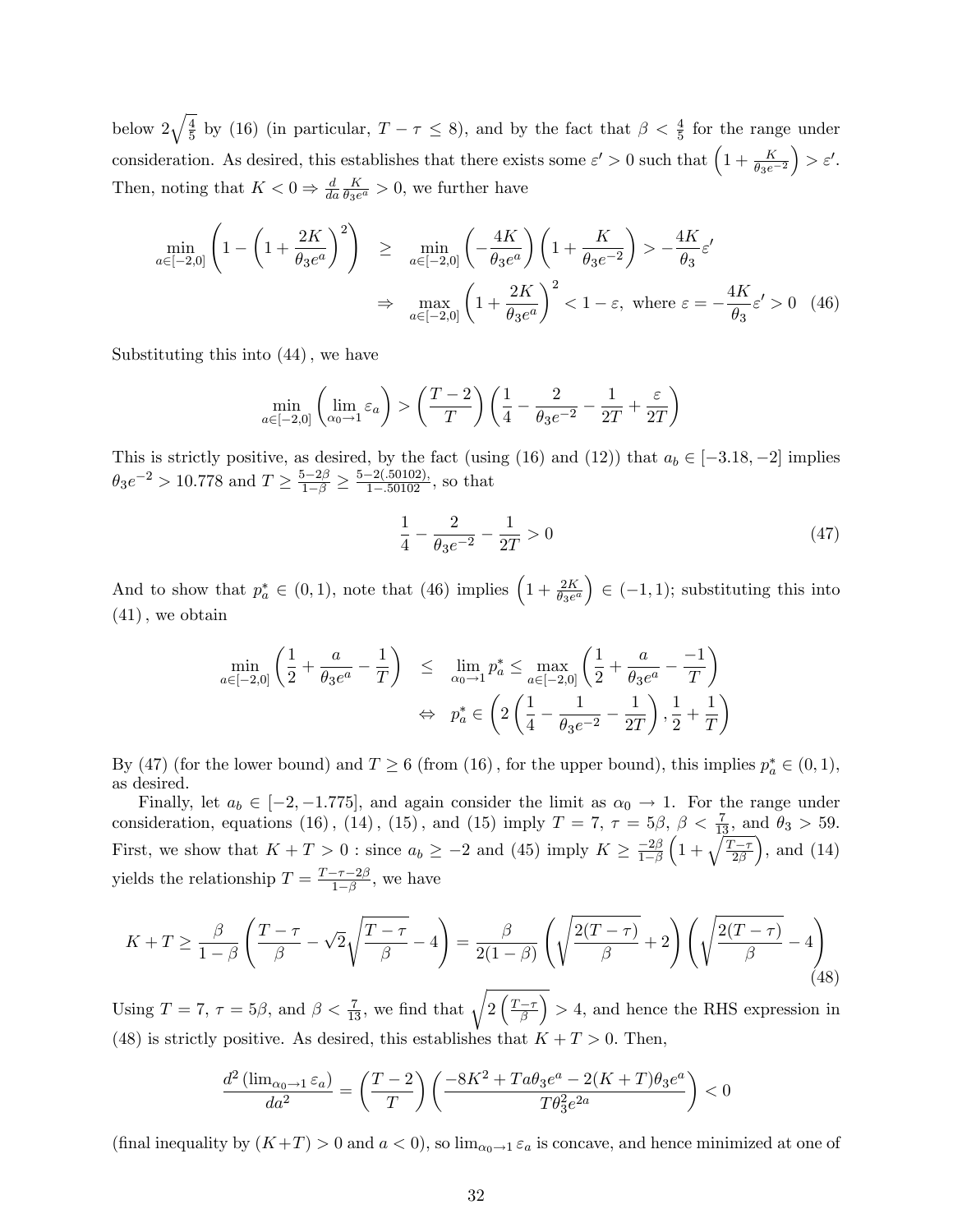the endpoints of interval  $[-2, 0]$ . At  $a = 0$ , we have (using (44))  $\lim_{\alpha_0 \to 1} \varepsilon_0 = \left(\frac{T-2}{2T^2}\right) \left(\frac{T}{2} \left(1+\frac{2K}{\theta_3}\right)$  $\langle \rangle^2$ : For the range under consideration, we have  $T = 7$  (by (16)) and  $\theta_3 > 59$  (by (12)); then, since we established that the expression for  $K + T$  in (48) is strictly positive, so that  $K > -7$ , we have  $\frac{2K}{2}$  $\frac{2K}{\theta_3} > \frac{2(-7)}{59} > -1$ ; and since  $K < 0$ , it then follows that

$$
\left(1 + \frac{2K}{\theta_3}\right) \in (0, 1) \Rightarrow \left(1 + \frac{2K}{\theta_3}\right)^2 < 1\tag{49}
$$

Substituting (49) and  $T = 7$  into our expression for  $\lim_{\alpha_0 \to 1} \varepsilon_0$ , we conclude that it is strictly positive, as desired. At  $a = -2$ , we have

$$
\lim_{\alpha_0 \to 1} \varepsilon_{-2} = \left(\frac{T-2}{T}\right) \left(\frac{1}{4} - \frac{2}{\theta_3 e^{-2}} - \frac{\left(1 + \frac{2K}{\theta_3 e^{-2}}\right)^2}{2T}\right)
$$

Using  $T = 7$ ,  $\theta_3 e^{-2} = a_b - 2 + 2e^{-a_b}$  (from (12)), (45) (with  $T = 7$  and  $\tau = 5\beta$ ), and (15) to write this as a function of  $a_b$ , it may be verified numerically that the bound  $a_b \ge -1.775$  was chosen precisely to guarantee that this is positive.<sup>30</sup> So, as desired, we conclude that  $\min_{a \in [-2,0]} (\lim_{\alpha_0 \to 1} \varepsilon_a) > 0$ . And finally, to prove that  $p_a^* \in (0, 1)$ : First, note that for the range under consideration, we have (using  $(10)$ ) (12))  $a_b < -1.775 \Rightarrow \theta_3 e^{-2} = a_b - 2 + 2e^{-a_b} > 8$ ; together with  $-K < T = 7$  (by (48) and (16)), this implies  $\frac{-K}{\theta_3 e^{-2}} < 1 \Leftrightarrow 1 + \frac{2K}{\theta_3 e^{-2}} > -1$ . Using (49) and the fact that  $K < 0$ , so that  $\frac{2K}{\theta_3 e^a}$  is increasing in  $\ddot{a}$ , we then have

$$
1 > 1 + \frac{2K}{\theta_3} \ge 1 + \frac{2K}{\theta_3 e^a} \ge 1 + \frac{2K}{\theta_3 e^{-2}} > -1
$$
\n<sup>(50)</sup>

Substituting (45) (in particular,  $\left(1+\frac{2K}{\theta_3e^a}\right) \in (-1,1)$ ) into (41), together with  $\frac{a}{\theta_3e^a} \in \left[\frac{-2}{\theta_3e^{-2}},0\right]$  and  $T = 7$ , we obtain  $p_a^* \in$  $\left[\frac{1}{2} - \frac{2}{\theta_3 e^{-2}} - \frac{1}{7}\right]$  $\frac{1}{7}, \frac{1}{2} + \frac{1}{7}$ 7 ; the upper bound is clearly below 1, and the lower bound is at least  $\frac{3}{28}$  by  $a_b \ge -1.775 \Rightarrow \theta_3 e^{-2} > 8$ , so  $p_a^* \in (0,1)$ , as desired.

**Proposition C6.1** (No DM Deviations at  $t = 2$ ) If  $(p_1(a_b), p_2(a_b), r_1(a_b))$  satisfy  $r_1(a_b) \leq$ β  $\frac{\beta}{1-\beta}p_2(a_b)$  and the conditions in Proposition C5, then there are no profitable deviations at  $t=2$ .

**Proof.** By Proposition C4, it suffices to choose posteriors satisfying the conditions in Proposition C5 (so that deviations are unprofitable at time  $t = 0$ ), and then to show that, under the additional condition  $r_1(a_b) \leq \frac{\beta}{1-a_b}$  $\frac{\beta}{1-\beta}p_2(a_b)$  specified in Proposition C6.1, deviations are unprofitable at time  $t = 2$ . Recall that at time  $t = 2$ , type  $x(0) = 0$  separates by recommending the true state, 0, while types  $g(0), z(a_b)$  continue to follow observationally equivalent strategies: type  $g(0) = \theta_3$ recommends the true state, and type  $z(a_b) = \theta_2$  continues to recommend  $v_2(a_b) = \theta_3$  until revealing the truth at time  $T - \tau$ . So, we need to show that the DM cannot gain by deviating if he receives a recommendation  $\theta_3$  at time  $t = 2$ , in which case Bayesian updating implies posterior probability  $p_2(a_b)$  $\frac{p_2(a_b)}{p_2(a_b)+r_1(a_b)}$  on type  $\theta_3$ , and the residual probability on type  $\theta_2$ . If the DM follows the recommendation, he earns expected disutility disutility 0 if he is in fact facing a type  $\theta_3$  (who recommends the true state in all subsequent periods), and  $(T - \tau - 2)(\theta_3 - \theta_2)^2$  if he is in fact facing type  $\theta_2$  (who recommends  $\theta_3$  until revealing the truth at time  $T - \tau$ ); using (14) and (12), the expected disutility

<sup>&</sup>lt;sup>30</sup>The expression hits zero at  $a_b = -1.7743$ , and it is possible to choose a horizon T (not necessarily as specified in (16) that yields  $\lim_{\alpha_0 \to 1} \epsilon_{-2} > 0$  iff  $a_b = -1.7726$ . Above this, we have (by (12))  $\theta_3 e^{-2} > 8$ , from which it is clear that  $\lim_{\alpha_0 \to 1} \varepsilon_{-2}$  cannot be positive. This is what imposes the upper bound  $b < \frac{1}{61}$  on the biases for which our construction works for the DM.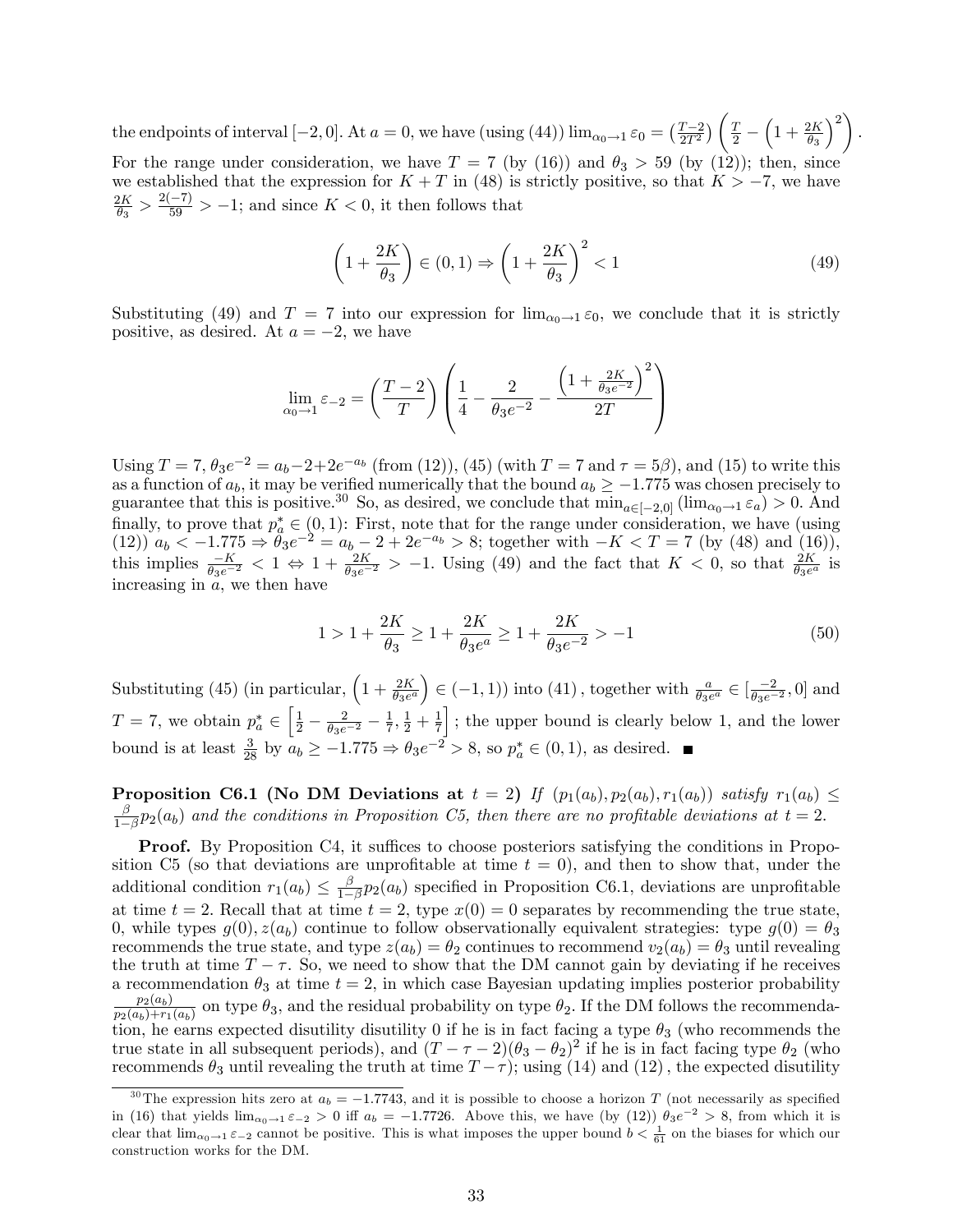is then  $(1-\beta)(T-2)(4) \frac{r_1(a_b)}{p_2(a_b)+r_1(a_b)}$ . The best deviation is to choose the myopically optimal action,  $p_2(a_b)\theta_3 + r_1(a_b)\theta_2$  $\frac{(a_b)\theta_3+r_1(a_b)\theta_2}{(p_2(a_b)+r_1(a_b))}$ , in all  $T-2$  remaining periods, for disutility  $4(T-2)\frac{p_2(a_b)r_1(a_b)}{(p_2(a_b)+r_1(a_b))^2}$ . Comparing the two payoffs, we find that deviations are unprofitable whenever the following condition holds:

$$
(1 - \beta)(T - 2)(4)\frac{r_1(a_b)}{p_2(a_b) + r_1(a_b)} \le 4(T - 2)\frac{p_2(a_b)r_1(a_b)}{(p_2(a_b) + r_1(a_b))^2}
$$

which rearranges to the desired condition,  $(1 - \beta)r_1(a_b) \leq \beta p_2(a_b)$ .

Proposition C6.2 (No Deviations at  $t = 2\alpha_0$ ) For all  $a \in (a_b, 0]$ , let  $q_a \equiv \frac{r_1(a)}{r_1(a) + r_2}$  $\frac{r_1(a)}{r_1(a)+r_2(a)}$ , so that  $(q_a, 1 - q_a)$  are the DM's posteriors on types  $(z(a), h(a))$  after recommendation  $v_2(a)$ . Then: (i) if  $\beta a_b^2 > 8$ , there exist numbers  $\alpha^* > 0$  and  $\varepsilon \geq 0.25$ , and a continuous function  $q_a^*$ :  $[a_b, 0] \rightarrow$  $(0.3, 0.6)$ , such that the DM's gain to deviating is strictly negative whenever  $\alpha_0 < \alpha^*$  and  $q_a \in$  $(q_a^*-\varepsilon, q_a^*+\varepsilon)$ ; (ii) if  $\beta a_\gamma^2 \leq 8$ , there exist numbers  $\alpha^{**} < 1$  and  $\varepsilon \geq 0.145$ , and a continuous function  $q_a^*: [a_b, 0] \rightarrow (0.2, 0.7)$  such that the DM's gain to deviating is strictly negative whenever  $\alpha_0 > \alpha^{**}$  and  $q_a \in (q_a^* - \varepsilon, q_a^* + \varepsilon).$ 

**Proof.** If the DM follows recommendation  $v_2(a)$  at time  $2\alpha_0$  (expecting to choose this action until learning the truth at time  $T - \tau$ ), his expected disutility is

$$
(T - \tau - 2\alpha_0) \left( q_a (v_2(a) - z(a))^2 + (1 - q_a) (v_2(a) - h(a))^2 \right) + \tau(0)
$$

Choosing the myopically optimal action  $q_a z(a) + (1 - q_a)h(a)$  in all remaining  $T - 2\alpha_0$  periods yields disutility

$$
(T - 2\alpha_0)q_a(1 - q_a) (h(a) - z(a))^2
$$

So, the gain to deviating is negative at any belief  $q_a$  satisfying the following inequality:

$$
0 > (q_a (v_2(a) - z(a))^2 + (1 - q_a) (v_2(a) - h(a))^2) - \frac{(T - 2\alpha_0)}{(T - \tau - 2\alpha_0)} q_a (1 - q_a) (h(a) - z(a))^2
$$

$$
= q_a \left( 2 \left( \frac{v_2(a) - h(a)}{h(a) - z(a)} \right) + 1 \right) + \left( \frac{v_2(a) - h(a)}{h(a) - z(a)} \right)^2 - \phi^2 q_a (1 - q_a), \tag{51}
$$

(52)

where  $\phi^2 \equiv \frac{T - 2\alpha_0}{T - \tau - 2\alpha_0}$ 

 $T - \tau - 2\alpha_0$ 

Solving for the values of  $q_a$  for which the (quadratic) expression in (51) is negative, we find that the DM's gain to deviating is negative iff  $q_a \in (q_a^* - \sqrt{\varepsilon_a}, q_a^* + \sqrt{\varepsilon_a})$ , where

$$
q_a^* = \frac{\phi^2 - 1 - 2\left(\frac{v_2(a) - h(a)}{h(a) - z(a)}\right)}{2\phi^2} \tag{53}
$$

$$
\varepsilon_a = \frac{\phi^2 - 1}{(2\phi^2)^2} \left( \phi - 1 - 2 \left( \frac{v_2(a) - h(a)}{h(a) - z(a)} \right) \right) \left( \phi + 1 + 2 \left( \frac{v_2(a) - h(a)}{h(a) - z(a)} \right) \right)
$$
(54)

By (21), (13), and (52), we have that  $\frac{v_2(a)-h(a)}{h(a)-z(a)}$  is continuous in both a and  $\alpha_0$ , and  $\phi$  is continuous in  $\alpha_0$ ; this establishes the desired continuity of  $q_a^*$  in a, and also implies that  $q_a^*, \varepsilon_a$  are both continuous in  $\alpha_0$ . Then, to complete the proof, it is sufficient to show that (i) if  $\beta a_b^2 > 8$ , then, in the limit as  $\alpha_0 \to 0$ , the value  $q_a^*$  in (53) lies in (0.3, 0.6)  $\forall a \in [a_b, 0]$ , and the value  $\varepsilon_a$  in (54) is greater than  $\left(\frac{1}{4}\right)$  $(\frac{1}{4})^2$ ,  $\forall a \in [a_b, 0]$ ; (ii) if  $\beta a_b^2 \le 8$ , then, in the limit as  $\alpha_0 \to 1$ , the value  $q_a^*$  in (53) lies in  $(0.2, 0.7)$   $\forall a \in [a_b, 0]$ , and the value  $\varepsilon_a$  in (54) is greater than  $(0.145)^2$ .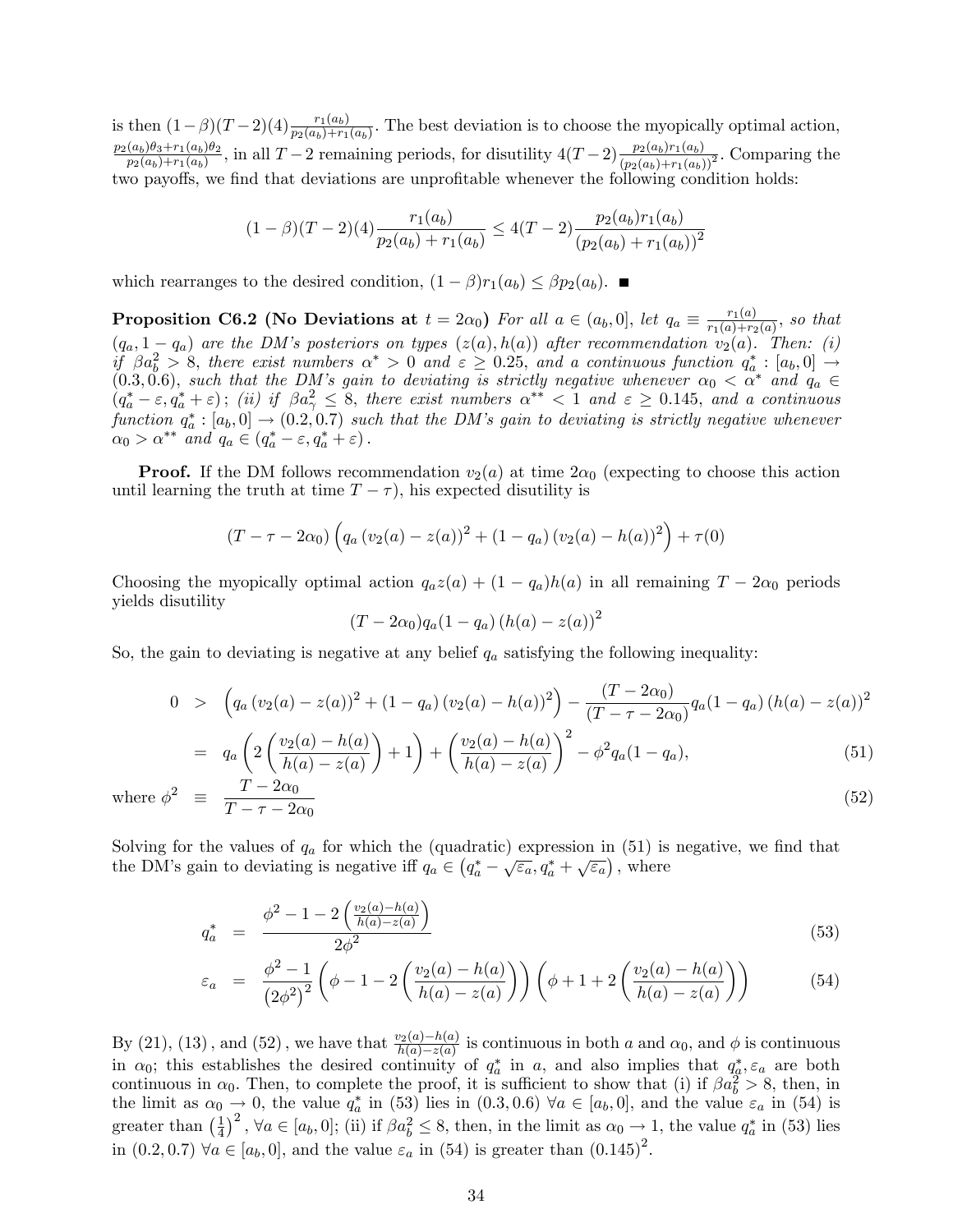To this end, we first calculate bounds on  $2\left(\frac{v_2(a)-h(a)}{h(a)-z(a)}\right)$  $h(a)-z(a)$  $\big)$ . By (21) and (13), we have

$$
v_2(a) - h(a) = \frac{2K - T(a - a_b)}{T - \tau} + \frac{\sqrt{\frac{4\tau\alpha_0}{T - \tau - 2\alpha_0}} \sqrt{\left(\frac{T - \tau - 2\alpha_0}{\tau\alpha_0}\right)K^2 + 2K(a - a_b) - \frac{T}{2}(a - a_b)^2}}{T - \tau}
$$
  
= 
$$
\frac{2K - T(a - a_b)}{T - \tau} + \sqrt{\left(\frac{2K}{T - \tau}\right)^2 + \frac{2\tau\alpha_0}{(T - \tau - 2\alpha_0)(T - \tau)} \left(\frac{4K}{T - \tau}\left(a - a_b\right) - \frac{T}{(T - \tau)}\left(a - a_b\right)^2\right)}
$$

Setting  $k \equiv \frac{2K}{T-\gamma}$  $\frac{2K}{T-\tau}$ ,  $t \equiv \frac{T}{T-\tau}$  $\frac{T}{(T-\tau)}$ , and  $y \equiv a - a_b$ , noting (using (52)) that  $\frac{2\tau\alpha_0}{(T-\tau)(T-\tau-2\alpha_0)} = \phi^2 - t$ , and multiplying by  $\frac{2}{h(a)-z(a)} = \frac{1}{e^{\lambda}}$  $\frac{1}{e^y}$  (by (13) with  $y = a - a_b$ ), we then obtain

$$
2\left(\frac{v_2(a,\alpha_0) - h(a)}{h(a) - z(a)}\right) = \frac{k - ty + \sqrt{k^2 + (\phi^2 - t)(2ky - ty^2)}}{e^y} \equiv \frac{\xi(y)}{e^y}
$$
(55)

So we wish to obtain upper and lower bounds on the expression  $\frac{\xi(y)}{e^y}$  in (55), for  $a \in [a_b, 0] \Leftrightarrow y \in$  $[0, -a_b]$ . By construction, the value of K specified in (19) sets the square rooted portion of  $v_2(\cdot)$  is equal to zero at  $a = 0 \Leftrightarrow y = -a_b$ , so we have

$$
k^{2} + (\phi^{2} - t) (-2ka_{b} - ta_{b}^{2}) = 0 \Leftrightarrow k = a_{b} \left(\phi^{2} - t + \phi \sqrt{\phi^{2} - t}\right)
$$
 (56)

Next, differentiate (55) to obtain  $\xi'(y) = -t + \frac{(\phi^2 - t)(k - ty)}{\sqrt{k^2 + (\phi^2 - t)(2ky - ty^2)}}$ and  $\xi''(y) = \frac{-k^2\phi^2(\phi^2-t)}{2}$  $\frac{-\kappa^2\phi^2\left(\phi^2-t\right)}{\left(k-ty+\sqrt{k^2+\left(\phi^2-t\right)(2ky-ty^2)}\right)^{\frac{3}{2}}};$ 

both are strictly negative, by  $\phi^2 > t$ ,  $k > 0$ , and  $y \ge 0$ , so we conclude that  $\xi(\cdot)$  is strictly decreasing and concave. Therefore,  $\xi(\cdot)$  reaches a maximum over the interval  $y \in [0, -a_b]$  at  $y = 0$ ; and lies above the straight line connecting the points  $(0,\xi(0))$  and  $(-a_b,\xi(-a_b))$ : since we have  $\xi(-a_b) = k + ta_b$  and  $\xi(0) = k + \sqrt{k^2} = 0$  (by (55) and (56), this line  $\widetilde{\xi}$  is given by

$$
\widetilde{\xi}(y) - \widetilde{\xi}(0) = \frac{\widetilde{\xi}(-a_{\gamma}) - \widetilde{\xi}(0)}{-a_b}(y - 0) \Rightarrow \widetilde{\xi}(y) = \frac{k + ta_b}{-a_b}y
$$

Substituting in  $(56)$ , we then obtain the following bounds:

$$
\min_{y \in [0, -a_b]} \frac{\xi(y)}{e^y} \ge \min_{y \in [0, -a_b]} \frac{\tilde{\xi}(y)}{e^y} = \left(-\phi^2 - \phi\sqrt{\phi^2 - t}\right) \left(\max_{y \in [0, -a_b]} \frac{y}{e^y}\right) = \frac{-\phi^2 - \phi\sqrt{\phi^2 - t}}{e}
$$
\n
$$
\max_{y \in [0, -a_\gamma]} \frac{\xi(y)}{e^y} \le \frac{\max_{y \in [0, -a_\gamma]} \xi(y)}{\min_{y \in [0, -a_\gamma]} e^y} = \frac{\xi(0)}{e^0} = 0
$$

And finally, substituting  $2\left(\frac{v_2(a)-h(a)}{h(a)-z(a)}\right)$  $h(a)-z(a)$  $\overline{\phantom{0}}$  $\epsilon$  $\int \frac{-\phi^2 - \phi \sqrt{\phi^2 - t}}{e}, 0$  $\overline{1}$ into  $(54)$  and  $(53)$ , we obtain

$$
q_a^* \in \left[\frac{\phi^2 - 1}{2\phi^2}, \frac{\phi^2 - 1 + \frac{\phi^2 + \phi\sqrt{\phi^2 - t}}{e}}{2\phi^2}\right]
$$
\n(57)

$$
\min_{a \in [a_b, 0]} \varepsilon_a \ge \frac{\phi^2 - 1}{(2\phi^2)^2} (\phi - 1 - 0) \left( \phi + 1 - \frac{\phi^2 + \phi\sqrt{\phi^2 - t}}{e} \right)
$$
(58)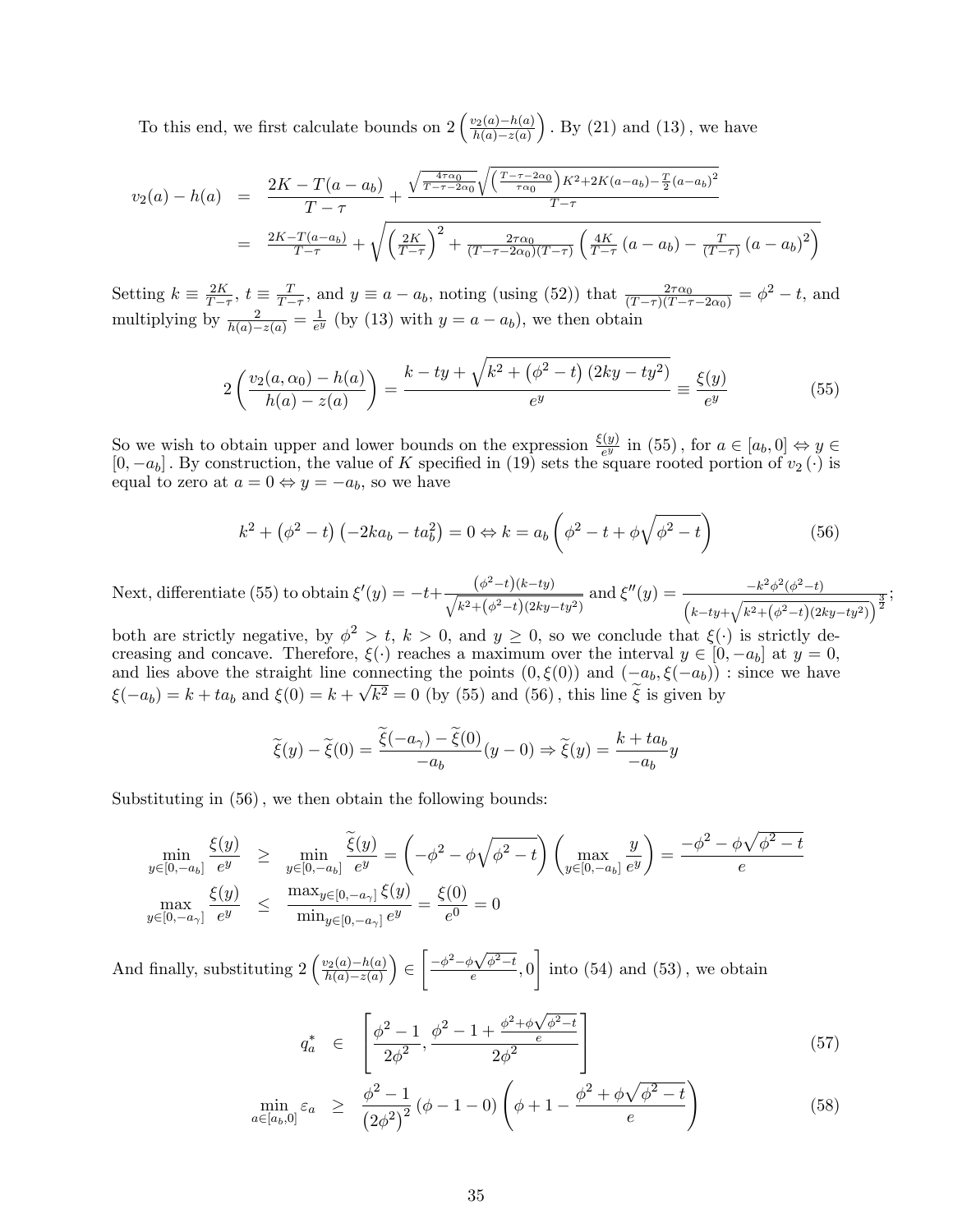We now complete the proof for  $\beta a_b^2 > 8 \Leftrightarrow \beta > 0.79202$ . Consider the limit as  $\alpha_0 \to 0$ , in which case  $\phi^2 \to \frac{T}{T-\tau} = t$ ; substituting  $t = \phi^2$  into (58), we obtain

$$
\min_{a \in [a_b, 0]} \sqrt{\varepsilon_a} \ge \frac{\sqrt{\phi^2 - 1}}{2\phi^2} \sqrt{(\phi - 1) \left(\phi + 1 - \frac{\phi^2}{e}\right)}
$$

This exceeds  $\frac{1}{4}$  whenever  $\phi \in (1.6545, 2.45)$ , in which case (57) yields  $q_a^* \in (0.317, 34, 0.60064) \subseteq$  $(0.3, 0.6)$ , the desired bounds. So, to complete the proof, we just need to show that  $(16)$  indeed yields  $\lim_{\alpha_0 \to 0} \phi \in (1.6545, 2.45)$ . For this, recall that  $\lim_{\alpha_0 \to 0} \phi^2 \equiv \frac{T}{T-\tau} = \frac{1-\frac{2\beta}{T-\tau}}{1-\beta}$ , so that

$$
\frac{1 - \frac{2\beta}{T - \tau}}{1 - \beta} < (2.45)^2 \Leftrightarrow \frac{1}{1 - (2.45)^2 (1 - \beta)} < \frac{T - \tau}{2\beta}
$$

$$
\phi > 1.6545 \Leftrightarrow \frac{1 - \frac{2\beta}{T - \tau}}{1 - \beta} > (1.6545)^2 \Leftrightarrow \frac{T - \tau}{2} > \frac{\beta}{2.7374\beta - 1.7374}
$$
(59)

$$
\phi < 2.45 \Leftrightarrow \frac{1 - \frac{2\beta}{T - \tau}}{1 - \beta} < (2.45)^2 \Leftrightarrow (6.0025\beta - 5.0025) \left(\frac{T - \tau}{2}\right) < \beta \tag{60}
$$

Substituting (59) into the equation  $T = \frac{T - \tau - 2\beta}{1 - \beta}$ , we obtain the horizon constraint  $T > \left(\frac{5.4748\beta}{2.7374\beta - 1.7374}\right)$ ,  $1-\beta$ which is implied by the bound  $T > T$  in (16) (noting that  $\frac{5.4748\beta}{2.7374\beta - 1.7374} < 6$  whenever  $\beta > 0.95203$ ). The inequality in (60) is trivially satisfied by any horizon if  $\beta \leq \frac{5.0025}{6.0025}$  $\frac{5.0025}{6.0025} \approx 0.8334$ ; for  $\beta > 0.8334$ , we need  $\Delta < \frac{\beta}{6.0025\beta - 5.0025} \Leftrightarrow T < \frac{12.005\beta}{6.0025\beta - 5.0025}$ , which is implied by the bound  $T < \overline{T}$  in (16) (noting that  $\frac{12.005\beta}{6.0025\beta - 5.0025} > \frac{4-2\beta}{1-\beta}$  whenever  $\beta < 0.90913$ ). As desired, this establishes that  $q_a^* \in (0.3, 0.6)$ and  $\sqrt{\varepsilon_a} > 0.25$ , for any horizon T satisfying (16) and  $\alpha_0$  sufficiently close to zero.

Finally, we complete the proof for  $\beta a_\gamma^2 \leq 8$ , in which case we consider the limit as  $\alpha_0 \to 1$ . Then,  $\phi^2 \rightarrow \frac{T-2}{T-\tau-2} = \frac{1}{1-\tau}$  $\frac{1}{1-\beta}$  (using (14), in particular  $\tau = \beta(T-2)$ ), and  $t = \frac{T}{T-\tau} = \frac{1-\frac{2\beta}{T-\tau}}{1-\beta}$ ; substituting into  $(57)$  and  $(58)$ , we obtain

$$
q_a^* \in \left[\frac{\beta}{2}, \frac{\beta + \frac{1 + \sqrt{\frac{2\beta}{T - \tau}}}{e}}{2}\right] \tag{61}
$$

$$
\min_{a \in [a_{\gamma}, 0]} \sqrt{\varepsilon_a} \ge \frac{\sqrt{\beta}}{2} \sqrt{\beta - \left(\frac{1 - \sqrt{1 - \beta}}{\sqrt{1 - \beta}}\right) \left(\frac{1 + \sqrt{\frac{2\beta}{T - \tau}}}{e}\right)}
$$
(62)

For the range  $\beta \in [0.4173, 0.50102), (16)$  specifies  $T = 7$ , so that (by (14))  $T - \tau = 7 - 5\beta$ ; in this case, it may easily be verified numerically that our lower bound on  $\sqrt{\varepsilon_a}$  in (62) reaches a minimum (at  $\beta = 0.4172$ ) of 0.163, our lower bound on  $q_a^*$  in (61) is at least  $\frac{\beta}{2} \geq \frac{0.4172}{2}$  $\frac{1172}{2}$ , and our upper bound on  $q_a^*$  in (61) is at most max  $\begin{pmatrix} \max\ \beta \in [0.4172, 0.50102] \end{pmatrix}$  $\frac{\beta}{2}$  +  $\frac{1+\sqrt{\frac{2\beta}{7-5\beta}}}{2e}$ !  $= 0.52130$ . For the range  $\beta \in [0.50102, 0.79202],$  (16) specifies  $T - \tau \in [5, 8]$ . Over this range, it may easily be verified numerically that our lower bound on  $\sqrt{\varepsilon_a}$  in (62) is minimized at  $\beta = 0.79202$ , and is increasing in  $T - \tau$ , with a minimum value (at  $\beta = 0.79202, T - \tau = 5$ ) of 0.14505 (and any  $T - \tau \in [6, 8]$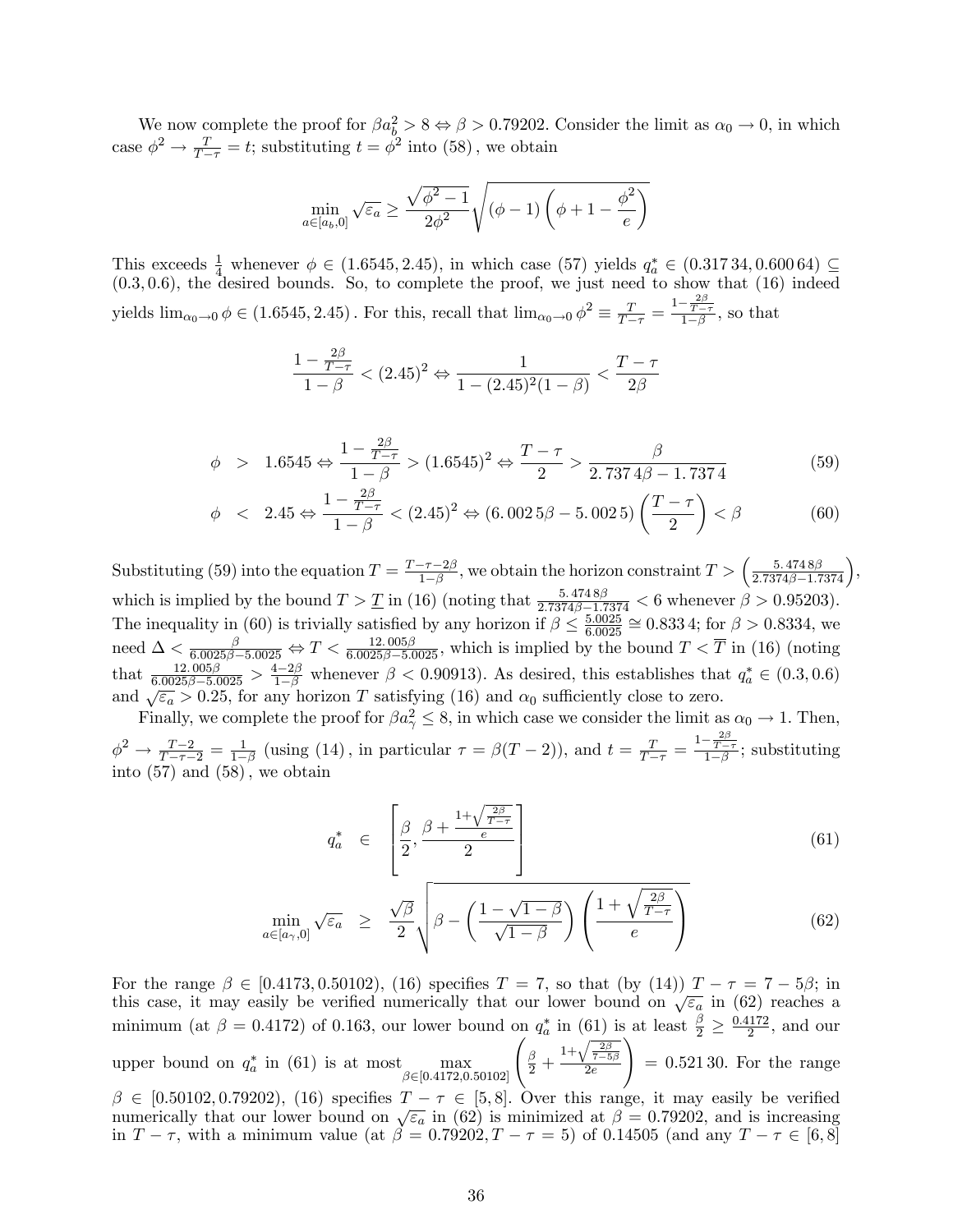guarantees  $\varepsilon_a > 0.15$ ). Our lower bound on  $q_a^*$  in (61) is at least  $\frac{0.50102}{2} > 0.25$ , and the upper bound is at  $\operatorname{most}$  $\begin{pmatrix} \max\ \beta \in [0.50102, 0.79202] \end{pmatrix}$  $\frac{\beta}{2}$  +  $\frac{1+\sqrt{\frac{\beta}{2.5}}}{2e}$  $\setminus$  $= 0.7.$  As desired, this establishes that if we choose a horizon T satisfying (16) and an  $\alpha_0$  sufficiently near 1, then  $q_a^* \in (0.2, 0.7)$  and  $\varepsilon_a > 0.145$ .

BAYESIAN BELIEFS: Our incentive constraints for the DM were specified in terms of his posteriors, which in turn depend both on his prior  $F$ , and on the precise details of our construction. We now show in Proposition C7 that the posteriors satisfying the conditions in Propositions C5, C6.1, C6.2 are the Bayesian posteriors corresponding to some prior over the state space. We first prove a preliminary Lemma:

**Lemma C7.1 (Constructing Priors)** Let strategies be as specified in Section C.1, with  $\alpha(\cdot)$ satisfying (22). For any continuous functions  $p : [-2,0] \rightarrow (0,1), q : [a_b,0] \rightarrow (0,1),$  and r:  $[a_b, 0] \rightarrow [0, 1]$  such that  $p(\cdot), q(\cdot)$  are bounded away from 0 and 1, there exists a density f over the state space such that, in our construction, a Bayesian DM will hold the following posterior beliefs: (i)  $\forall a \in [-2,0], \frac{\Pr(\theta = x(a)|u_1(a))}{\Pr(\theta = g(a)|u_1(a))} = \frac{p(a)}{1-p(a)}$  $\frac{p(a)}{1-p(a)}$ ; (ii)  $\forall a \in (a_b, 0]$ ,  $\frac{\Pr(\theta = z(a)|v_1(a))}{\Pr(\theta = h(a)|v_1(a))} = \frac{q(a)}{1-q(a)}$  $\frac{q(a)}{1-q(a)}$ ; *(iii)*  $\forall a \in (a_b, 0],$  $Pr(\theta \in \{z(a), h(a)\}|v_1(a))$  $\frac{\Pr(\theta \in \{z(a), h(a)\}|v_1(a))}{\Pr(\theta \in \{\{x(u_1^{-1}(v_1(a)), g(u_1^{-1}(v_1(a)))\}|v_1(a))} < \frac{\gamma}{1-\gamma}$  $\frac{\gamma}{1-\gamma}$ , for any  $\gamma > 0$ ; and (iv)  $\frac{\Pr(\theta = z(a_b)|v_2(a_b))}{\Pr(\theta = g(0)|v_2(a_b))} < \frac{\beta}{1-\gamma}$  $\frac{\beta}{1-\beta}$ .

Proof. As explained in Section 5, we assume that the DM is Bayesian. For our construction, (9) then implies the following relationships between priors and posteriors:

$$
\frac{\Pr(\theta = x(a)|u_1(a))}{\Pr(\theta = g(a)|u_1(a))} = \frac{f(x(a))}{f(g(a))} \left| \frac{x'(a)}{g'(a)} \right| = \frac{f(x(a))}{f(g(a))} (\theta_3 e^a - 1), \ \forall a \in [-2, 0]
$$
\n(63)

$$
\frac{\Pr(\theta = z(a)|v_2(a))}{\Pr(\theta = h(a)|v_2(a))} = \frac{f(z(a))}{f(h(a))} \left| \frac{z'(a)}{h'(a)} \right| = \frac{f(z(a))}{f(h(a))} (2e^{a-a_b} - 1), \ \forall a \in [a_b, 0]
$$
(64)

And, for recommendations  $v \in (v_1^{\min}, v_1^{\max}]$  sent by the four types  $\{z(a), h(a), x(a'), g(a')\}$  with  $a = v_1^{-1}(v) > a_b$  and  $a' = u_1^{-1}(v) < 0$ , we use<sup>31</sup>

$$
\frac{\Pr(\theta = z(a)|v_1(a))}{\Pr(\theta = x(a')|v_1(a))} = \lim_{\varepsilon \to 0} \frac{F(z(v_1^{-1}(v+\varepsilon))) - F(z(v_1^{-1}(v-\varepsilon)))}{F(x(u_1^{-1}(v+\varepsilon))) - F(x(u_1^{-1}(v-\varepsilon)))} = \frac{dF(z(a))}{dF(x(a'))}
$$
(65)

To prove the result, it suffices to construct a density f such that the formulas in  $(63)$ ,  $(64)$ , and (65) yield the desired posteriors.

Consider first the expression in (65). In the range  $\beta a_b^2 \leq 8$ , where (22) specifies a constant  $\alpha$ -function with  $\alpha_a = \alpha_0 \,\forall a \in [-2, 0]$ , we obtain the following expression (via solving (17), (20) for  $u_1^{-1}(v), v_1^{-1}(v)$ , and then substituting these into the derivatives of  $u_1, v_1$  w.r.t. a):<sup>32</sup>

$$
\frac{dF(z(a))}{dF(x(a'))} = \frac{f(z(a))}{f(x(a'))} \left( \frac{2e^{a-a_b}-1}{\theta_3 e^{a'}-1} \right) \left| \frac{u'_1(a')}{v'_1(a)} \right|, \text{ with}
$$
\n
$$
\left| \frac{u'_1(a')}{v'_1(a)} \right| = \left( \frac{\left( \sqrt{\frac{T-\tau - 2\alpha_0}{2\beta}} \right) \left( -T(v-v_1^{\min}) - \frac{(T-2\alpha_0)K}{\alpha_0} \right) - \sqrt{(T-2)(v-v_1^{\min}) \left( -2K(T-2\alpha_0) - T\alpha_0 (v-v_1^{\min}) \right)} }{\sqrt{1-\alpha_0} \left( -T(v-v_1^{\min}) - \frac{(T-2\alpha_0)K}{\alpha_0} \right) + \sqrt{(T-2)(v-v_1^{\min}) \left( -2K(T-2\alpha_0) - T\alpha_0 (v-v_1^{\min}) \right)}} \right)
$$

<sup>&</sup>lt;sup>31</sup>In the limit expression, replace  $(v + \varepsilon)$  with v if  $v = v^{\max}$ , and replace  $(v - \varepsilon)$  with v if  $v = v^{\min}$ .

<sup>&</sup>lt;sup>32</sup>The point of this paragraph is to show that  $\left|\frac{u'_1(a')}{v'_1(a)}\right|$  is bounded. If this were not the case, then it would not be possible (via a suitable choice of prior) to ensure posterior beliefs satisfying the Proposition D5 requirement that the weight on pair  $\{z(a), h(a)\}$  be below some cutoff  $\lambda$ . This takes some care for recommendations near  $u_1(0) = v_1(a_b)$ ; noting from (17) and (20) that  $u'_1(0) = v'_1(a_b) = 0$ .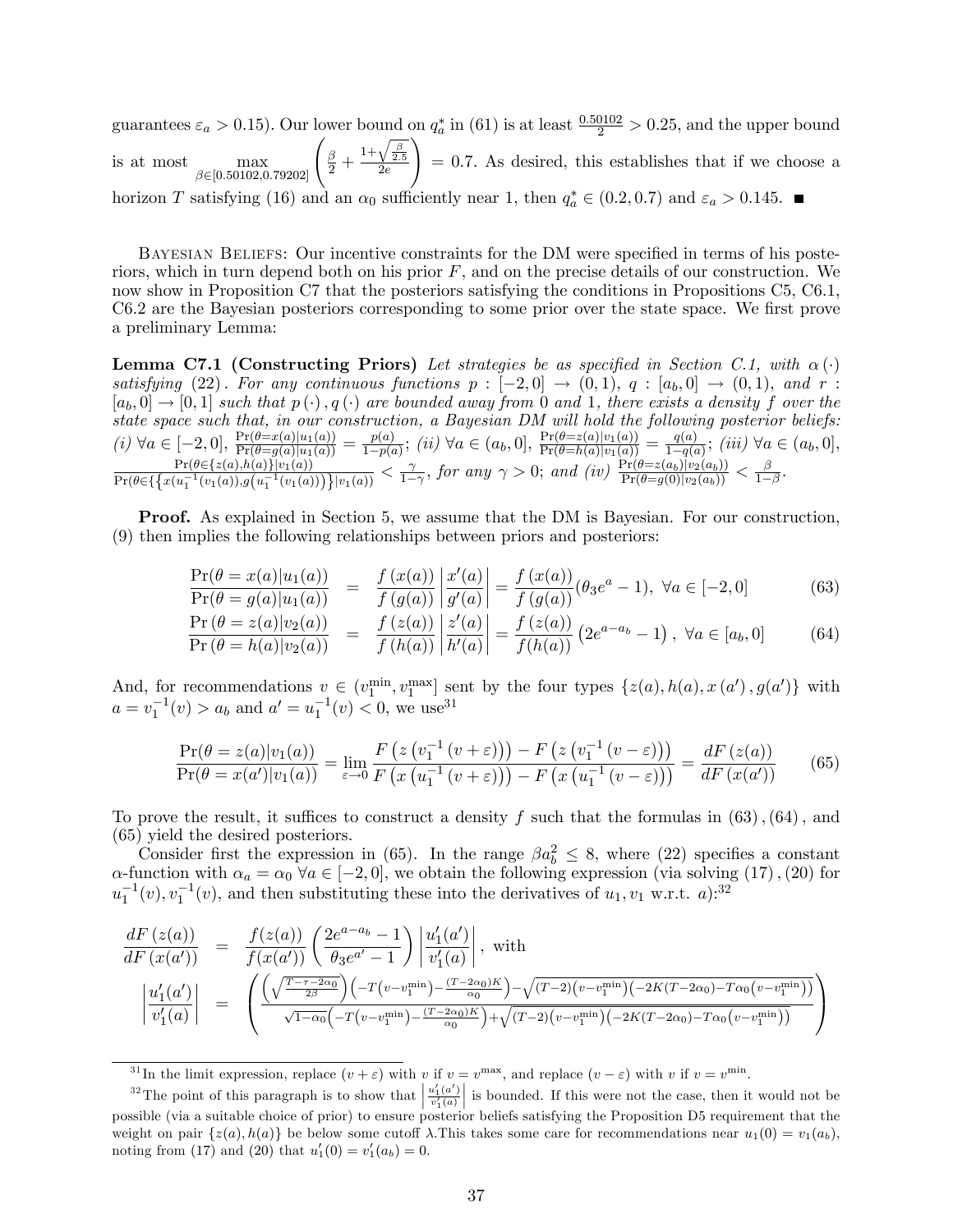This expression for  $\vert$  $u'_{1}(a')$  $v_1'(a)$ third term is strictly decreasing in  $(v - v_1^{\text{min}})$ , and therefore reaches a maximum value, at  $v = v_1^{\min}$ , of  $\sqrt{\frac{T-\tau-2\alpha_0}{2\beta(1-\alpha_0)}}$ . In the range  $\beta a_b^2 > 8$ , where (22) specifies a continuous decreasing  $\alpha$ -function with value  $\alpha_0$  at  $a = 0 = u_1^{-1}(v_1^{\text{min}})$ , we similarly find that  $u'_1(u_1^{-1}(v))$  $v'_1(v_1^{-1}(v))$    reaches a maximum value of  $\sqrt{\frac{T-\tau-2\alpha_0}{2\beta(1-\alpha_0)}}$ , at  $v=v_1^{\min}$ . Therefore, we conclude that for any  $\alpha_0 < 1$ , there exists a finite number  $\lambda \equiv \max_{a \in [a_b,0]} \left( \frac{2e^{a-a_b}-1}{a_{\alpha}e^{a_1^{-1}(a_1(a))}} \right)$  $\sqrt{\theta_3 e^{u_1^{-1}(u_1(a))}-1}$   $u'_1(u_1^{-1}(u_1(a)))$  $v_1'(a)$   $\setminus$ such that

$$
\frac{\Pr(\theta = z(a)|v_1(a))}{\Pr(\theta = x(a')|v_1(a))} \le \lambda \left(\frac{f(z(a))}{f(x(a'))}\right) \ \forall a \in [a_b, 0]
$$
\n
$$
(66)
$$

It is now straightforward to construct a density with the desired properties. Here is one such construction: begin by setting

$$
f(x(a)) = \frac{1}{M} \,\forall a \in [-2, 0] \tag{67}
$$

and with M a constant to be determined (this specifies a density over  $[0, \theta_1]$ ). Then, substitute (67) into (63) and condition (i) of the Proposition, to obtain

$$
f(g(a)) = \left(\frac{\theta_3 e^a - 1}{M}\right) \left(\frac{1 - p(a)}{p(a)}\right) \ \forall a \in [-2, 0]
$$
\n
$$
(68)
$$

This specifies a density over  $[\theta_2, \theta_3]$ , which ensures that condition (i) holds. For condition (iv) of the Proposition, use (66) and condition (i) to obtain

$$
\frac{\Pr(\theta = z(a_b)|v_1(a))}{\Pr(\theta = g(0)|v_1(a))} = \frac{\Pr(\theta = z(a_b)|v_1(a))}{\Pr(\theta = x(0)|v_1(a))} \frac{p(0)}{1 - p(0)} \le \lambda \left(\frac{f(z(a_b))}{f(x(0))}\right) \left(\frac{p(0)}{1 - p(0)}\right)
$$

So, by  $(67)$ , we can satisfy condition (iv) by setting

$$
\lambda \left( \frac{f(z(a_b))}{f(x(0))} \right) \left( \frac{p(0)}{1 - p(0)} \right) \le \frac{\beta}{1 - \beta} \Leftrightarrow f(z(a_b)) \le \frac{1}{\lambda} \left( \frac{\beta}{1 - \beta} \right) \left( \frac{1}{M} \right) \left( \frac{1 - p(0)}{p(0)} \right) \tag{69}
$$

For condition (iii), use (with  $a' \equiv u_1^{-1}(v_1(a))$ )

$$
\frac{\Pr(\theta \in \{z(a), h(a)\}|v_1(a))}{\Pr(\theta \in \{x(a'), g(a')\}|v_1(a))} = \frac{\Pr(\theta = z(a)|v_1(a))}{\Pr(\theta = x(a')|v_1(a))} \left(\frac{1 + \frac{\Pr(\theta = h(a)|v_1(a))}{\Pr(\theta = z(a)|v_1(a))}}{1 + \frac{\Pr(\theta = g(a')|u_1(a'))}{\Pr(\theta = x(a')|u_1(a'))}}\right)
$$
\n
$$
< \lambda \left(\frac{f(z(a))}{f(x(a'))}\right) \left(\frac{p(a')}{q(a)}\right) \text{ by (66) and condition (ii)}
$$

So, if condition (ii) is satisfied and  $(67)$  holds, then we can satisfy condition (iii) by setting

$$
f(z(a)) < \frac{1}{\lambda} \left(\frac{\gamma}{1-\gamma}\right) \left(\frac{1}{M}\right) \left(\frac{q(a)}{p(u_1^{-1}(v_1(a)))}\right), \ \forall a \in [a_b, 0]
$$
\n
$$
(70)
$$

Together with (69), this specifies a density over  $[\theta_1, \theta_2]$  which satisfies properties (iii) and (iv) of the Proposition. Lastly, to construct a density over  $(\theta_3, \frac{1}{b})$  $\frac{1}{b}$ , substitute (64) into condition (ii), to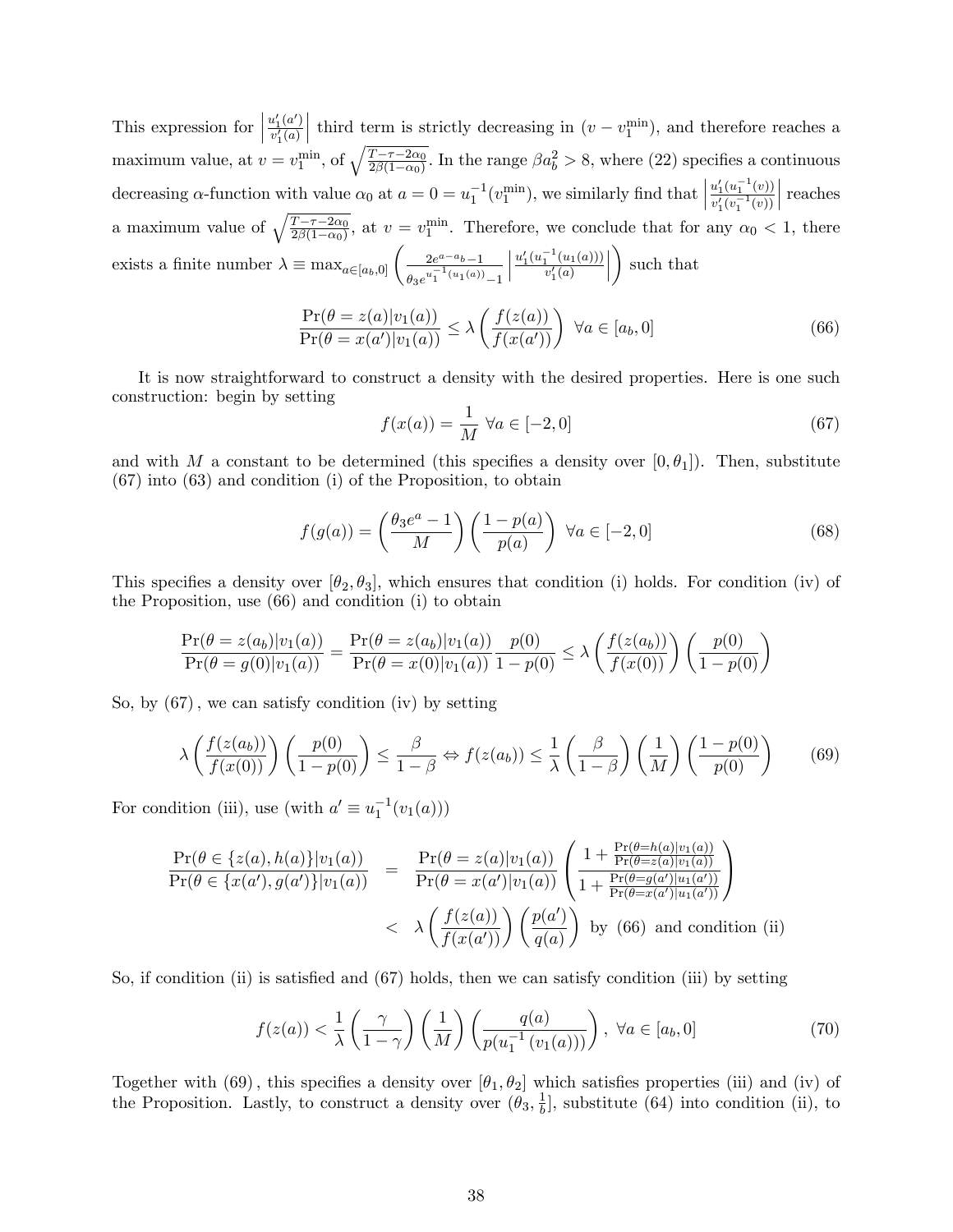obtain

$$
f(h(a)) = f(z(a)) (2e^{a-a_b} - 1) \left( \frac{1 - q(a)}{q(a)} \right)
$$
 (71)

For purposes of constructing an example of a density satisfying all conditions, set (70) to hold with equality, and substitute into  $(71)$ , to obtain

$$
f(h(a)) = \frac{1}{\lambda} \left(\frac{\gamma}{1-\gamma}\right) \left(\frac{1}{M}\right) \left(\frac{1-q(a)}{p(u_1^{-1}(v_1(a)))}\right) \left(2e^{a-a_b}-1\right) \tag{72}
$$

Now, finally, choose  $M$  so that the total measure of the type space integrates to 1: this is possible since the densities in (67), (68), (70), and (71) are all finite (using the fact that  $\lambda$  is positive and finite,  $\gamma$  is positive and less than 1, and  $p(a), q(a)$  were assumed to be bounded above zero), so that all of the densities are finite numbers divided by  $M$ . So, integrating over the state space will yield a finite number divided by M; choose M so that this number equals 1.  $\blacksquare$ 

**Proposition C7 (Priors for Theorem 1):** There is an open set of priors F over the state space which yield Bayesian posterior satisfying the conditions in Propositions C5, C6.1, C6.2.

**Proof.** Following any recommendation  $u_1(a) \in [u_1^{\min}, u_1^{\max}]$ , let  $(r_1(a'), r_2(a'), p_1(a), p_2(a))$ denote the DM's posteriors on types  $(z(a'), h(a'), x(a), g(a))$ , with  $a' = v_1^{-1}(u_1(a))$  if also  $u_1(a) \in$  $[v_1^{\min}, v_1^{\max}]$ , and defining  $r_1(a') = r_2(a') = 0$  otherwise. Proposition C5 requires two conditions: (i) that  $\frac{p_1(a)}{p_1(a)+p_2(a)}$  lie with in an  $\varepsilon$ -interval of a number  $p_a^*$  (for some strictly positive  $\varepsilon$ , and with  $p_a^*$  a continuous function bounded away from 0 and 1), which equivalently requires that  $\frac{p_1(a)}{p_2(a)} \equiv \frac{\Pr(x(a))}{\Pr(g(a))}$  $Pr(g(a))$ be sufficiently close to  $\frac{p_a^*}{1-p_a^*}$ ; and (ii) that  $\frac{r_1(a') + r_2(a')}{p_1(a) + p_2(a)}$  $\frac{\gamma_1(a') + r_2(a')}{p_1(a) + p_2(a)}$  be below  $\frac{\gamma}{1-\gamma}$ , for a positive number  $\gamma$ . Proposition C6.2 requires additionally that for all  $a \in [a_b, 0], \frac{r_1(a)}{r_2(a)} \equiv \frac{q_a}{1-q_a}$  $\frac{q_a}{1-q_a}$  be sufficiently close to a number  $\frac{q_a^*}{1-q_a^*}$ , with  $q_a^*$  a continuous function bounded away from 0 and 1. We showed in Lemma a number  $\frac{1}{1-q_a^*}$ , with  $q_a$  a continuous function bounded away from 0 and 1. We showed in Benina<br>C7.1 that for such functions  $p_a^*, q_a^*$ , and such a number  $\gamma > 0$ , there is a prior F generating Bayesian posteriors  $\frac{p_1(a)}{p_2(a)} = \frac{p_a^*}{1-p_a^*}$  (condition (i)),  $\frac{r_1(a') + r_2(a')}{p_1(a) + p_2(a)} < \frac{\gamma}{1-\gamma_a}$  $\frac{\gamma}{1-\gamma}$  (condition (iii)),  $\frac{r_1(a)}{r_2(a)} \equiv \frac{q_a^*}{1-q_a^*}$  (condition  $(iii)$ , and which additionally satisfies the condition in Proposition C6.1 (condition  $(iv)$ ). It follows immediately that any density which is sufficiently close to  $F$  will generate posteriors satisfying the conditions in Propositions C5, C6.1, C6.2, thus yielding the desired open set.  $\blacksquare$ 

#### C.4 Completing the Proof of Theorem 1:

Section C.2 proved that the expert cannot gain by deviating from the strategy specified in Section C.1, so long as the DM follows all recommendations. Section C.3 established (Proposition C4) that it is sufficient to rule out profitable DM deviations at times  $t \in \{0, 2\alpha_0, 2\}$ , and then proved that that there is an open set of priors (Proposition C7) which generate, as Bayesian posteriors, beliefs at which the DM will find it optimal to follow all expert recommendations at time  $t = 0$  (Proposition C5), and at times  $t = 2\alpha_0$ , 2 (Propositions C6.1, C6.2). Since the off-path strategies specified in Section C.1 are trivially optimal, and since the DM's beliefs are Bayesian along the equilibrium path, it follows that the specifications in Section C.1 constitute a fully revealing equilibrium under the Proposition C7 priors. This completes the proof if time is continuous. If there are integer constraints, our timeline can be most easily modified via a combination of public randomization and ìscaling upî. We do not include full details here, due to the fact that such constraints seem unlikely to bind in practice, and, more importantly, do not play any substantive role in the analysis.<sup>33</sup>,<sup>34</sup>

 $33$  The sole purpose of allowing public randomization is to facilitate the description of a fully revealing equilibrium, via allowing the relative lengths of the different recommendation phases to be set (in expectation) to any desired levels.

<sup>&</sup>lt;sup>34</sup>A sketch of the modification is as follows. If  $\beta a_b^2 \leq 8$ , so that the function  $\alpha$  specified in (22) is constant,  $\alpha(a) = \alpha_0$ , then this is straightforward: choose an integer T satisfying (16), and an integer  $\lambda$  large enough that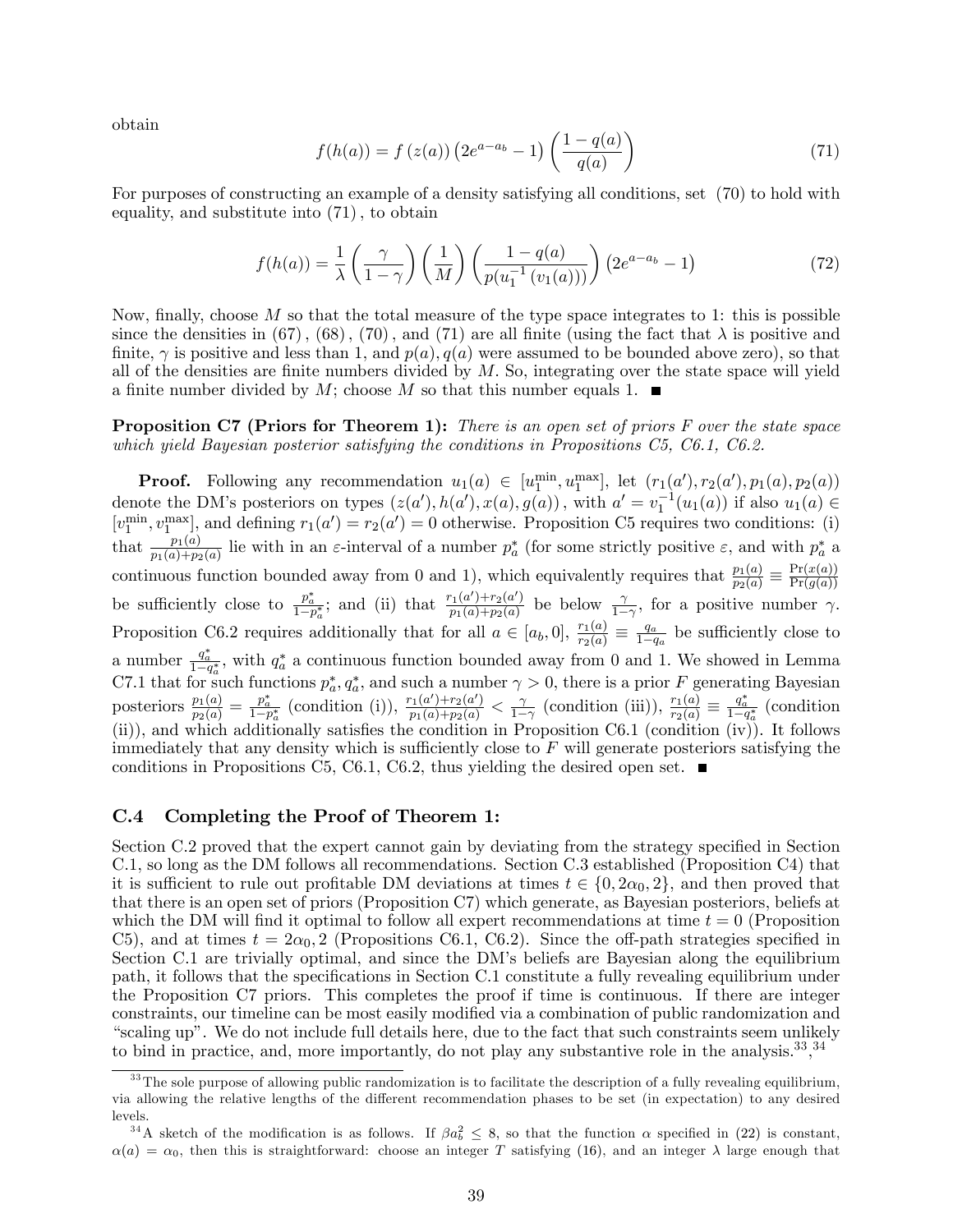# References

- [1] AMBRUS, A. AND S. LU  $(2010)$ : "Robust almost fully revealing equilibria in multi-sender cheap talk," mimeo.
- [2] ANDERLINI, L. D. GERARDI AND R. LAGUNOFF  $(2012)$ : "Communication and Learning," Review of Economic Studies, 79(2), 419-450
- [3] ATHEY, S. AND K. BAGWELL (2008): "Collusion with Persistent Cost Shocks", *Economet* $rica, 76(3), 493-549$
- [4] AUMANN, R., AND S. HART  $(2003)$ : "Long Cheap Talk," *Econometrica*, 71(6), 1619-1660.
- [5] AUMANN, A. AND M. MASCHLER  $(1995)$ : "Repeated Games with Incomplete Information", MIT Press
- [6] BATTAGLINI M.  $(2002)$ : "Multiple Referrals and Multi-dimensional Cheap Talk." *Economet* $rica, 70 (4), 1379-1401.$
- [7] BERGEMANN, D. AND M. SAID (2011): "Dynamic Auctions," Wiley Encyclopedia of Operations Research and Management Science, Volume 2, 1511-1522
- [8] BLUME, A., O. BOARD AND K. KAWAMURA (2007): "Noisy Talk", *Theoretical Economics* 2 (4), 395-440.
- [9] CHEN, Y., N. KARTIK, AND J. SOBEL (2008): "Selecting Cheap Talk Equilibria", *Econo*metrica, 76 $(1)$ , 117–136.
- [10] CRAWFORD, V. AND J. SOBEL (1982): "Strategic Information Transmission," *Econometrica*, 50 (6), 1431-1451.
- [11] Eso P. AND Y.-F. FONG  $(2008)$ : "Wait and See," mimeo
- [12] FORGES, F. AND F. KOESSLER (2008A): "Multistage communication with and without verifiable types", *International Game Theory Review*,  $2008$ ,  $10$   $(2)$ ,  $145-164$ .
- [13] FORGES, F. AND F. KOESSLER (2008B): "Long Persuasion Games ", Journal of Economic Theory, 143 (1), 1-35.
- [14] GOLTSMAN, M., J. HORNER, G. PAVLOV, AND F. SQUINTANI (2009): "Mediation, Arbitration and Negotiation," Journal of Economic Theory, 144  $(4)$ , 1397-1420.
- [15] GOLTSMAN, M., AND G. PAVLOV (2008): "How to Talk to Multiple Audiences," Games and Economic Behavior, forthcoming.
- [16] IVANOV, M.  $(2011)$ : "Dynamic Informational Control," mimeo
- [17] KARTIK, N., M. OTTAVIANI, AND F. SQUINTANI (2007): "Credulity, Lies, and Costly Talk," Journal of Economic Theory, 134 (1), 93-116

setting  $\alpha_0 = \frac{\lambda - 1}{\lambda}$  satisfies the bounds in Lemma B and Propositions C5, C6.1, C6.2. Multiply all time parameters by  $\lambda$ , so that the expert switches to recommendation functions  $u_2, v_2$  at time  $2\lambda\alpha_0 = 2(\lambda - 1)$ , Group II, III pairs reveal the truth at time  $2\lambda$ , and the game lasts for T $\lambda$  periods, all integer times. The only (potential) non-integer is the time, now  $(T - \tau)\lambda$ , at which Group I pairs reveal the truth; if this is not an integer, choose the two nearest integers  $t_1 < (T - \tau)\lambda < t_2$ , and use public randomization to determine whether the expert reveals the truth at time  $t_1$  or  $t_2$  (such that the expected revelation time is  $(T - \tau)\lambda$ ). This modification simply scales up all expected payoff expressions by a factor of  $\lambda$ , and so our analysis goes through unchanged. The timeline modification is slightly more complicated in the range  $\beta a_b^2 > 8$  - where the function  $\alpha$  is (necessarily) continuous – but can again be achieved via public randomization along a grid of discrete times.